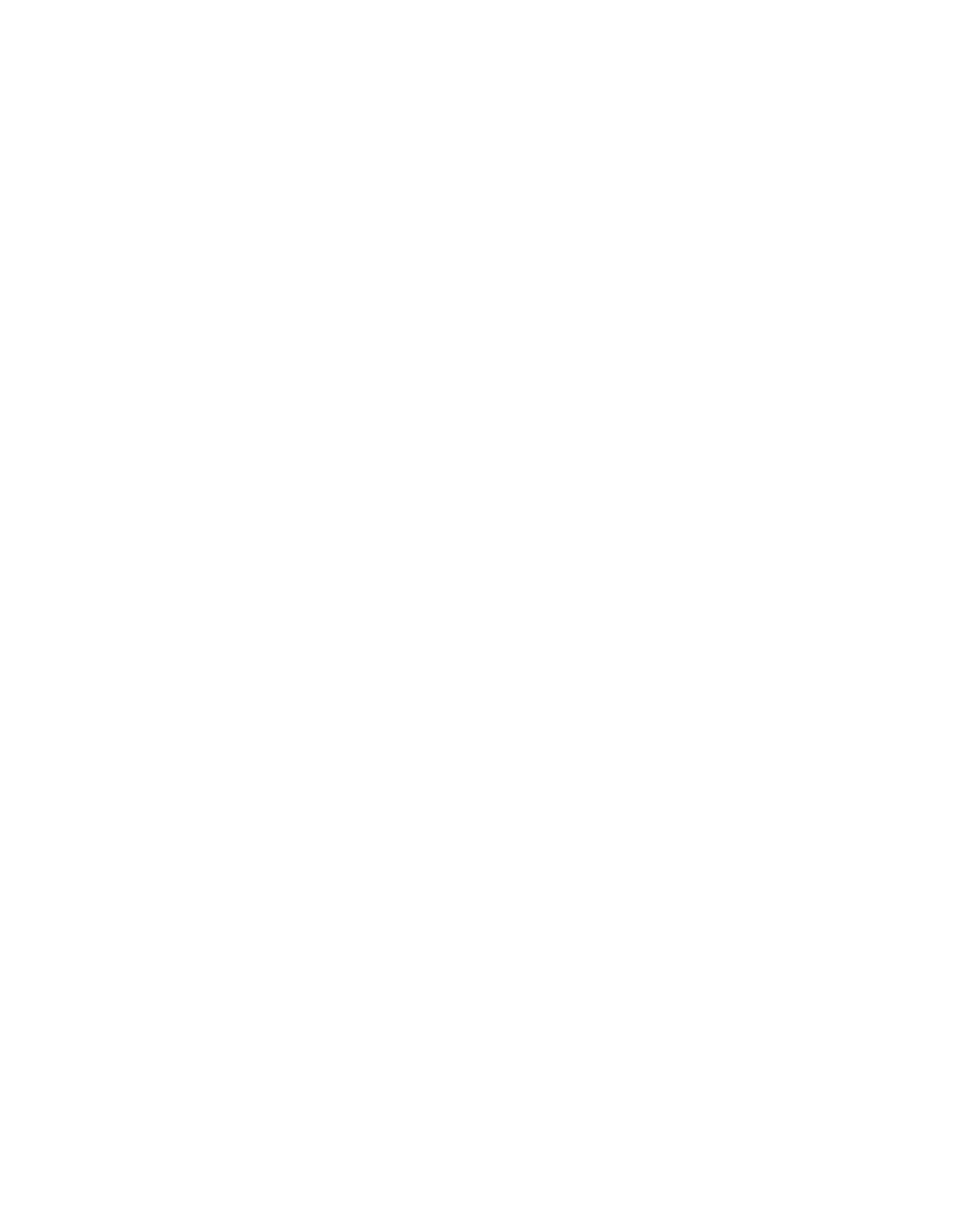### **Authors**

**T. Scott Murray, President, DataAngel Policy Research Incorporated Mike McCracken, President, Informetrica Doug Willms, KSI Research International Stan Jones, Stan Jones Consulting Richard Shillington, Tristat John Stucker, World Ed**

#### **Contributors**

Victor Glickman, Edudata Canada Kyle Downie, Douglas College Lynda Fownes, BC Construction Skills Council Melissa Gardner, Bow Valley College Bob McConkey, Douglas College Linda Siegel, UBC Esther Geva, University of Toronto

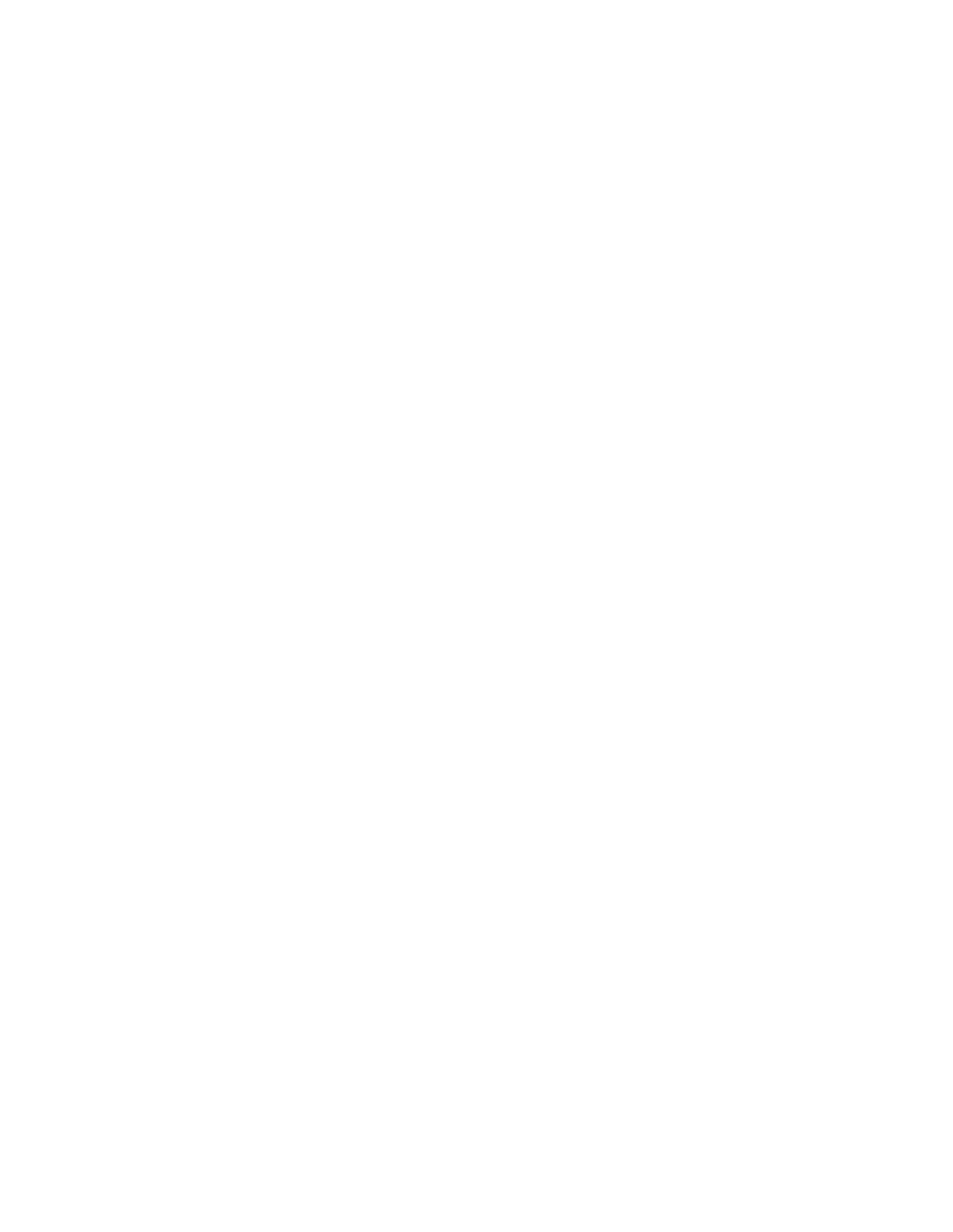# <span id="page-4-0"></span>**Executive Summary**

This report makes the case for an urgent investment to solve Canada's literacy "problem".

Recently published analyses presented establish that:

- literacy is economically and socially important to individuals, with differences in literacy score explaining a significant proportion of social inequality in a range of outcomes.
- literacy is important to macro-economic performance, with differences in the average level of literacy explaining 55% of differences in long term growth rates of GDP per capita and labour productivity in OECD economies. The distribution of literacy skill has also been shown to have an impact, with higher levels of low skilled adults inhibiting GDP growth.
- literacy is likely to become more, rather than less, important as the global knowledge economy continues to grow.

The report suggests that it is possible to conceive of Canada's literacy "problem" as an opportunity.

Canada's workforce possesses one of the highest levels of education, skill and experience in the world, a fact that represents an enormous economic potential.

Releasing this potential depends on Canadians having access to the tools they need to compete in a fiercely competitive global economy.

Simply put, the report authors believe that advanced literacy is the single most important tool that Canadians need to compete.

Yet 48% of the adult population do not possess Level 3 literacy - the level thought to be needed to take full advantage of opportunities present in the global economy.

The report submits that providing all Canadians' with Level 3 literacy skill will depend upon three things:

- educators matching their program offerings to the diverse needs of learners',
- sufficient investment to support program delivery of the needed scale, and,
- the participation of 48% of the adult population in literacy upgrading.

A case can be made that the Canadian literacy market is seriously inefficient. This inefficiency can be traced to several things including the possibility that:

- many adults have no way to judge the adequacy of their skill, a fact that causes them to under-invest.
- many of the benefits that would accrue to an increase in literacy are indirect. Such externalities lead potential learners, and the firms they work for, to under-invest.
- the product offering in the literacy market may not be well matched to learners needs and characteristics.
- the product offering is not of sufficient quality to consistently raise skills to the requisite level.

This report represents an attempt to improve the efficiency of the literacy market through the provision of hitherto unavailable market intelligence.

The report builds on a segmentation analysis of the Canadian literacy market undertaken by the authors and published by the Canadian Council on Learning (CCL, 2008).

The CCL analysis revealed that the presence of 12 distinct market segments, each defined by a unique set of learning needs and demographic characteristics.

Responding to the diverse needs and characteristics of the literacy market requires a highly differentiated program response. The CCL report documents what experts believe to be "best practice" program responses for each market segment.

The content and modes of instruction differ greatly among the market segments. For example, the number of instructional contact hours varies among the market segments from a high of 375 to a low of 40, and average class sizes vary from 5 to 20. These differences translate into large differences in unit instructional costs that range from a high of \$4441 to a low of \$229 per participant.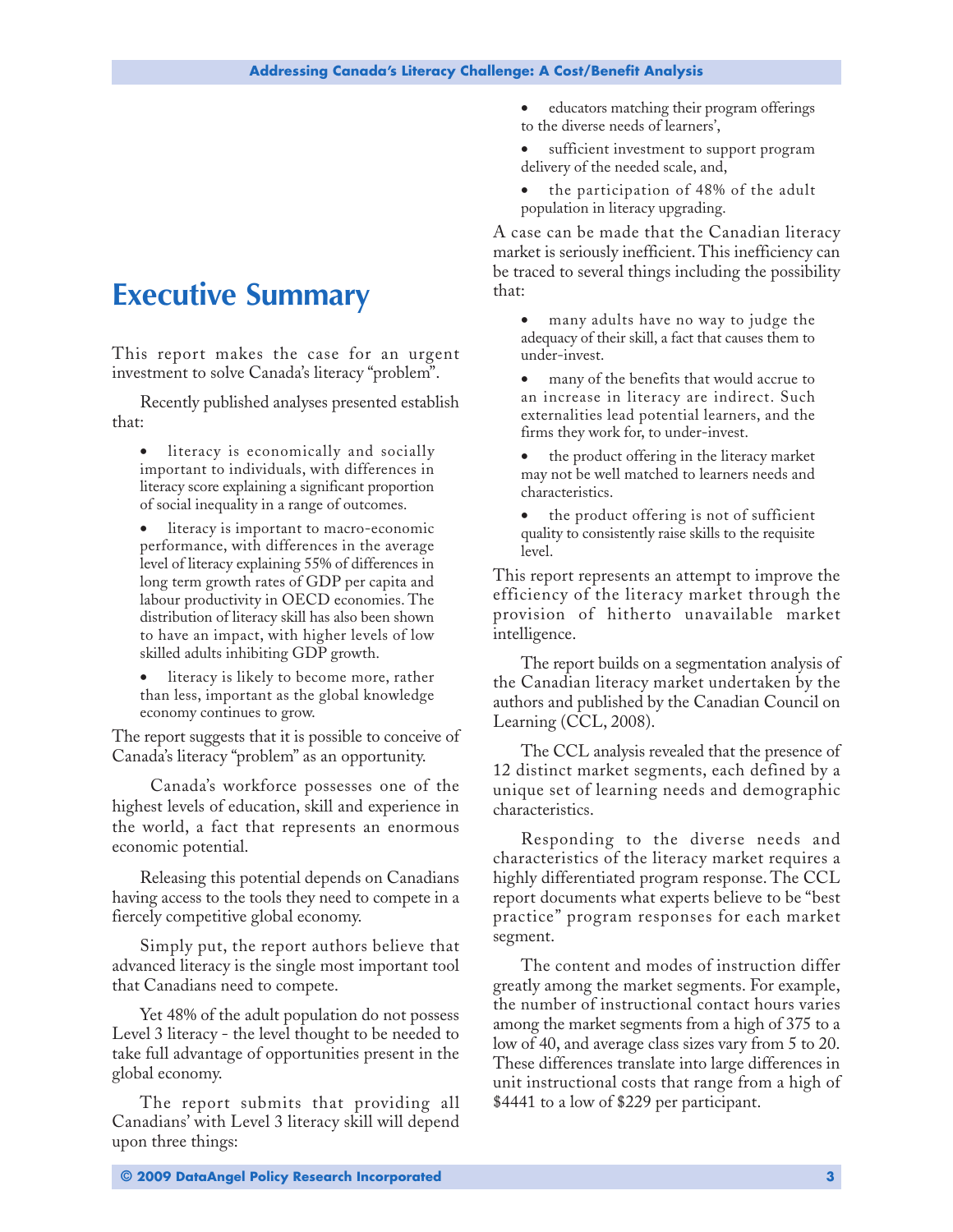This report presents estimates of the total cost of raising the literacy skill of the adult population to Level 3 - the level thought to be associated with maintaining competitiveness in the emerging global knowledge economy.

Combining the size of each segment and the unit cost of instruction, the report provides a first order approximation of the cost of raising all Canadian adults to the desired proficiency level of \$6,400,975,510.

The report also provides two sets of estimates of economic benefits that might be precipitated by an investment of this magnitude.

According to the first benefits analysis, the total estimated partial annual return on investment would be \$16,083 million.

The bulk of these benefits would be in the form of increases in aggregate earnings that are associated with predicted increases in the incidence of employment, months worked, hours worked and wage rates.

The increased level of earnings from employment would increase aggregate income tax revenues at the national level by \$ **11,140 million.**

Anticipated annual decreases in Employment Insurance and Social Assistance benefits would generate an additional \$542 million and \$4,351 million respectively as a result of higher paying, more stable employment.

These national estimates of costs and benefits imply a rate of return of roughly 251% per annum, and an approximate pay back period of 4.8 months, an attractive rate of return by any standard.

These are likely under-estimates of the true economic returns because they exclude a range of indirect economic benefits associated with lower health, social and educational costs and increased revenue from consumption taxes. Adding in these additional benefits would strengthen the case for investment.

The estimated economic benefits vary considerably by province and territory as a result of differences in their industrial, occupational and wage structures. In a few cases, moving adults to Level 3 precipitates a slight drop in earnings. This reinforces the need for government policies to stimulate the level of skill demand in the economy, policies that would ensure that the Canadian

economy is able to absorb and apply the newly created literacy skills.

The report does not include estimates of rates of return by province and territory because the sample sizes available in the ISRS study were not large enough to provide reliable estimates of the size of the market segments at this level.

A second benefits analysis, one that uses the historical relationship between literacy skill and the rate of overall economic growth to derive an alternate estimate of the economic benefits, also provides evidence of large positive benefits.

A literacy investment of the proposed magnitude is estimated to yield significant rates of return. The following table suggests estimated rates of return of 36%, 80% and 83% over 5, 10 and 25 years respectively, attractive by any standard.

|                                     | <b>Discount</b><br>rate | Internal rate<br>of return |
|-------------------------------------|-------------------------|----------------------------|
| Net Benefit (25 year horizon)       |                         |                            |
| \$1.949.871.628.673                 | N                       | 83%                        |
| \$825,264,279,156                   | 0.05                    |                            |
| \$385.563.050.106                   | 0.1                     |                            |
| Net Benefit (10 year horizon)       |                         |                            |
| \$164.333.771.476                   | N                       | 80%                        |
| \$109.067.514.464                   | 0.05                    |                            |
| \$73.940.546.975                    | 0.1                     |                            |
| <b>Net Benefit (5 year horizon)</b> |                         |                            |
| \$8,890,902,805                     | N                       | 36%                        |
| \$6.380.331.391                     | 0.05                    |                            |
| \$4.506.380.138                     | 0.1                     |                            |

The fact that these estimates are lower than the estimated direct benefits suggests that the Canadian economy will have difficulty absorbing the additional supply of literacy skill. This reinforces the need for measures to increase the demand for literacy skill to complement the supply-side investments.

The authors suggest that different institutions should assume responsibility for different groups of learners.

A strong case can be made for the federal government to assume responsibility for the four immigrant-dominated classes. Higher levels of Federal investment in immigrant literacy and language training would permit these highly educated new Canadians to achieve their full economic potential.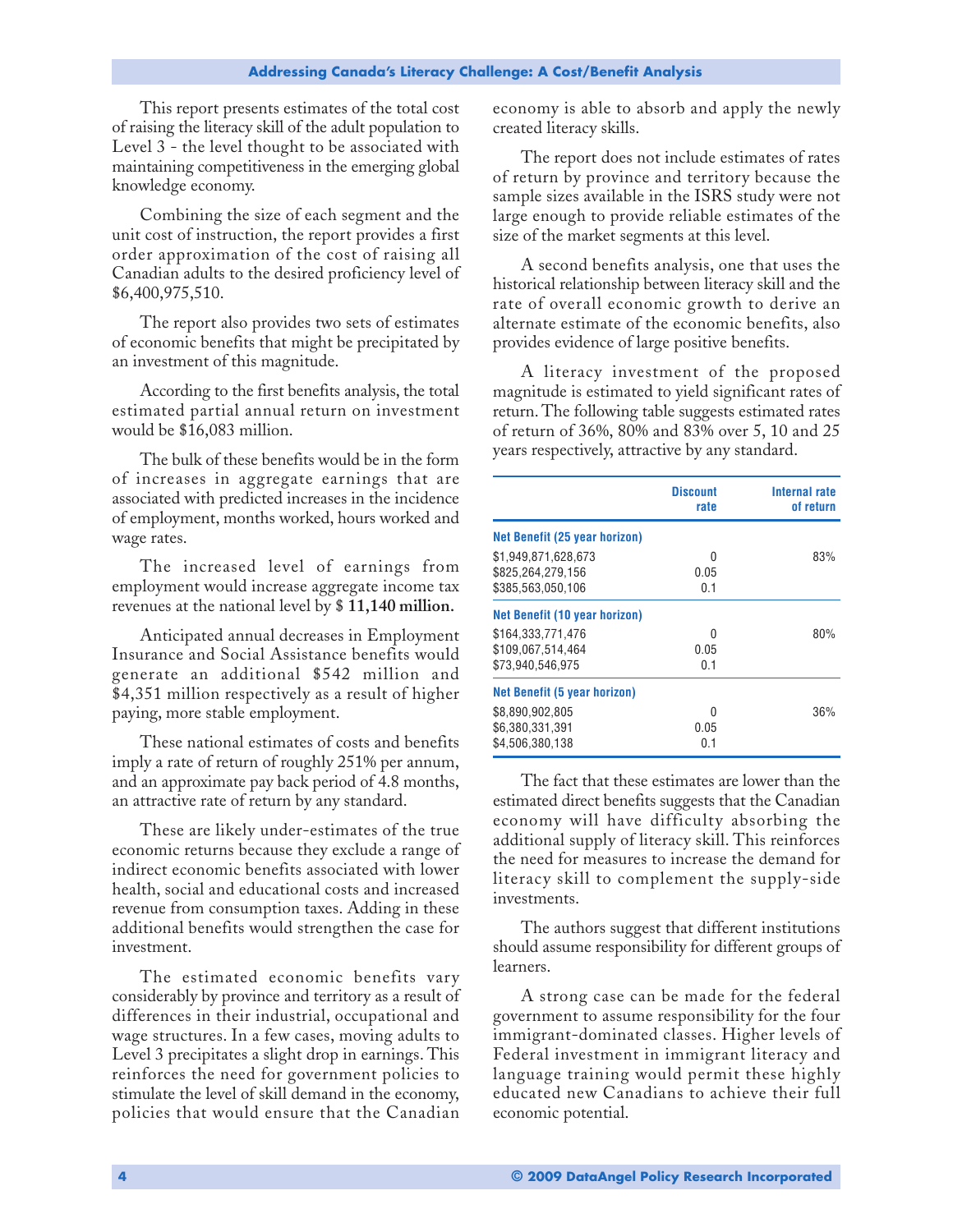The fact that these classes also contain most of Canada's aboriginal adults with low literacy skills also argues for a strong Federal role.

An equally strong case can be made that provincial governments should assume responsibility for their non-aboriginal Canadianborn peers in the four lowest skilled classes. Adults in these classes either left the education system without the requisite skills or were not equipped with durable skills.

It is not clear who should assume financial responsibility for the two highest classes. While a case can be made that individuals and their employers should assume the cost of remediation, governments may have to offer tax incentives to induce them to do so. There is strong prima facie evidence of market failure in the literacy market of the sort only governments have the tools to fix.

At one extreme governments might choose to invest in social marketing to increase the awareness of, and demand for, literacy programs. At the other extreme governments might choose to finance the full cost of the literacy investment.

While the optimal mix of policy remedies is a matter for public discussion and debate, the report concludes that there can be little question that action is needed if Canadians are to realize their full economic potential.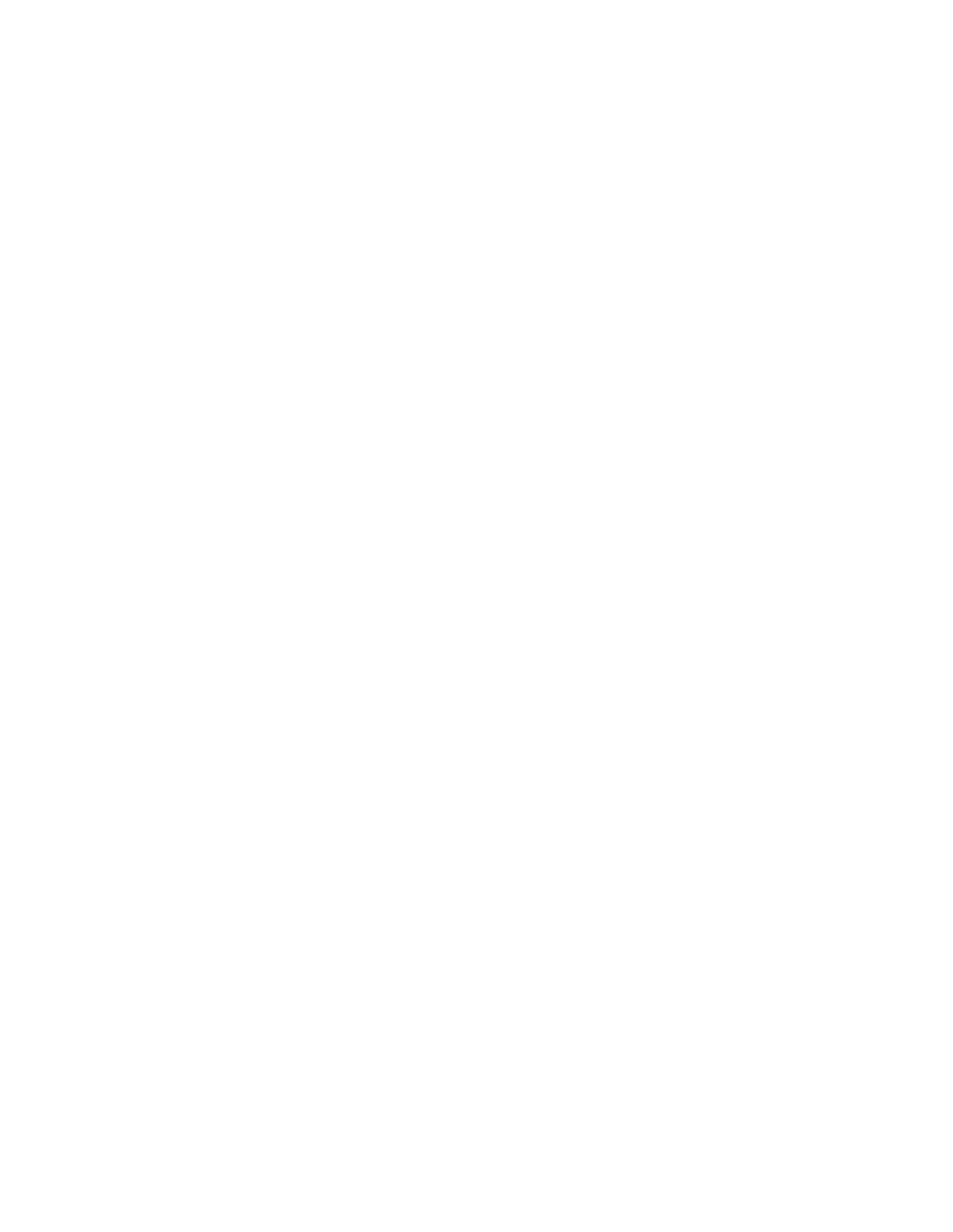# <span id="page-8-0"></span>**Foreword**

I have come to have a passion for literacy and believe that finding ways to increase average levels of adult literacy is one of Canada's most pressing policy priorities.

I have, however, come to my passion for literacy through reason. Having spent a lifetime documenting the causes and consequences of practically every social ill that besets Canada – from low productivity growth to unemployment, from social exclusion to ill health and from exploring the causes of high school drop out to the brain drain and gain – I am convinced that literacy is the key to unlocking Canadians' vast economic and social potential.

I have been frustrated by the fact that many Canadians have failed to apprehend either the benefits that would accrue to higher literacy levels or the dire economic risks that are associated with inaction on the literacy front.

Much reflection has led me to believe that the failure to act can be traced back to what in economics is known as a "market failure" in which the market on its own fails to allocate resources efficiently.

The causes of the literacy market failure can be traced to a few simple facts.

First, the nature of the literacy "problem" in Canada has not been well articulated. Canadians know which population groups have low skill but have little awareness of the impact that literacy skill has on their individual and collective economic success.

Markets only work well when both buyers and sellers have a clear idea of the costs and benefits that would be associated with the purchase of additional literacy skill and this is clearly not the case with most Canadians, or their policy makers.

Second, the cost of improving average literacy levels has been unknown.

Third, there is some evidence that the current offering of literacy products and services available to potential consumers does not reflect their needs.

Fourth, the presence of large externalities to literacy improvement has led to underinvestment on the part of individuals and firms. For example, literacy investments have been shown to reduce the incidence of crime, a relationship that translates into economic benefits for the general public.

Fifth, public policy has assumed that the K-12 education system would solve the literacy problem.

Sixth, policy makers have underestimated the contribution of literacy and other essential skills to economic growth, choosing to focus their attention and investment on other determinants of productivity growth, including the elite end of the skill distribution.

Seventh, literacy advocates in Canada have given little weight to the economic rationale for literacy investment, arguing instead for investment as a moral imperative.

Eighth, many of the policy makers who advise governments are highly educated, to the point where they simply cannot imagine what it is like to have to function without the tool we know as literacy.

Finally, the simple magnitude of the problem with an estimated 48% of adult Canadians in need of some literacy upgrading - made many politicians avoid the issue.

This report is intended to improve the efficiency of the Canadian literacy market by providing the key market players with the kind of information that is available for virtually all other market sectors.

If it succeeds Canada will be a wealthier, healthier and more equitable place in which to live.

T. Scott Murray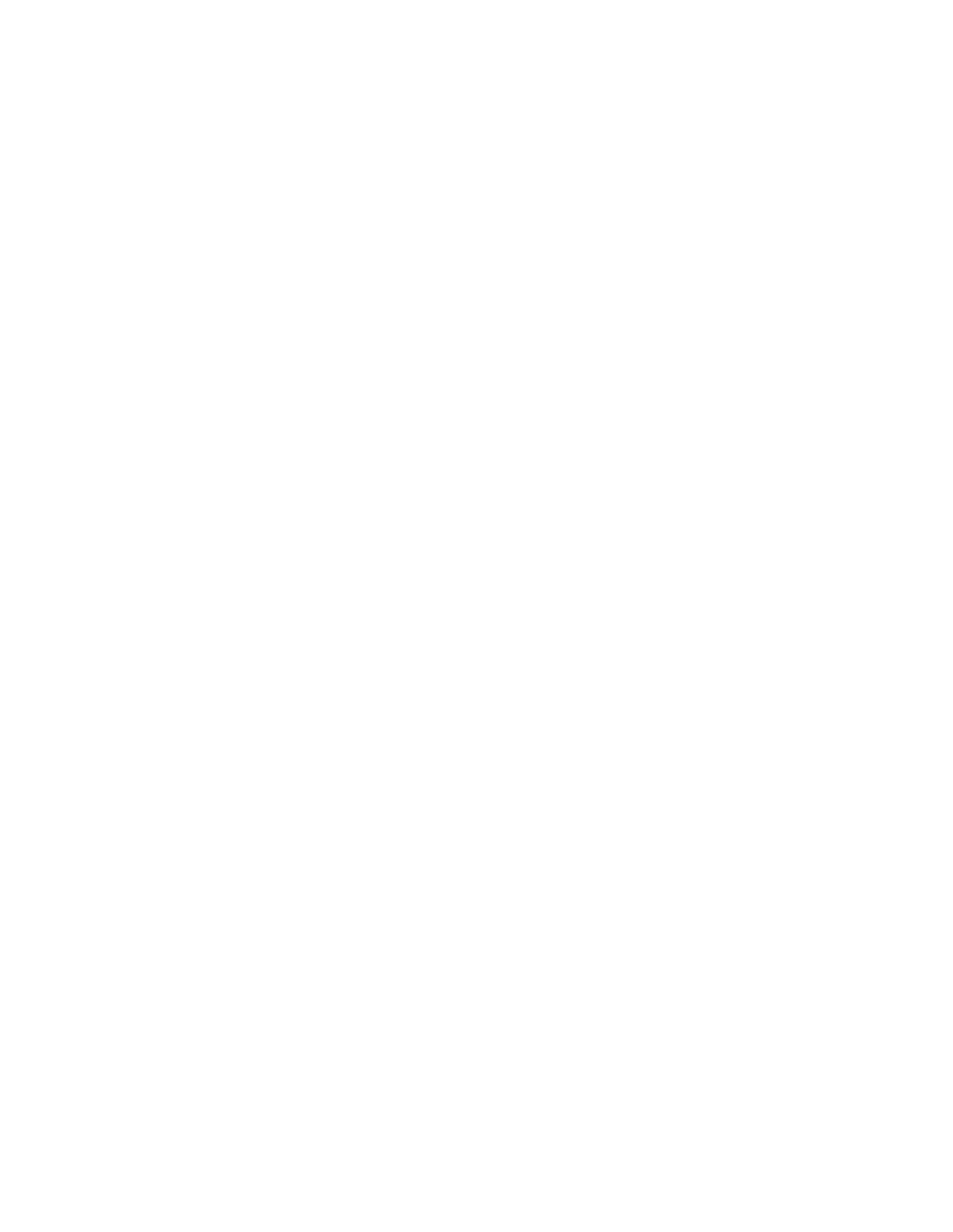# **Table of Contents**

| <b>Executive Summary</b>                                                                                                             |    |
|--------------------------------------------------------------------------------------------------------------------------------------|----|
| Foreword                                                                                                                             | 7  |
| Abbreviations                                                                                                                        | 11 |
| Introduction<br>Chapter 1                                                                                                            | 13 |
| Understanding what was<br>Chapter 2<br>measured in the ISRS                                                                          | 19 |
| Chapter 3<br>Defining segments in the<br>Canadian literacy market                                                                    | 27 |
| <b>Chapter 4</b><br>Estimating the costs and<br>benefits of releasing Canada's<br>economic potential through<br>literacy instruction | 37 |
| Chapter 5<br>Summary and conclusions                                                                                                 | 57 |
| Annex A<br>References                                                                                                                | 61 |

### **List of Tables**

### **Chapter 2**

| Table 2.1 | Five levels of difficulty for the  |    |
|-----------|------------------------------------|----|
|           | prose and document literacy scales | 23 |

### **Chapter 3**

| Table 3.1 | Summary of decoding and<br>vocabulary level by latent class                      | 28 |
|-----------|----------------------------------------------------------------------------------|----|
| Table 3.2 | Cognitive profile of the English-<br>language literacy market                    | 31 |
| Table 3.3 | A cognitive profile of the French-<br>language literacy market                   | 34 |
| Table 3.4 | <b>Summary of "Best Practice"</b><br>program responses to each<br>market segment | 35 |
|           |                                                                                  |    |

### **Chapter 4**

| Table 4.1 | Number of learners and average<br>hours of remedial instruction<br>by market segment, adults<br>aged 16 and over, Canada 2003                                                 | 39 |
|-----------|-------------------------------------------------------------------------------------------------------------------------------------------------------------------------------|----|
| Table 4.2 | Estimated direct, indirect and<br>total costs of raising market<br>segments to level 3                                                                                        | 42 |
| Table 4.3 | <b>Estimated Indirect costs</b><br>associated with raising market<br>segments to level 3                                                                                      | 44 |
| Table 4.4 | Estimates of the increase in earnings<br>and income taxes associated with<br>moving adults with level 1 prose<br>literacy skills to level 3, Canada<br>and the provinces 2003 | 49 |
| Table 4.5 | Estimates of the increase in earnings<br>and income taxes associated with<br>moving adults with level 2 prose<br>literacy skills to level 3, Canada<br>and the provinces 2003 | 51 |
| Table 4.6 | Estimated aggregate economic<br>benefits and associated rate of<br>return of raising literacy skill levels<br>to Level 3 for all adults aged 16<br>and over, Canada, 2003     | 53 |
| Table 4.7 | Estimated costs, benefits and<br>rates of return assuming<br>historical rate of return to<br>literacy skill, Canada                                                           | 54 |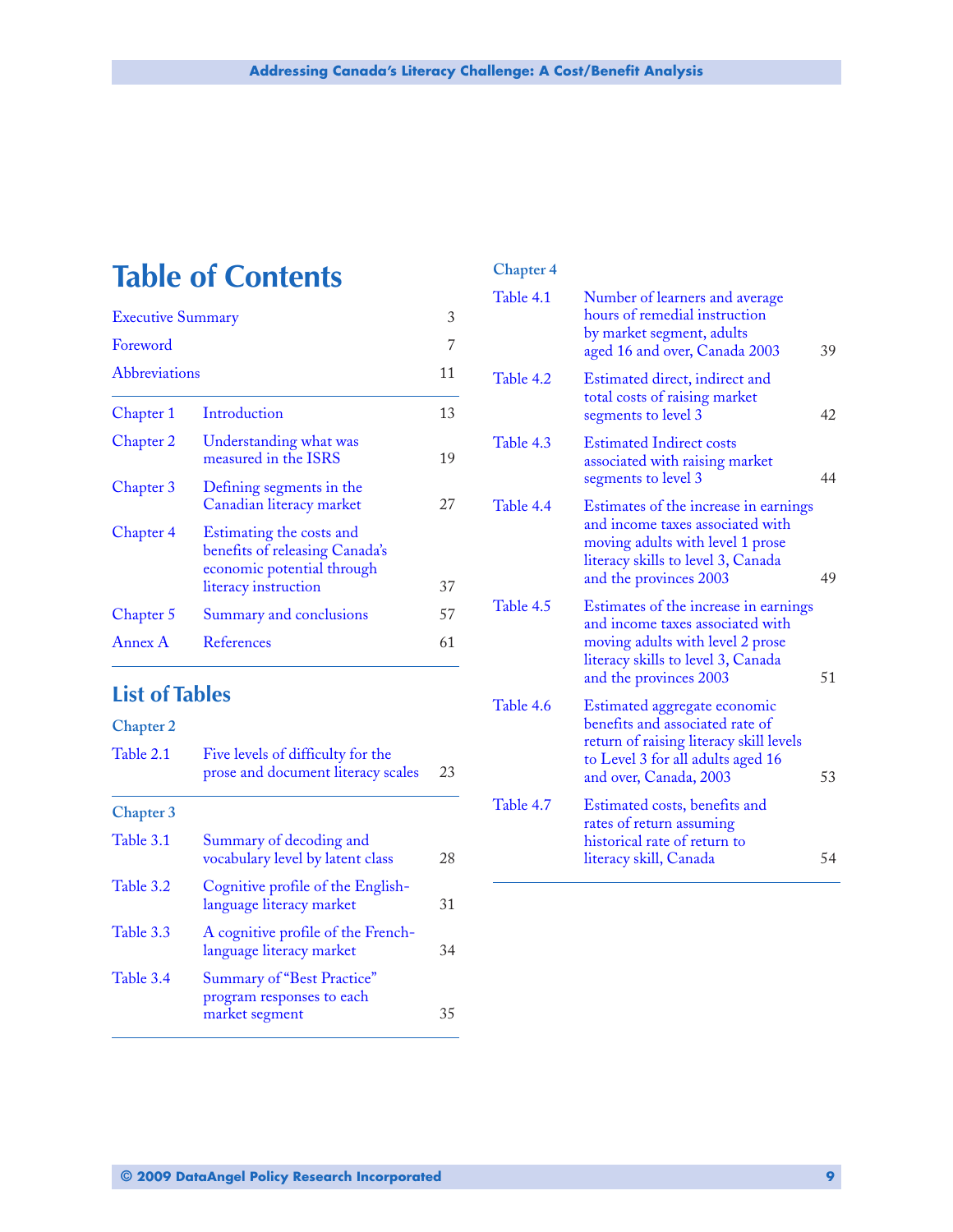# **List of Figures**

### **Chapter 3**

| Figure 3.1<br>Average proportion correct scores<br>on each component displayed<br>separately for each latent class,<br><b>ISRS, 2005</b><br>28<br>Figure 3.2<br>A to J Box Whisker Plots of<br>component scores by latent class<br>and language, Canada, 2005<br>29<br>Figure 3.3<br>The distribution of English-<br>language latent classes<br>32<br>The distribution of French<br>Figure 3.4<br>latent classes<br>33 |  |  |
|------------------------------------------------------------------------------------------------------------------------------------------------------------------------------------------------------------------------------------------------------------------------------------------------------------------------------------------------------------------------------------------------------------------------|--|--|
|                                                                                                                                                                                                                                                                                                                                                                                                                        |  |  |
|                                                                                                                                                                                                                                                                                                                                                                                                                        |  |  |
|                                                                                                                                                                                                                                                                                                                                                                                                                        |  |  |
|                                                                                                                                                                                                                                                                                                                                                                                                                        |  |  |

### **Chapter 4**

| Segments in the English-Canadian<br>40                                                                                                                   |
|----------------------------------------------------------------------------------------------------------------------------------------------------------|
| Segments in the French-Canadian<br>41                                                                                                                    |
| The size of the English literacy<br>market by market segment based<br>on the estimated cost of raising all<br>potential learners to prose literacy<br>45 |
| The size of the French literacy<br>market by market segment based<br>on the estimated cost of raising all<br>potential learners to prose                 |
|                                                                                                                                                          |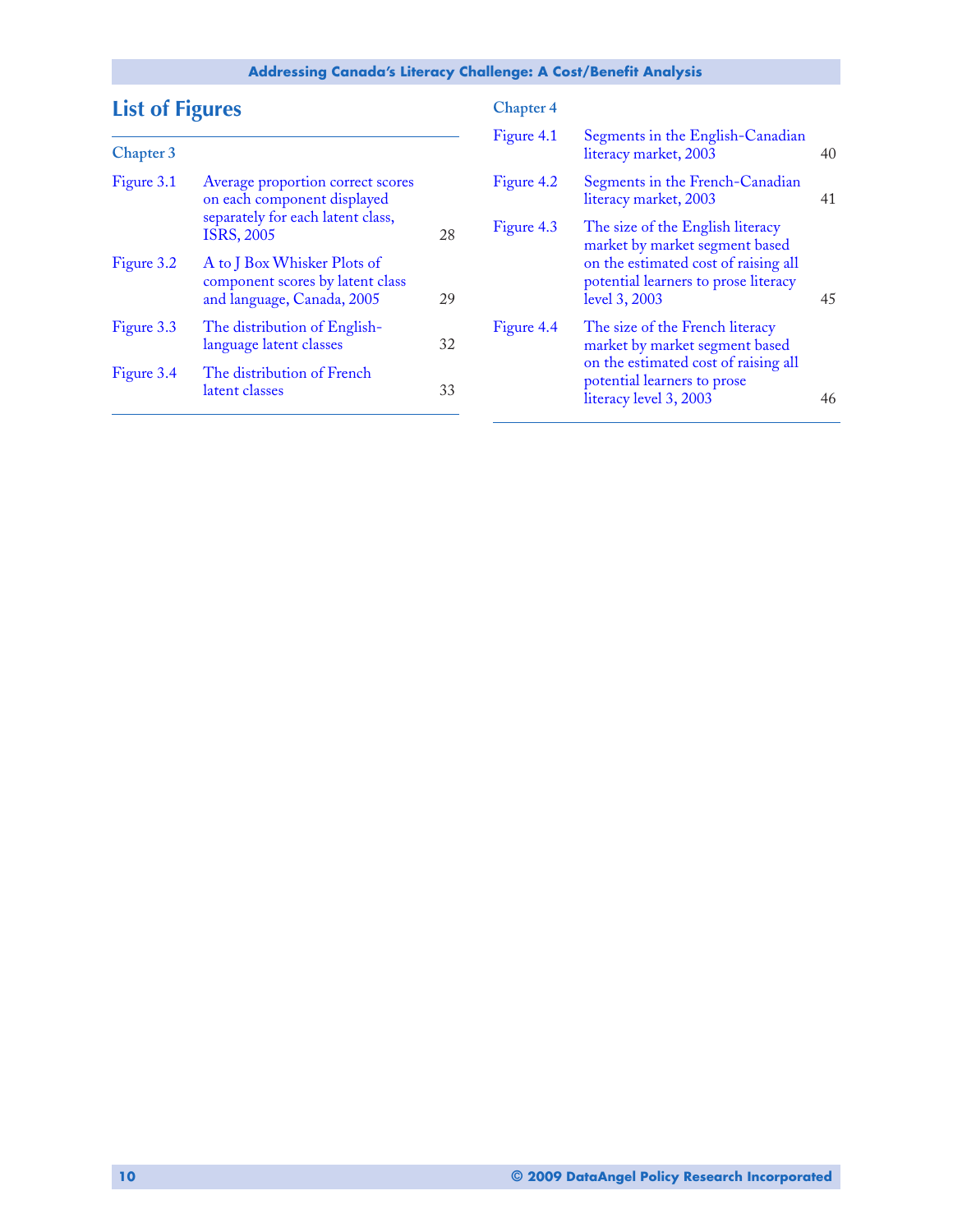# <span id="page-12-0"></span>**Abbreviations**

| 2PL          | Two-Parameter Logistic Model                      |
|--------------|---------------------------------------------------|
| ALL          | Adult Literacy and Life-skills<br>Survey          |
| DS           | Digit Span                                        |
| <b>ESL</b>   | English as a Second Language                      |
| <b>GDP</b>   | Gross domestic product                            |
| <b>IALS</b>  | <b>International Adult Literacy</b><br>Survey     |
| <b>IALSS</b> | International Adult Literacy and<br>Skills Survey |
| <b>ICT</b>   | Information and communications<br>technologies    |

| <b>IRT</b>  | Item Response Theory                                       |
|-------------|------------------------------------------------------------|
| <b>ISRS</b> | <b>International Survey of Reading</b><br>Skills           |
| LCA         | Latent Class Analysis                                      |
| OECD        | Organisation for Economic Co-<br>operation and Development |
| PPVT-m      | Peabody Picture Vocabulary Test<br>(modified)              |
| <b>PSU</b>  | Primary sampling units                                     |
| RAN         | Rapid Automatized Naming -<br>Letters                      |
| TOWRE-A     | Test of Word Reading Efficiency -<br>Real Words            |
| TOWRE-B     | Test of Word Reading Efficiency –<br>Pseudo-words          |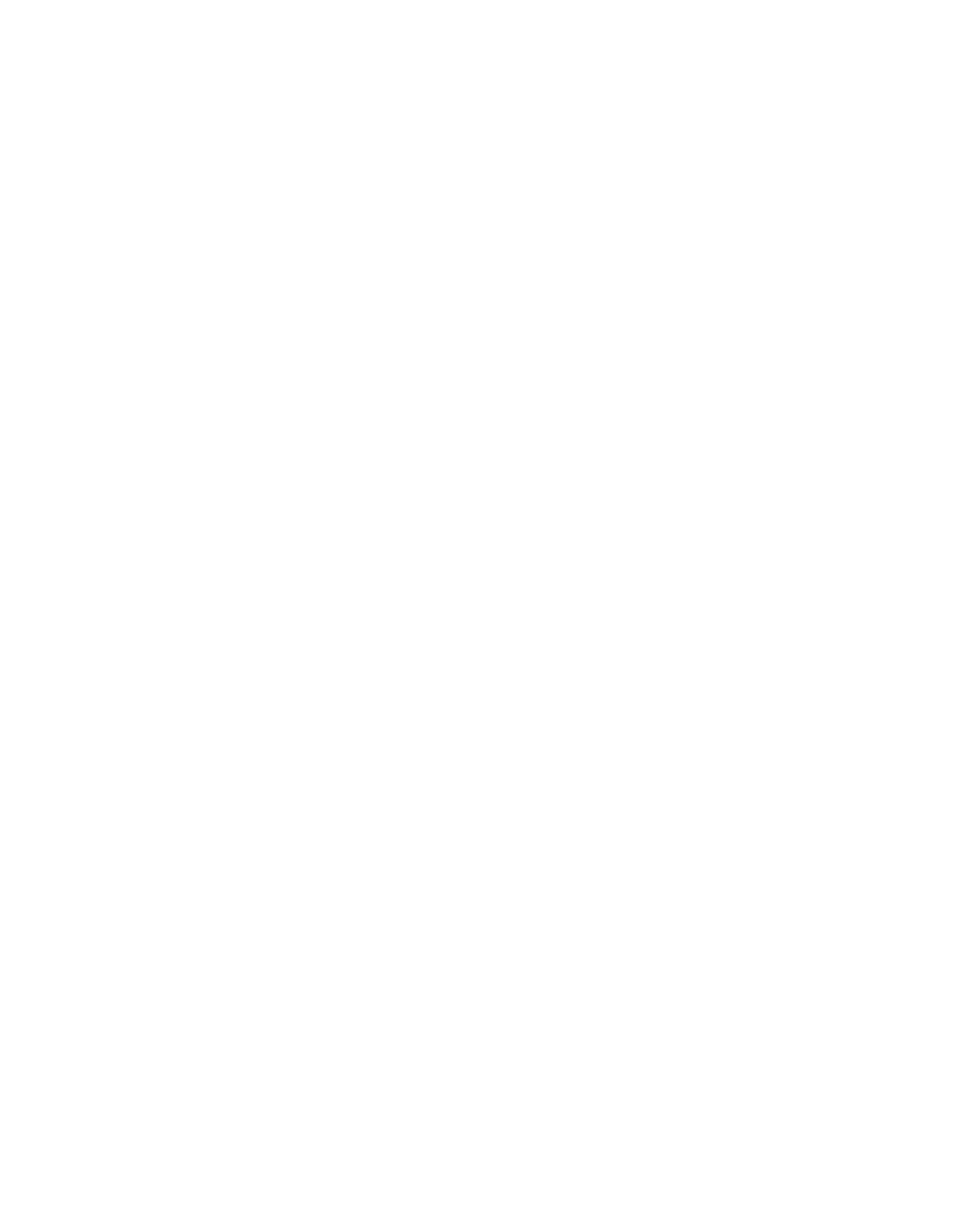# <span id="page-14-0"></span>**Chapter 1 Introduction**

Literacy – the ability to gain information through the printed word – has played a pivotal role in providing Canadians with one of the highest standards of living in the world.

Differences in average adult literacy level have been shown to exert a profound influence on key indicators of economic success, explaining as much as 55% of long term differences in the long term growth rate of GDP per capita and productivity growth at the national and international level (Coulombe, Tremblay and Marchand, 2004; Coulombe and Tremblay, 2006, Coulombe and Tremblay, 2006). The same research also suggests that the distribution of adult literacy skill has also influenced the long term economic success of Canada and its economic peers. Specifically, the higher the proportion of adults with very low literacy skill, the lower overall rates of long term GDP growth.

Research has also established a strong relationship between literacy and a range of outcomes at the individual level.

Differences in literacy skill are associated with large differences in employability, wage rates, income and reliance on social transfers, such as social assistance. Adults with higher literacy skills work more, experience less unemployment, earn more, spend less time unemployed and rely less on government transfers (Osberg, 2000; Green and Riddell, 2002; Green and Riddell 2003; Green and Riddell 2007; Raudenbush and Kasim 2002, Statistics Canada and the OECD, 2005).

Literacy has been shown to have an impact on the success of firms. Literacy contributes to effective communication and increases overall productivity. Literacy skill has been shown to influence the acquisition and application of information and communication technologies in daily life, including the workplace. Adults with high levels of literacy are much more likely to become proficient users of these technologies, and are much more likely to find themselves in high wage stable jobs, a clear sign of literacy's economic value to firms (ETS, 2003). Higher levels of literacy increase employee retention and reduce the incidence and severity of workplace illness and accident (Murray and McCracken, 2008).

It has also been suggested that higher literacy levels would reduce the cost of delivering public goods and services such as health and education, or at least would make existing tax expenditures more productive.

Literacy is also intimately related to the efficiency and effectiveness of the learning process itself. Students who acquire sufficient literacy skills are able to become independent learners and hence increase the productivity of the educational process enormously. Differences in literacy skill have also been shown to have a profound influence on various aspects of educational success including the probability of dropping out of high school, the probability of high school completion, postsecondary participation, the level of post-secondary participation, the probability of graduation and the level and intensity of participation in formal adult education and training (Willms, 2003; Knighton and Bussiere, 2006; Rubensson and Desjardins, 2007).

Literacy has also been linked to individual health outcomes including the probability of experiencing illness, the length of recovery, the cost of treatment and the age at death. Individuals with low literacy skill get ill more often, experience more workplace illnesses and accidents, take longer to recover, experience more mis-medications and die younger (Rudd, Kirsch and Yamamoto, 2004).

Finally, literacy has been shown to have a strong impact on the degree of engagement in the broader society. Adults with lower literacy skill levels participate less in community activities, volunteer less and are less likely to vote (Statistics Canada and OECD, 2005; HRSDC and OECD 2000).

Level 3 has been identified as the proficiency level needed by students to support independent learning and by adults to compete fully and fairly in the emerging global knowledge economy and information society (Statistics Canada and OECD, 1995).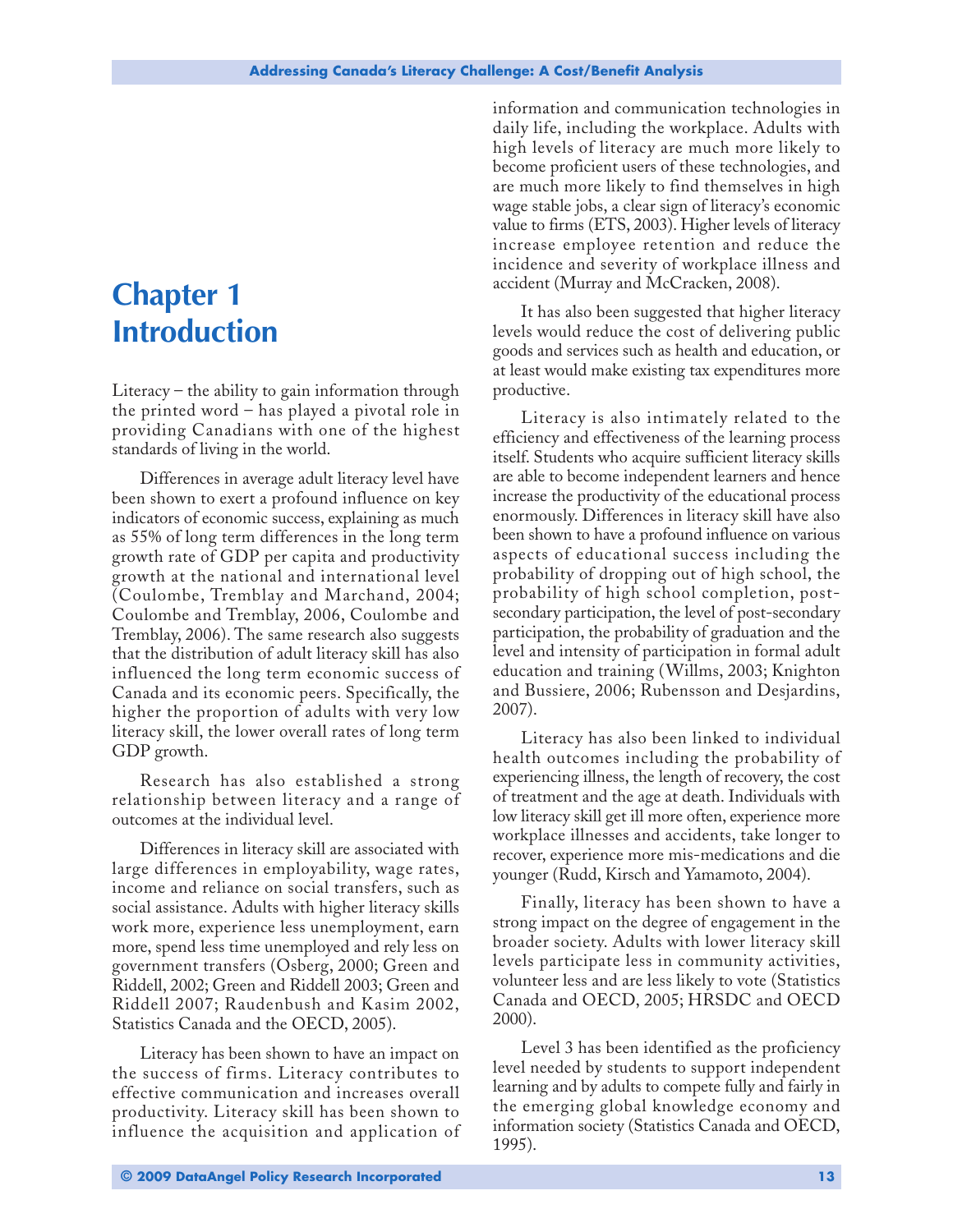Level 3 skills are known to be associated with satisfactory job performance in the overwhelming majority of Canadian occupations, with the effective use of health information and with full and active participation in the community and the overall society (HRSDC, 2006; Murray, Rudd, Kirsch, Yamamoto, Clermont and Grenier, 2007; Statistics Canada and OECD, 2005).

This evidence leaves little doubt that literacy is socially and economically important. Canada's labour markets, education system, health system and social system recognize and reward individuals with higher skills – so much so that one can think of these markets as engines for creating inequality in some of the things Canadians value most – wealth, health, learning, self-reliance and belonging.

The evidence also suggests that literacy skill will become increasingly important in the future (Murray and McCracken, 2008; Canadian Council for Learning, 2007; ETS, 2007).

The global supply of literacy is rising rapidly in response to massive educational investments. Access to a skilled and literate workforce allows firms in the developing world to compete on both price and quality. This places intense price pressure on Canadian firms and creates significant financial incentives for firms to move production to lower cost countries.

Markets for goods and services are increasingly global, offering huge opportunity and economies of scale to those firms able to compete.

Markets for key inputs – financial capital, technology and high end human capital – have gone global, effectively increasing the relative importance of the skills of the workforce for both competitiveness and public policy.

Confronted with rapidly rising competition, Canadian firms have few options. One of the few ways in which they can remain competitive is by adopting more efficient work organizations and technologies. By definition, these work organizations are more knowledge and information-intense and, thus, demand workers with much higher levels of essential skills, most notably higher literacy levels.

Although Canada has a relatively high average level of adult literacy, a significant proportion of Canadian adults score below the level of literacy skill thought to be needed to compete in the emerging global knowledge economy (Statistics Canada and the OECD, 2005).

In view of these facts, one would expect that low skilled adults would be clamouring to raise their literacy levels, that Canadian firms would be offering literacy upgrading to their workers and that Canadian governments would be investing public resources to raise average skill levels and to reduce the proportion of adults with low literacy skills.

The reality is not as expected.

The overwhelming majority of Canadian adults with low literacy skills believe that their skills are adequate and see no need to invest in raising their literacy skill level.

Despite their reliance on foreign markets, Canadian firms train less than their peers in other countries and are much more likely to offer training to workers who are already highy skilled and literate (Tuijnman and Boudard, 2001).

Although aware of the problem, Canadian governments have invested nowhere near the resources needed to raise overall literacy skill levels.

The failure to act can be interpreted in two ways. Either literacy is not as important as the evidence would suggest or there is a market failure of magnificent proportions.

The availability of data from the International Adult Literacy Survey (IALS) and the Adult Literacy and Life Skills Survey (ALL) has provided policy makers and planners with a nuanced portrait of the distribution of literacy skill by proficiency level and of the characteristics of low skilled individuals, including their geographic distribution and demographics. These data leave little doubt that literacy is important and will become more so in the future.

The availability of data from the International Survey of Reading Skills (ISRS) has provided hitherto unavailable information on the literacy learning needs of different groups of adult Canadians and a sense of what types of remedial programs might best suit these needs.

This report builds upon an analysis of the ISRS data published by the Canadian Council on Learning (CCL, 2008).

The CCL study provided a nuanced profile of the literacy learning needs of different groups of low skilled Canadians and identified the most efficient and effective means of raising the literacy skills of each of these groups.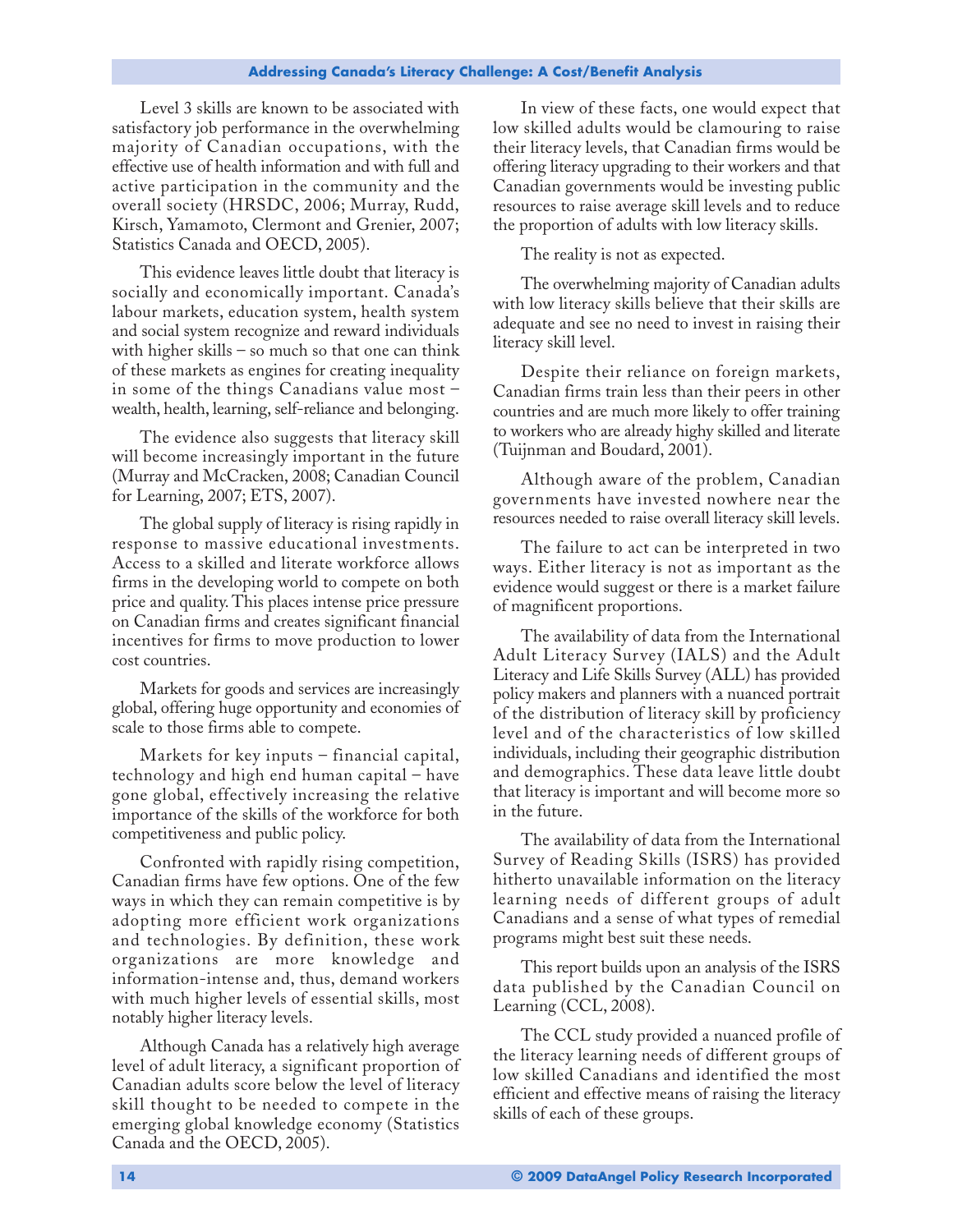This report provides four new sets of estimates:

• Estimates of the cost of raising literacy skills to the desired level for each of the groups identified in the CCL analysis.

- Estimates of the economic benefits that might be precipitated by an investment of the indicated amounts under the assumption that the Canadian economy is capable of absorbing all of the new literacy skill as it is created.
- Estimates of the economic benefits that might be precipitated by an investment of the indicated amounts under the assumption that the Canadian economy absorbs the new literacy skill at the same rate it has over the past 50 years.
- Estimates of the potential rates of return implied by the estimated costs and potential benefits.

The cost/benefit analyses presented in this report are primarily designed to serve the information needs of four audiences.

First, the analyses will serve the needs of firms in the literacy industry. Armed with a clearer idea of the size of each of the important market segments and their revenue potential, firms in the literacy industry can make better investment and marketing decisions.

Second, the analyses provide politicians, and their policy advisors, with a clearer set of policy options related to literacy. The efficiency and effectiveness of Canada's current remedial literacy investments are limited by the fact that current data provide little insight into the learning needs of different groups of adult Canadians with limited literacy skill nor do they reveal anything about what the expected costs and benefits would be to any group.

The adult literacy issue first surfaced on the public policy agenda in Canada in the early 1980's (CMEC, 1988). Politicians initially failed to act on the literacy issue because they thought that the problem would solve itself as the education system cranked out more and more educated, and literate, graduates.

Subsequently, they failed to devote sufficient resources to literacy because they believed that Canada's literacy "problem" was no worse that that of our trading partners.

Currently, they are reluctant to invest more resources in literacy because they believe that individuals and firms bear the primary responsibility of solving their literacy problems themselves and, more importantly, that most have the means to finance the required investments.

This report allows these latter assumptions to be tested empirically. The report provides a first order approximation of the anticipated costs and benefits of helping different segments in the literacy market and a pragmatic assessment of each group's ability to pay.

Third, the report is designed to provide adults with low literacy skills with a better sense of what level of investment would be required for them to reach level 3 and what economic benefits they might expect as a result, assuming that employers share the associated productivity gains.

Finally, the report has been designed to meet the needs of the voting public.

Despite the overwhelming evidence to the contrary, literacy has not been high on the public agenda. The voting public will not offer the political support needed for politicians to invest in literacy until they understand: how much our economic future depends upon raising adult literacy levels; who needs government help to finance the needed investments; and what the costs and benefits would be of helping different groups of learners.

In meeting the needs of these audiences the report offers answers to a series of fundamental questions, including:

• *What would it cost to raise all Canadian adults to the level thought needed to compete in the global economy i.e. prose literacy Level 3?*

- *Which groups of adults have the financial resources to help themselves?*
- *Which groups of adults have employers who could, and should, bear the cost of upgrading their skills?*
- *How much would governments have to invest to offer literacy upgrading to the remaining adults?*
- *How much would governments have to invest after taking into account the economic benefits that are expected to flow from having higher literacy skills?*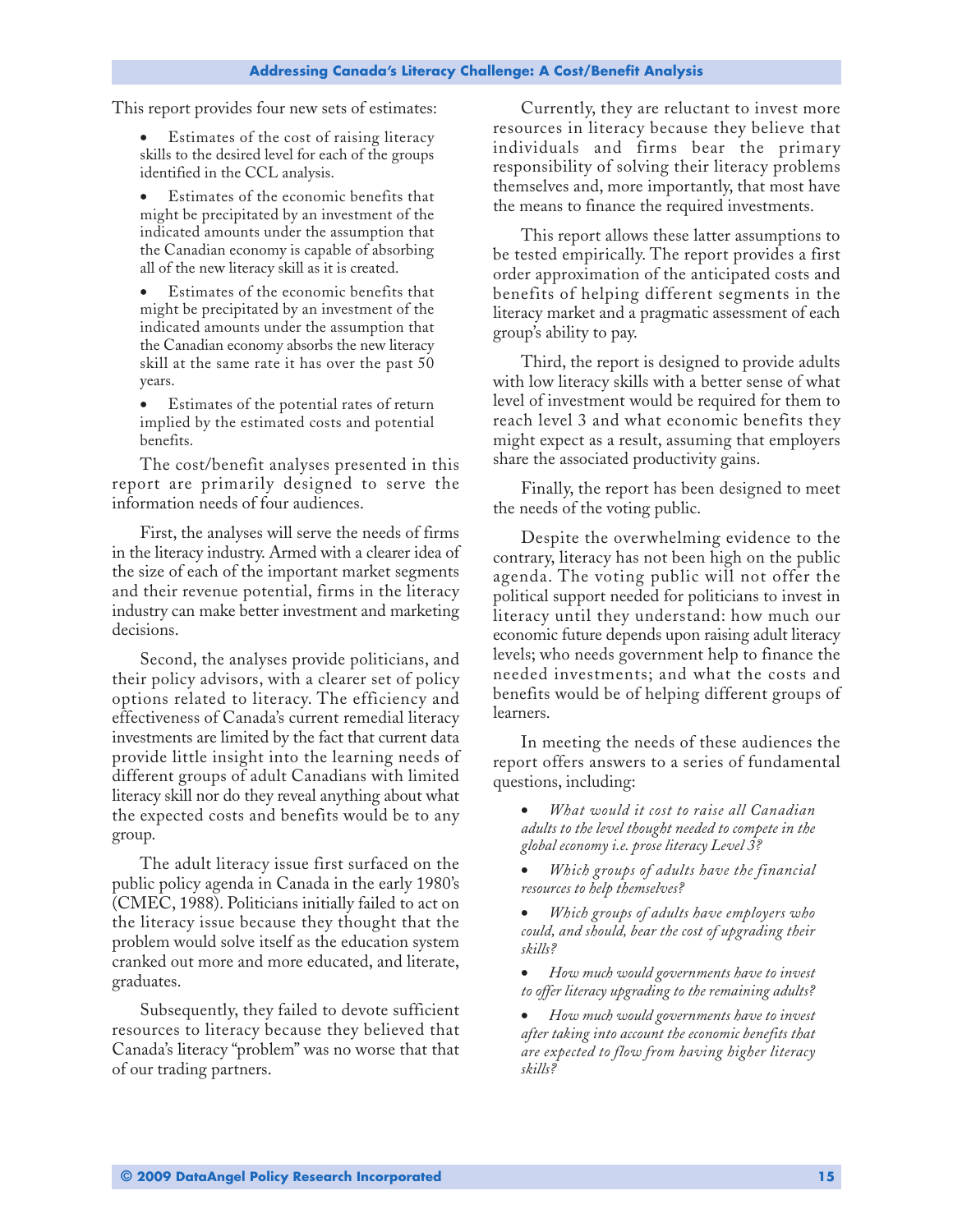## **Organization of the report**

The report has been structured to respond to the issues set out above, presenting information in five chapters.

**Chapter 1** introduces the report and provides background on the Adult Literacy and Life Skills Survey (ALL) and the International Survey of Reading Skills (ISRS) studies upon which the current analyses are based.

**Chapter 2** provides readers with a summary of what was measured in the ISRS study and how the data can be used to support a better understanding of the literacy market in Canada.

**Chapter 3** summarizes what analysis of the ISRS has revealed about the influence that component reading skills exert on the acquisition and application of fluid and automatic reading, what the patterns of strength and weakness on the component reading measures imply about the learning needs of different segments in the Canadian literacy market and what experts believe to be the "best practice" program response given each group's special needs and characteristics.

**Chapter 4** provides detailed estimates of the unit costs, and total costs, of raising adults in each market segment to Level 3 using the "best practice" program responses proposed in the CCL analysis. Level 3 was chosen because it is the level identified by the OECD as the minimum level required to compete fully and fairly in the emerging global knowledge economy.

The chapter also presents two sets of estimates of the economic benefits that are expected to flow from a literacy investment large enough to raise all adults to Prose Level 3.

A comparison of estimated costs and expected direct economic benefits provides a first order approximation of the magnitude of the expected returns on investment.

**Chapter 5** summarizes the report's findings and makes recommendations for policy.

**Annex A** provides references to related work.

### **Caveat lector**

The ISRS assessment of component reading profiles and learning needs of low skilled adults is by far the largest of its kind ever undertaken in Canada. The study used a large, representative sample of adults in order to support the generalization of results and also provides a means to estimate the absolute number of different types of adult learners in the population.

Despite the utility of the ISRS findings for educators and policy makers, the study is not without its limitations.

Analyses must be conducted separately for English and French test takers because all component tests but one were equivalent, but not identical, in the two languages. Some issues of interpretation also arise because not all Francophone respondents who participated in the previous literacy assessment took the survey in French. In fact, 65 percent of the Francophone population residing outside the province of Québec opted to take the test in English.

Interpretation of the findings is also made more complex than is usually the case in survey research because the population sampled for the ISRS is a subgroup of those who participated previously in the IALSS, with a focus on those scoring at the lowest levels of literacy proficiency. Unfortunately, the least literate respondents were also those who had the highest refusal and non-response rates among those sampled. Care has been taken to limit the impact that these response differentials have on the resulting estimates.

Large as they are compared to other research studies in the field, the sample sizes fielded in the ISRS are still relatively small. The limited number of low skilled respondents available from the IALSS and the high cost of administering the component reading tests to a geographically widely distributed sample of adults in 10 provinces, precluded further increases of the ISRS sample sizes. Having established the utility of the approach, future research could expand the scope of the enquiry in useful ways.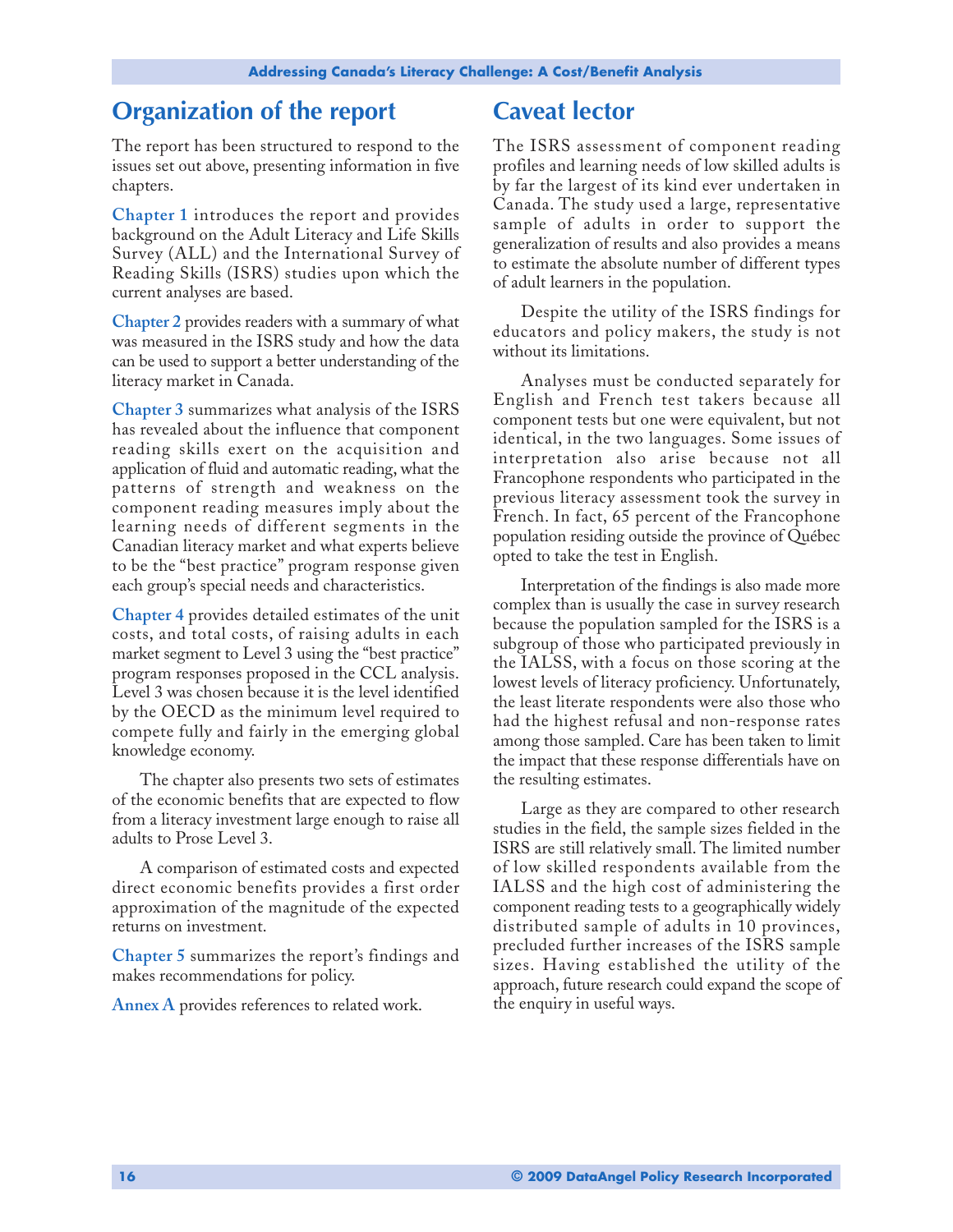Given the link of the ISRS to major comparative literacy assessments, every effort was made to establish the validity, reliability, comparability and interpretability of estimates, and to control and quantify errors that might interfere with, or bias, interpretation. Notes to figures and tables are used to alert readers whenever errors might affect interpretation. The data presented in this report are estimated from representative but complex samples of adults in Canada. Tables reporting the results of the data analyses are included in the body of the report. Even though the sample size of the ISRS is the largest that has been used for this type of study to date, some of the resulting statistics were still deemed unreliable and as such suppressed in the data presented in this report.

Readers should note that the ISRS estimates of the number of Canadian adults aged 16 and over who are at prose literacy levels 1 and 2 published by Statistics Canada are lower than those obtained from the ALL study. A small part of this difference can be attributed to the fact that three northern territories were excluded from the ISRS sample. A larger part can be attributed to the way in which the ISRS data were weighted. These adjustments did not involve benchmarking to the ALL skill distributions. The cost/benefit estimates presented in this report have been adjusted upward to reflect the full extent of the literacy market in Canada.

Readers should also note that some of the estimates contained in this report differ from those published by Statistics Canada. This is due to the fact that the current analysis used all five plausible values to compute proficiency scores whereas the Statistics Canada estimates are based upon the first plausible value only.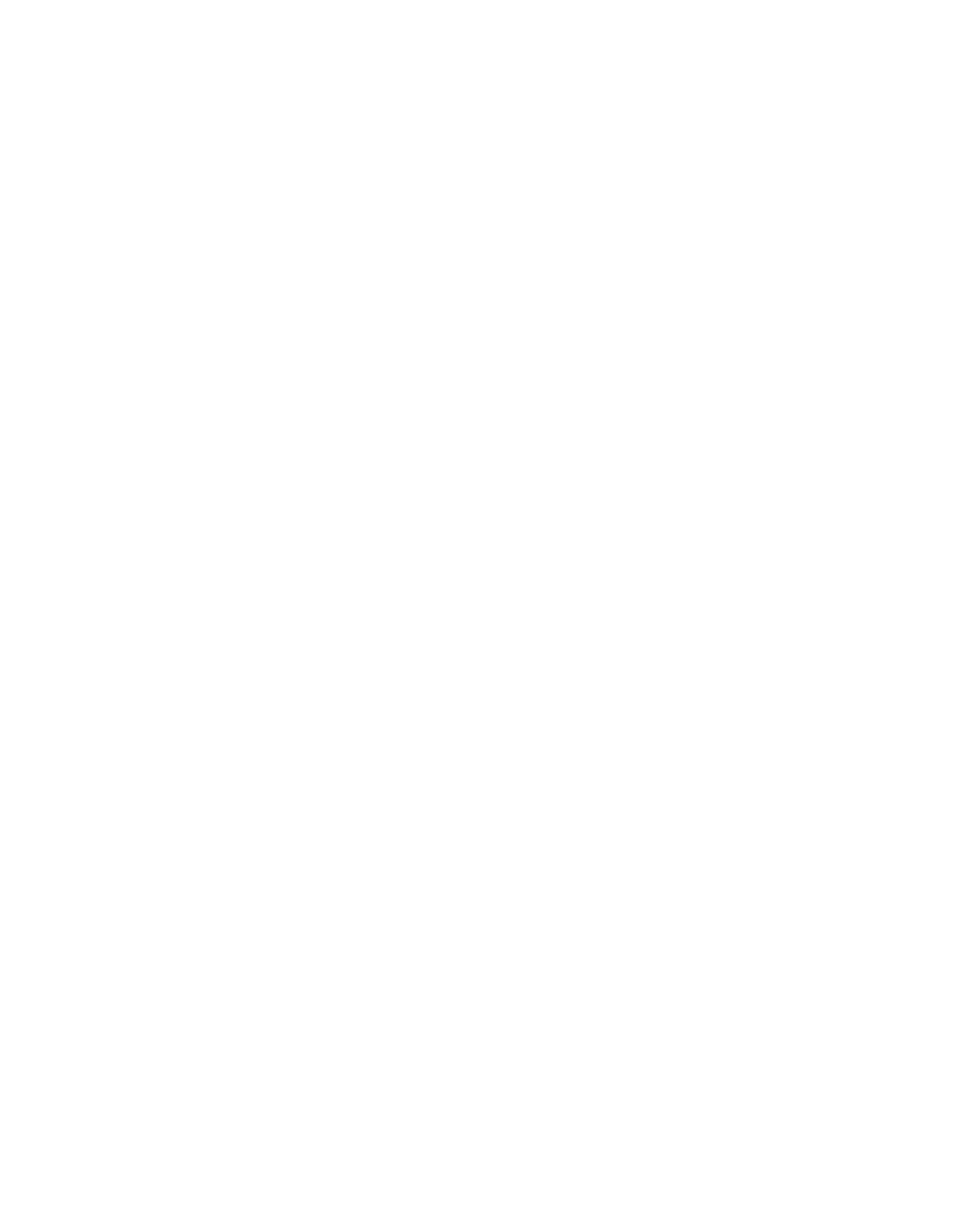# <span id="page-20-0"></span>**Chapter 2 Understanding what was measured in the ISRS**

This chapter provides general background on the Adult Literacy and Life Skills Survey (ALL) and the International Survey of Reading Skills (ISRS) studies upon which the current analyses are based, and more specifically on the reading component measures that were used to identify different groups of adult learners based upon their patterns of strength and weakness in the underlying mechanics of reading and their demographic characteristics.

The chapter draws heavily on analysis presented in two reports – an initial release of ISRS findings published in *Learning Literacy in Canada: Evidence from the International Survey of Reading Skills* (Statistics Canada and HRSDC, 2007) and a more detailed analysis presented in *Reading the Future: Planning to Meet Canada's Future Literacy Needs* published by the Canadian Council for Learning (CCL, 2008). The former report included a summary market segmentation analysis that revealed the different types of adult learners that the battery of clinical reading assessments allowed one to identify. The latter report included a more detailed segmentation analysis of the Canadian literacy market.

Readers are referred to these two publications for detailed information on the ISRS study, its methods and early findings.

The Adult Literacy and Life Skills Survey (ALL), and the International Adult Literacy Survey (IALS) that preceded it, were based upon advances in theory and measurement of adult literacy (Statistics Canada, 2005).

One of the key insights afforded by these studies is that the relative difficulty of adult reading tasks depends much less upon the characteristics of the text but rather the characteristics of the task which the reader is asked to perform.

This insight opened the way for the measurement of adult literacy skill in a valid, reliable, comparable and interpretable way in multiple languages and heterogeneous adult populations (Murray, 2003).

The theory and statistical models that are used to predict item difficulty, and to summarize literacy proficiency, do an excellent job in the upper regions of the proficiency range – i.e. Level 3 and above where most cognitive effort is expended in applying fluid and automatic reading skill to help to solve unfamiliar problems, a process that has come to be known as "reading to learn".1

These same theories and associated statistical models are, however, not as robust in the lower regions of the skill distribution – where adults devote a good part of their cognitive energy to "learning to read".

The ISRS study attempted to increase our understanding of adult Level 1 and 2 learners by exploring the process of learning to read and the emergence of fluid and automatic reading.

The following background on the process of learning to read borrows heavily on the work of Sabatini (Sabatini, 2006) and Strucker (Strucker, 2007).

The basic principle of learning to read has been described by Perfetti as:

• '*What a child learns is how his or her writing system works – both its basic principles and the details of its orthographic implementation. We know this learning has occurred when the child can identify printed words as words in his or her spoken language in a way consistent with the writing system. For an alphabetic reader, this means being able to read unfamiliar words, and even nonwords, as well as familiar words. For a Chinese reader, this means identifying familiar characters and being able to make informed guesses about the pronunciation or meaning of unfamiliar characters using their compositional principles. (This does not include reading non-words, which in Chinese is impossible, strictly speaking.) To be sure, much more is learned than how one's writing system encodes one's language. But this is the central learning even to which additional literacy learning, for example, comprehension strategies, must be connected*.' (Perfetti, 2003, p. 16).

<sup>1.</sup> Above 276 on the 500 point IALS PROFICIENCY scales.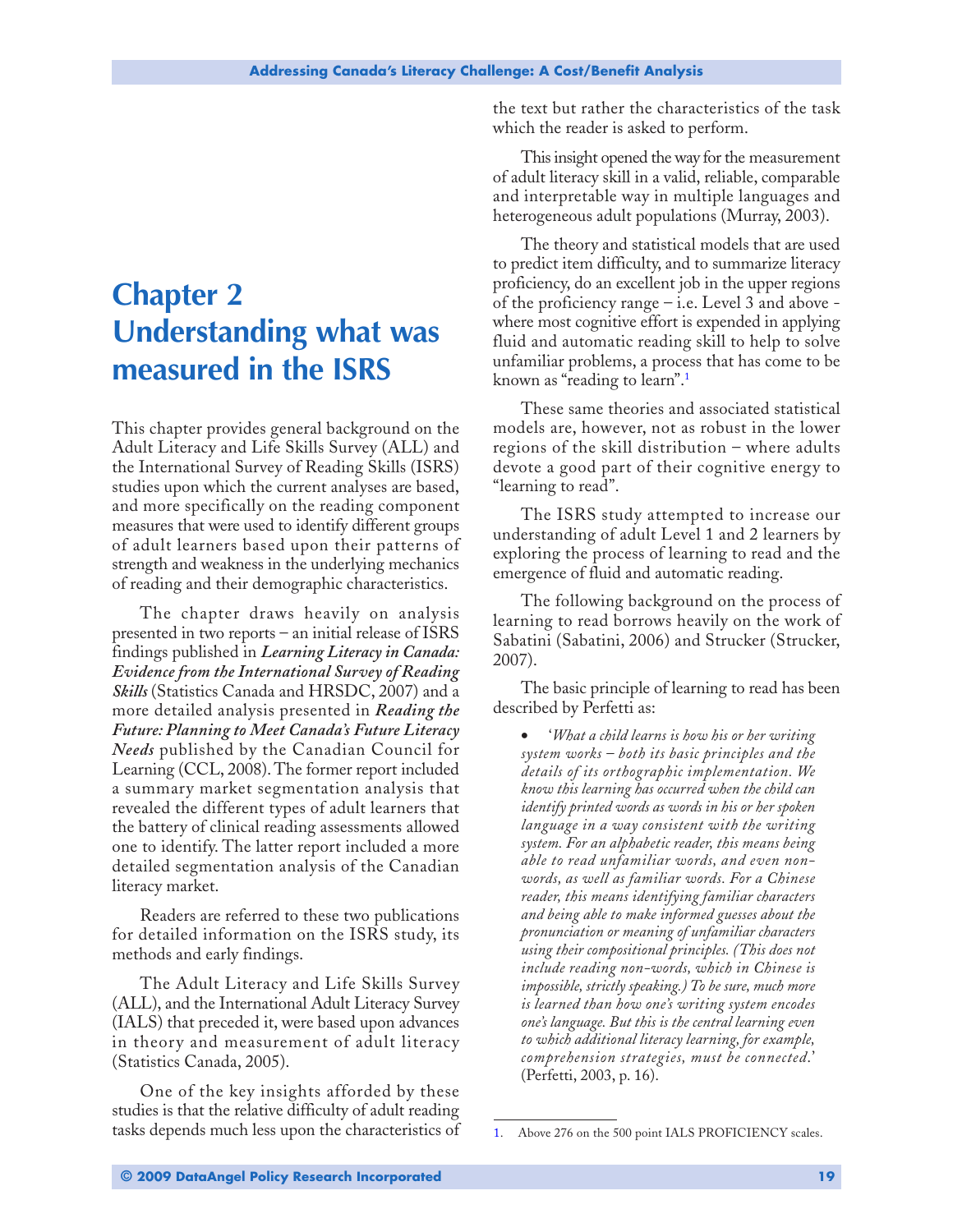The same processes are believed to underlie reading acquisition in adults, that is, the comprehension or 'meaning construction' processes of reading are built upon a foundation of component skills and knowledge of how one's writing system works.

Measuring component reading skills provides a better understanding of "reading" profiles at the low end of the literacy spectrum. The application of these measures in English and French adopts the assumptions of the simple view of reading to maximize useful profile information as described by Hoover & Tunmer (1993):

• "*the simple view makes two claims: first, that reading consists of word recognition and linguistic comprehension; and second, that while each of these components is necessary for reading, neither being sufficient in itself." (p.3) Word recognition is a stronger predictor of reading level in the early years of reading development. As word recognition becomes more fluent and automatized, listening comprehension becomes a stronger predictor of reading ability, though word recognition continues to contribute significant variance even in skilled readers* (Gough & Walsh, 1991; Cunningham, Stanovich, & Wilson, 1990; McCormick, 1994).

Most current models of reading development recognize the necessity of acquiring proficiency in lower level reading skills to enable development of increasing capabilities of higher level comprehension skills (Abadzi, 2003; Perfetti, 1985, 1992, 2003). Consequently, it is important to measure not only the accuracy level in performing component skills, but also gain some sense of the degree to which they are becoming efficient, effortless, automatized, internalized and routine. Measuring speed or rate of response is a straightforward behavioral proxy for the cognitive constructs of automaticity and efficiency. More skilled individuals can perform routine processes more rapidly, while maintaining high accuracy, than individuals who are less skilled. Simply put, it is easier (and quicker) to do what one knows how to do, and easier yet (and quicker yet) if one knows how to do something well.

In reading, the range of skills and knowledge that can be performed with ease is an important indicator both of the reading level achieved and the prospective for future reading growth under different learning and experiential conditions. In the design of the ISRS components framework, specific timed exercises are included to measure these construct aspects.

Although not the only things upon which the emergence of fluid and automatic reading depend, research has shown that few learners manage to reach the Level 3 skill level without having mastered these "component" skills. Knowing an individual's level of performance on these tests explains fully 80% of their performance on the overall reading proficiency scale.

The same research shows that mastery of component skills is a necessary but insufficient condition to the acquisition of fluid and automatic reading. Other factors matter, including the degree to which learners can relate to the content of instruction and its salience for their lives. Much of the cost of teaching adults to read can be attributed to a need to adapt instruction to the experience and interest of adult learners.

Finally, the Level 3 threshold is also one that reading researchers believe represents a point at which there is an important shift in the underlying cognitive strategies that readers must deploy to access and apply information embedded in print.

Evidence about adults' level of component skills and knowledge can be captured by tasks that examine their ability and efficiency in processing the elements of the written language – letters/ characters, words (and non-words), sentences, and larger, continuous text segments.<sup>2</sup>

Tamassia, Lennon Yamamoto and Kirsch (2007) used this simple view of reading acquisition in a study of American adults, describing the influence of *print components* (e.g., decoding accuracy and fluency) and *meaning components* (e.g., oral vocabulary) on the emergence of fluid and automatic reading as characterized by Level 3 on the IALS and ALL proficiency scales.

<sup>2.</sup> The processes involved in adult reading acquisition are assumed to be similar to that of children. The acquisition process is, however, more complex as many adults have the benefit of some instruction and of life experience, albeit often in languages other than those being tested. The acquisition of literacy skills is also rendered more difficult for many adults because their prior negative school experience, the existence a variety of other life challenges and the fact that the methods and content of learning need to be adapted to the interests and realities of their lives.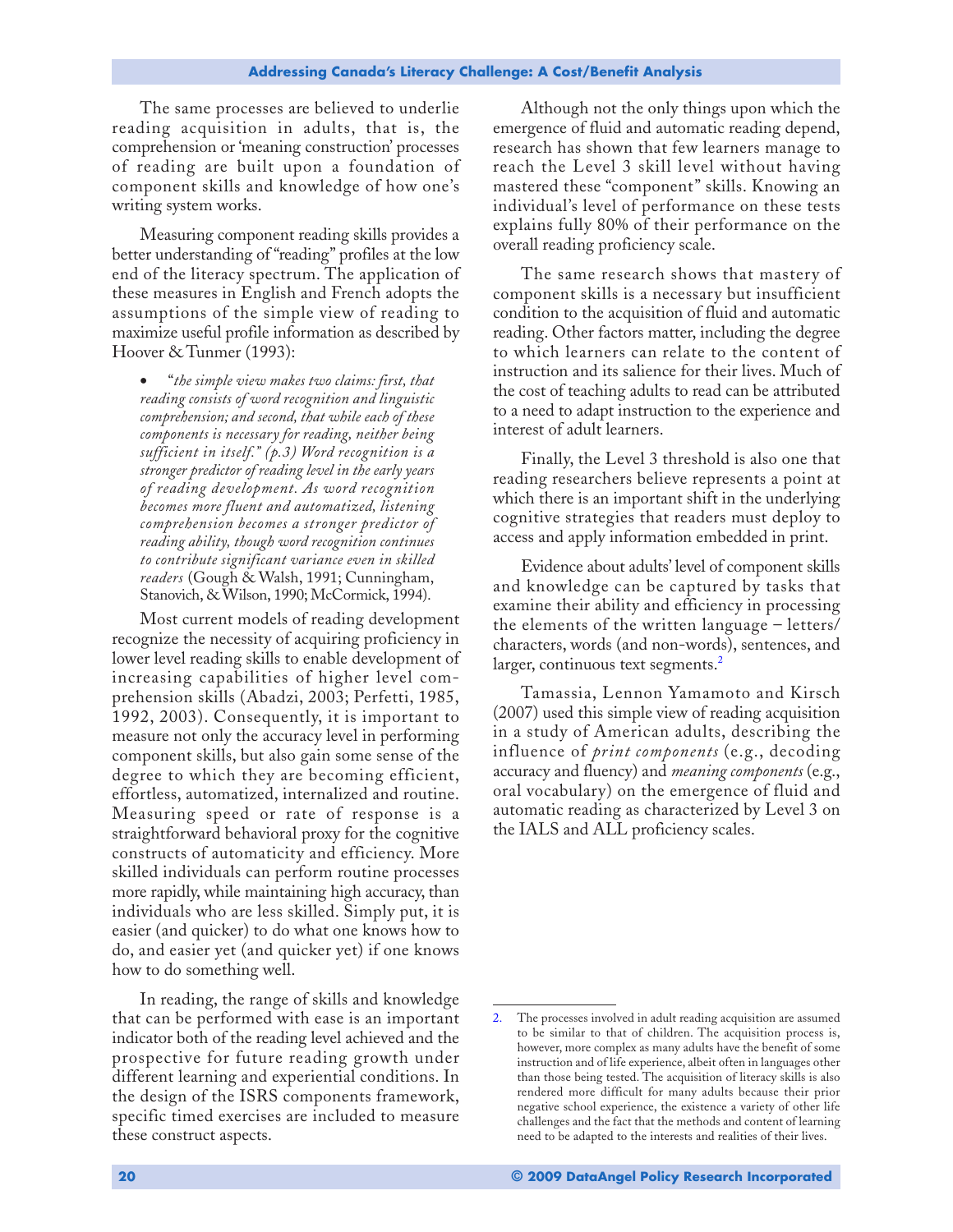The research literature suggests that five reading components can be used to predict the emergence of fluid and automatic reading:

#### "Print" components:

- a) alphanumeric perceptual knowledge and familiarity,
- b) word recognition,

#### "Meaning" components:

- c) word knowledge (vocabulary),
- d) sentence processing, and
- e) passage fluency.

In skilled reading, these components are integrated to support literacy performance.

During acquisition, they may be measured separately, with different profiles having implications for learning, instruction, and policy.

The main interest in testing reading component skills is to establish whether learners can apply their existing oral language and comprehension skills to the processing of printed texts.

It is generally assumed that adult learners have the basic oral vocabulary, syntactic/grammatical, and listening comprehension skills in the test language. This assumption clearly does not hold for immigrants whose mother tongues are neither English nor French. For this reason the ISRS study included a test of oral language fluency.

The components model of reading posits that the level of proficiency, efficiency, and integration of component skills is indicative of the level and learning potential in reading development. As skills and knowledge accumulate, so the ease of processing familiar text-based information increases. Component efficiency is typically indexed by assessing speed or rate of processing, as well as accuracy.

Adults spend extra time, effort, and energy to solve reading problems that are novel. On familiar reading tasks, adults can often respond, accurately, quickly, with seemingly little conscious effort. This allows them to devote more of their cognitive resources to solving and learning from more complex problems.

Component tests are designed to discriminate in the low end of the continuum of reading ability. The model of reading acquisition, development, and choice of item types and difficulties used to assess "components" proficiency holds most strongly in this range of non- and developing readers. Different assumptions about component inter-relationships may hold for a population of more skilled readers.

Component measures may be unique to language and culture, reflecting the fact that the relationship of the language to the writing system may be very different in different languages.

As noted above, the CCL report used data from the International Survey of Reading Skills (ISRS) to describe the reading abilities of the leastskilled adult readers in Canadian society. A related purpose was to identify the basic reading profiles of these adults, based on their strengths and needs in the "mechanics" of reading.

The CCL report thus provided policy makers, researchers and practitioners with information that could be used in developing better diagnostic systems for low skilled adults, for tailoring the content and modalities of instruction to their needs, and for creating improved social marketing tools to encourage active participation by adult learners.

As explained in Box 2.1, Canadian and USbased teams jointly developed the ISRS, building on the theories and assessment frameworks developed for two prior international assessments of adult literacy: the International Adult Literacy Survey fielded in 20 countries between 1994 and 1998, and the Adult Literacy and Life Skills Survey (ALL), implemented in seven countries or territories in 2003. Representative sub-samples of respondents to the English and French variants of the ALL were selected for the Canadian component of the ISRS. Since the ISRS was a follow-up to the ALL the information gathered from the two surveys could be combined and used together in analyzing the data. The Canadian component of ALL is known as the International Adult Literacy and Skills Survey (IALSS).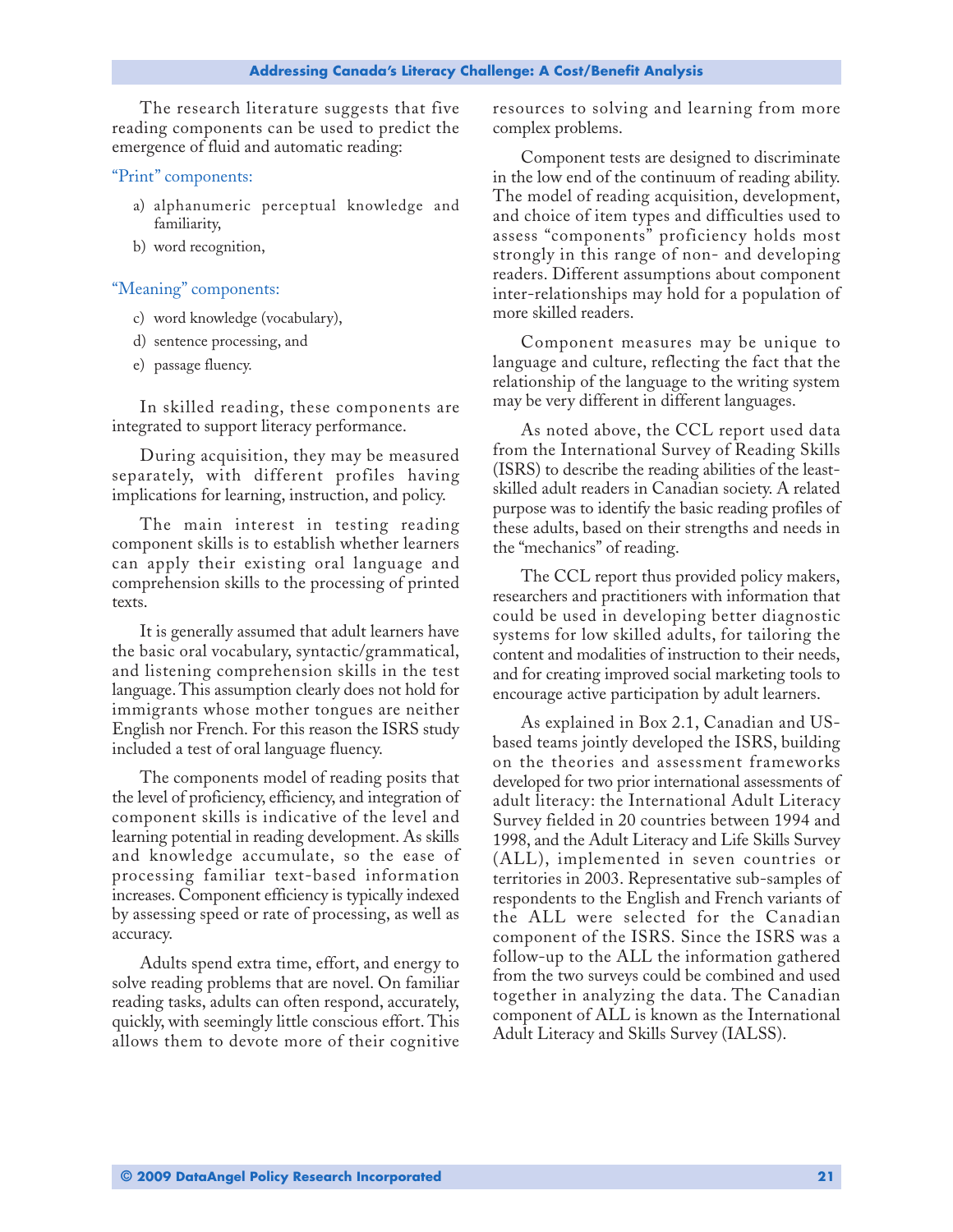#### **Box 2.1 The International Dimension of the Study**

The ISRS has an international dimension not only because it builds on large-scale comparative assessments of adult literacy but also because its design, data collection and analysis involved several US and Canadian research teams.

The ISRS is a joint project of the Educational Testing Service, Princeton and Statistics Canada, Ottawa, implemented in co-operation with the National Center for the Study of Adult Learning and Literacy at the Harvard Graduate School in Boston and Westat, Inc. based in Maryland.

Human Resources and Social Development Canada and Statistics Canada funded the Canadian part of the study while the US part was financed by the Office of Vocational and Adult Education and the National Center for Education Statistics of the US Department of Education.

The US and Canadian studies had slightly different objectives and surveyed different populations but shared common approaches to measuring component reading skills. Initial results of the US study may be found in *Adult Education in America: A First Look at Results from the Adult Education Program and Learners Surveys*, ETS 2007.

### **Theory, Definitions and Instruments**

"Low skill" in the ISRS was defined as proficiency below Level 3 on the IALSS prose literacy scale, a choice in keeping with the view that Level 3 is the desired threshold needed by adults to participate fully and fairly in the knowledge economy, given that Level 3 skills are known to be associated with satisfactory job performance in the overwhelming majority of Canadian occupations, with the effective use of public health information and with active community participation (Statistics Canada and OECD, 2005). The Level 3 threshold is also one that reading researchers believe represents a point at which there is an important shift in the underlying cognitive strategies that readers must deploy to access and apply information embedded in print.

The Canadian component of the ISRS selected representative sub-samples of a total of 1,815 respondents in the 10 provinces; 986 of them completed the tasks in English, and 829 did so in French. There were 232, 332 and 422 individuals at Levels 1, 2 and 3+ in the English sample, and 98, 312 and 419 individuals at Levels 1, 2 and 3+ in the French sample.

The ISRS was administered in respondents' homes using several instruments. First, respondents were invited to complete a background questionnaire, which consisted of several information modules required to relate the tested skills to social and economic background variables. They were asked a series of questions about their education, the language they use in various situations and their labour force status and another set of questions about health and disabilities. Next came the prose and document literacy components, which required respondents to complete a number of tasks. First there was a booklet of nine simple tasks, and if respondents successfully completed at least three of them, they were given another booklet containing 31 tasks. If they did not, they moved directly to the survey's third component, a series of additional exercises designed to measure readingrelated component skills.

For prose literacy the IALSS definition is used – the knowledge and skills needed to understand and use information from texts including editorials, news stories, brochures and instruction manuals. Similarly, document literacy is defined as the knowledge and skills required for locating and using information contained in various formats, including job applications, payroll forms, transportation schedules, maps, tables and charts.

Prose literacy and document literacy are measured on a scale of 0 to 500. Each result on the scale represents a point at which a person has an 80 percent chance of correctly performing a task associated with an equivalent level of difficulty. To simplify reporting of the results, the scales are also divided into five levels, with each level representing a set of tasks that an individual at that level is capable of performing. Table 1.1 describes the increasing levels of task difficulty.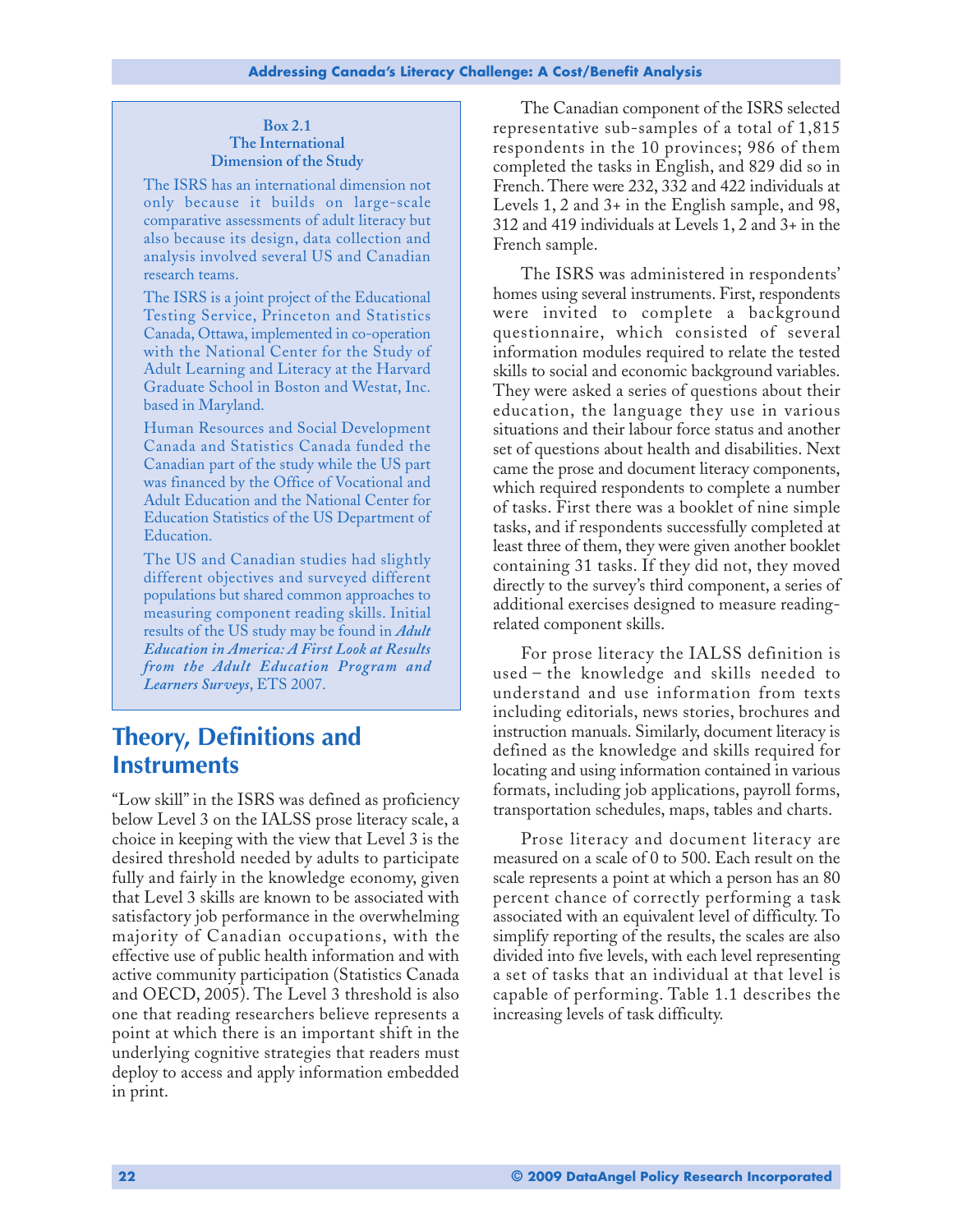#### <span id="page-24-0"></span>**Table 2.1**

#### **Five levels of difficulty for the prose and document literacy scales**

| <b>Level</b>                           | <b>Prose</b>                                                                                                                                                                                                                                                                                                                                                                                                                                                                                                                                                                | <b>Document</b>                                                                                                                                                                                                                                                                                                                                                                                                                                                                                    |
|----------------------------------------|-----------------------------------------------------------------------------------------------------------------------------------------------------------------------------------------------------------------------------------------------------------------------------------------------------------------------------------------------------------------------------------------------------------------------------------------------------------------------------------------------------------------------------------------------------------------------------|----------------------------------------------------------------------------------------------------------------------------------------------------------------------------------------------------------------------------------------------------------------------------------------------------------------------------------------------------------------------------------------------------------------------------------------------------------------------------------------------------|
| Level 1<br>$(0-225$ points)            | Most of the tasks in this level require the respondent<br>to read relatively short text to locate a single piece of<br>information that is identical to or synonymous with the<br>information given in the question or directive.<br>If plausible but incorrect information is present<br>in the text, it tends not to be located near the<br>correct information.                                                                                                                                                                                                          | Tasks in this level tend to require the respondent either to<br>locate a piece of information based on a literal match or to<br>enter information from personal knowledge onto a document.<br>Little, if any, distracting information is present.                                                                                                                                                                                                                                                  |
| Level <sub>2</sub><br>(226-275 points) | Some tasks in this level require respondents to locate<br>a single piece of information in the text; however,<br>several distractors or plausible but incorrect pieces<br>of information may be present, or low-level inferences<br>may be required. Other tasks require the respondent<br>to integrate two or more pieces of information or to<br>compare and contrast easily identifiable information<br>based on a criterion provided in the question or directive.                                                                                                      | Tasks in this level are more varied than those in Level 1. Some<br>require the respondents to match a single piece of information;<br>however, several distractors may be present, or the match may<br>require low-level inferences. Tasks in this level may also ask the<br>respondent to cycle through information in a document or to<br>integrate information from various parts of a document.                                                                                                |
| Level 3<br>(276-325 points)            | Tasks in this level tend to require respondents to make<br>literal or synonymous matches between the text and<br>information given in the task, or to make matches that<br>require low-level inferences. Other tasks ask respondents<br>to integrate information from dense or lengthy<br>text that contains no organizational aids such as<br>headings. Respondents may also be asked to generate<br>a response based on information that can be easily<br>identified in the text. Distracting information is present,<br>but is not located near the correct information. | Some tasks in this level require the respondent to integrate<br>multiple pieces of information from one or more documents.<br>Others ask respondents to cycle through rather complex tables<br>or graphs containing information that is irrelevant or<br>inappropriate to the task.                                                                                                                                                                                                                |
| Level 4<br>(326-375 points)            | These tasks require respondents to perform multiple<br>feature matches and to integrate or synthesize<br>information from complex or lengthy passages.<br>More complex inferences are needed to perform<br>successfully. Conditional information is frequently<br>present in tasks at this level and must be taken<br>into consideration by the respondent.                                                                                                                                                                                                                 | Tasks in this level, like those at the previous levels, ask<br>respondents to perform multiple-feature matches, cycle<br>through documents, and integrate information; however, they<br>require a greater degree of inference. Many of these tasks<br>require respondents to provide numerous responses but do<br>not designate how many responses are needed. Conditional<br>information is also present in the document tasks at this level<br>and must be taken into account by the respondent. |
| Level 5<br>(376-500 points)            | Some tasks in this level require the respondent to<br>search for information in a dense text that contains<br>a number of plausible distractors. Others ask<br>respondents to make high-level inferences or use<br>specialized background knowledge. Some tasks<br>ask respondents to contrast complex information.                                                                                                                                                                                                                                                         | Tasks in this level require the respondent to search<br>through complex displays that contain multiple<br>distractors, to make high-level text-based inferences,<br>and to use specialized knowledge.                                                                                                                                                                                                                                                                                              |

The clinical reading tests administered in the ISRS study measure the "component" decoding and print comprehension skills that are thought to underlie the emergence of the fluent and automatic reading that is characterized by Level 3 performance on the IALS and IALSS prose literacy scales. Although the emergence of fluid and automatic reading also depends on other factors, research studies have shown that few learners manage to reach Level 3 proficiency without having mastered these component skills. Hence mastery of component skills is a necessary but insufficient condition to the acquisition of fluid and automatic reading but other factors, also matter including the degree to which learners relate to the content of instruction and its salience for their lives. Individual performance on the clinical reading tests used in the ISRS explains fully 80 percent of performance on the overall literacy proficiency scale.

The component measures administered as part of the ISRS were selected for several related considerations.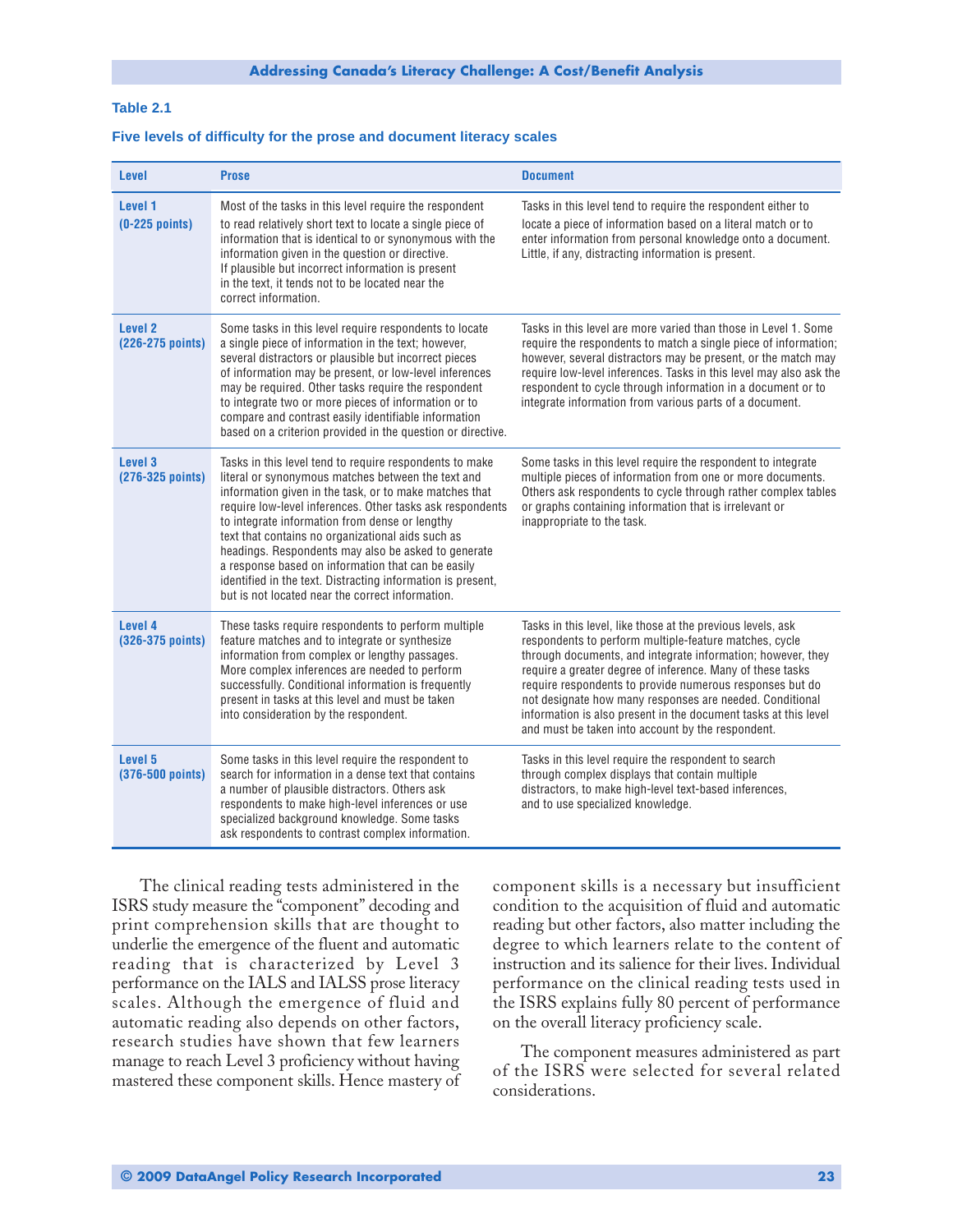First, it had to have been established on both theoretical and empirical grounds that the specific component was important to the acquisition of Level 3 skills. The theory and evidence underlying the reading components assessed in the ISRS is presented in Chapter 3 of the initial analysis of ISRS results (Statistics Canada and HRSDC, 2007).

Second, the measures had to be amenable to administration by non-specialist interviewers within the context of a household survey.

Third, the measures had to display good psychometric properties in terms of their validity, reliability and comparability.

Finally, equivalent measures were to be employed to assess component skills in both English and French. Although conceptually identical, it was found they did not provide results that are strictly comparable. Accordingly, the relationships among the components and between them and the emergence of fluent and automatic reading were shown to differ in certain respects between the two language groups. Apart from collecting data on the component reading measures,

the respondents to the ISRS also were assessed in terms of their ability to understand spoken English or French, and to speak intelligibly at a native conversational pace on everyday topics.

Six instruments were used to measure the reading-related component skills. The first was the abridged Peabody Picture Vocabulary Test (PPVTm), which required respondents to identify which of four different images corresponded to a word spoken by the interviewer. Second came the Rapid Automatized Naming (RAN) test, in which respondents were asked to read a series of random letters as quickly as possible. The third exercise concerned the Test of Word Recognition Efficiency, requiring one to read a list of real words (TOWRE-A), followed by a list of pseudo-words (TOWRE-B), as quickly as possible. The time limit for each word list was 60 seconds. The fourth instrument was PhonePass, which contained three different tasks: repetition of simple sentences, a set of short-answer questions, and reading of simple sentences (see Box 2.2). The fifth test involved repeating a series of digits in order and another series of digits out of order. The final exercise was a spelling test.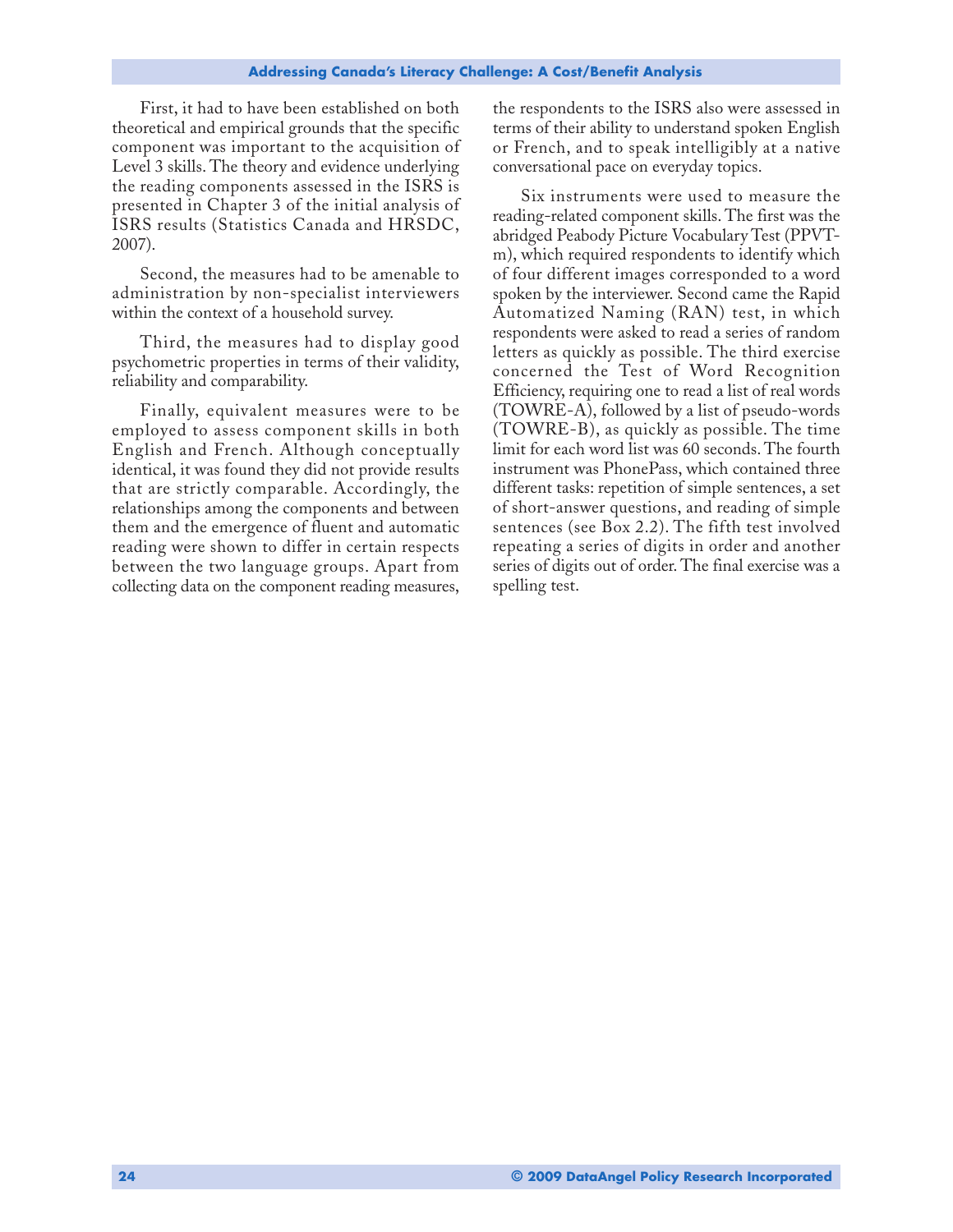**Box 2.2**





### **Overall Score**

Tile Overall Score of the test represents the ability to understand spoken English and speak it intelligibly at a native conversational pace on everyday topics. Scores are based on a weighted combination of four diagnostic sub-scores. Scores are reported in the range from 20 to SO.

**72-80** Test-taker speaks and understands effortlessly at native speaker speeds, and can contribute readily to a native- paced discussion at length, maintaining the colloquial flow. Speech is completely fluent and intelligible; test-taker has consistent mastery of complex language structures.

**63-71** Test-taker easily handles a wide variety of discourse and speaking styles, and can contribute to a native-paced discussion. Speech is fluent, smooth and intelligible; test-taker controls appropriate language structure for speaking about complex material.

**46-62** Test-taker can handle many utterances using a variety of words and structures, and can follow and sometimes participate in a nativepaced conversation. Pronunciation is generally intelligible; test-taker can express some composite information on familiar topics to a cooperative listener.

**37-45** Test-taker can handle short utterances using common words and simple structures, but has difficulty following a native-paced conversation. Pronunciation may sometimes not be intelligible; test-taker speaks slowly and pauses, but can convey basic information to a cooperative listener.

**28-36** Test-taker can manage some slow, short, isolated utterances, or spoken formulas, but has difficulty following any native conversation; testtaker may often pause to search for words and may be difficult to understand.

**20-27** Test-taker has very limited speaking and listening skills in English.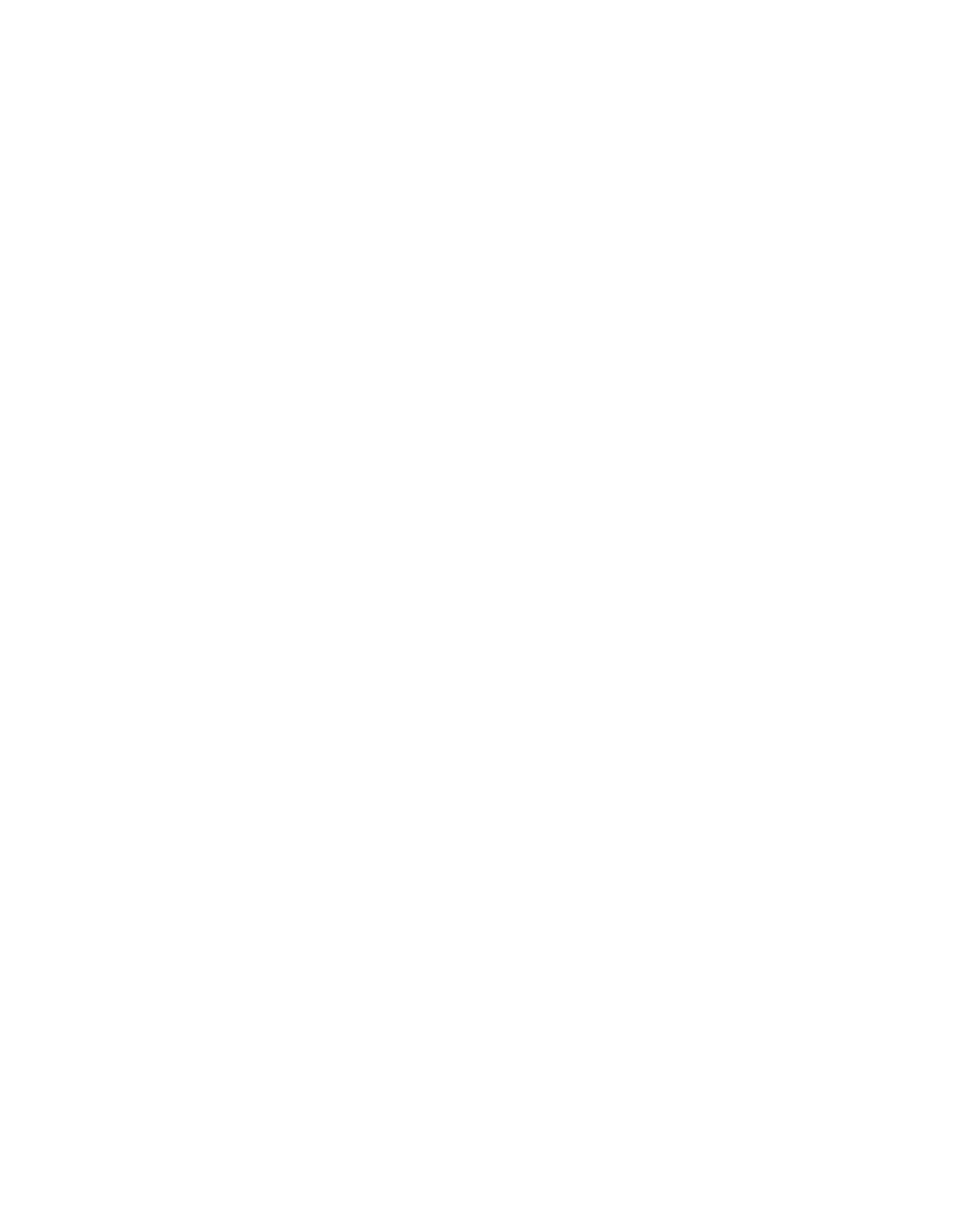# <span id="page-28-0"></span>**Chapter 3**

# **Defining Segments in the Canadian Literacy Market**

As noted above, analysis of the ISRS data have been presented in two reports.

Initial findings from the ISRS study were published in *Learning Literacy in Canada: Evidence from the International Survey of Reading Skills* (Statistics Canada and HRSDC, 2007). This report included a summary market segmentation analysis that revealed the different types of adult learners that the battery of clinical reading assessments allows one to identify.

The market segmentation analysis contained in the Statistics Canada and HRSDC report was subsequently refined and extended in *Reading the Future: Planning to Meet Canada's Future Literacy Needs* published by the Canadian Council for Learning (CCL, 2008).

The Statistics Canada and HRSDC report revealed eight key findings, including:

• An estimated 8,090,000 have proficiency below Level 3 on the ALL prose literacy scales – of whom 6,170,000 chose to be tested in English and 1,920,000 of whom chose to be tested in French. These numbers define the size of the basic literacy market in Canada.<sup>3</sup>

- As predicted by theory and clinical evidence, performance on the component skills is closely related to the emergence of fluid and automatic reading, as defined by Level 3 prose literacy proficiency in both English and French.
- The performance of adults taking the reading components assessment in French differs considerably from those for adults who took the tests in English, differences that reflect a combination of fundamental linguistic and orthographic differences between the two languages and significant differences in the demographic, linguistic and educational characteristics between the two populations, most particularly the fact that the immigrants taking the tests in French were much more likely to have a mother tongue of French than their English test-taking peers.
- A statistical procedure known as Latent Class Analysis was used to detect groups that share common patterns of strength and weakness on the component measures. The analysis of patterns of strength and weakness in the reading component measures reveals the existence of four distinct groups of low skilled individuals as shown below. Box 2.1 below describes the basic approach.

|                         | Latent<br>Class A | Latent<br><b>Class B</b> | Latent<br>Class C                               | <b>Latent</b><br><b>Class D</b> |
|-------------------------|-------------------|--------------------------|-------------------------------------------------|---------------------------------|
|                         |                   |                          | Average proportion<br>correct on component test |                                 |
| <b>Component</b>        |                   |                          |                                                 |                                 |
| Vocabulary              | 0.68              | 0.63                     | 0.90                                            | 0.95                            |
| Real Word recognition   | 0.54              | 0.84                     | 0.78                                            | 0.96                            |
| Pseudo-word recognition | 0.26              | 0.59                     | 0.54                                            | 0.79                            |
| Spelling                | 0.24              | 0.46                     | 0.80                                            | 0.95                            |
| Digit Span              | 0.34              | 0.39                     | 0.45                                            | 0.55                            |

This assertion is not strictly true. HRSDC's Essential Skill Profiles confirm the fact that many jobs require Level 4 or better prose literacy skills. Similarly a shrinking fraction of jobs demand literacy skills at Levels 1 or 2. Given the fact that many workers in these occupations do not currently possess this level of skill suggests that a bigger market exists. This estimate also excludes adults living on Indian Reserves, inmates of institutions, fulltime members of the military and residents of Canada's three Northern Territories, an exclusion of roughly 1.5% of the target population.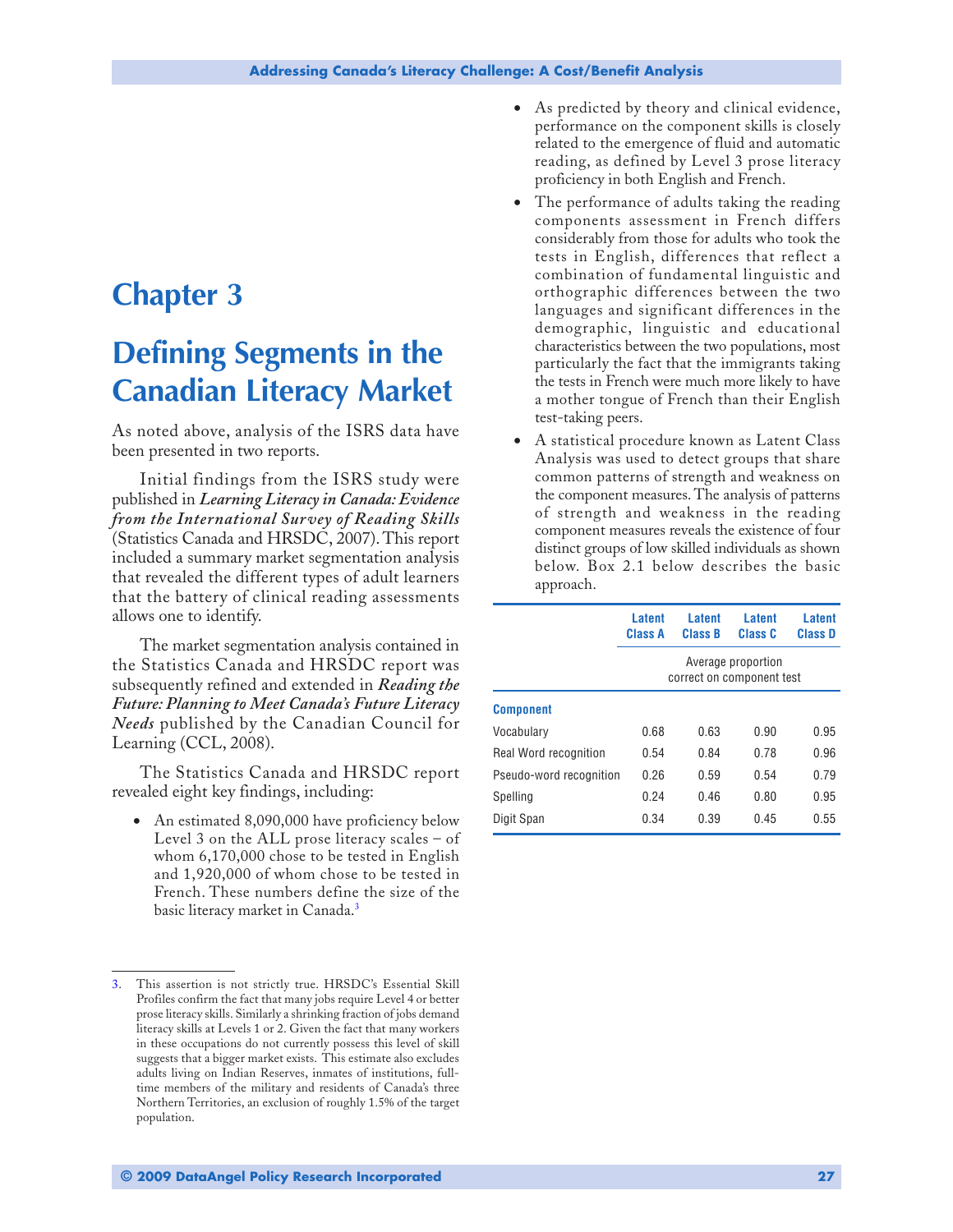#### **Box 3.1**

#### **How does latent class analysis work?**

<span id="page-29-0"></span>Individuals are organized into groups or classes based on their patterns of performance on the five component skills. More specifically, the scores of the five components skill tests are analyzed using Latent Class Analysis (LCA) methods (Lazarsfeld and Henry, 1968; Patterson, Dayton and Graubard, 2002). LCA is a statistical tool for clustering subjects based on categorical variables. This analysis yields a probabilistic classification for each survey participant, where the classes are represented by different tendencies to perform in a certain way (more formally, each class is characterized by its conditional response probabilities) in each of the five components. Latent class analysis identifies relatively homogeneous groups of learners that share common sets of learning needs. Latent classes can then be situated on the overall prose literacy scale and profiled demographically.

• Thought of in more traditional instructional terms these latent classes can be described in cognitive terms as follows:

#### **Table 3.1**

#### **Summary of Decoding and Vocabulary Level by Latent Class**

| Latent | Print        | Comprehension |
|--------|--------------|---------------|
| Class  | skills       | skills        |
| A      | Very limited | Limited       |
| B      | Limited      | Limited       |
| C      | Limited      | Adequate      |
| D      | Adequate     | Adequate      |

Figure 3.1 below reveals how performance on the component reading measures differs by Latent Class.

Adults in Latent Class D outperform adults in other classes on every component reading measure.

Adults in Latent Class A score relatively poorly on all the component measures.

Adults in Latent Class B do relatively well in Real Word Recognition but score poorly on the other components.

Latent Class C does relatively well on the vocabulary measures and on the spelling test.

#### **Figure 3.1**

#### **Average proportion correct scores on each component displayed separately for each latent class, ISRS, 2005**



The following series of twelve charts reveal the variation in scores on each component test that exists for each latent class. The charts confirm that the latent classes are reasonably homogeneous.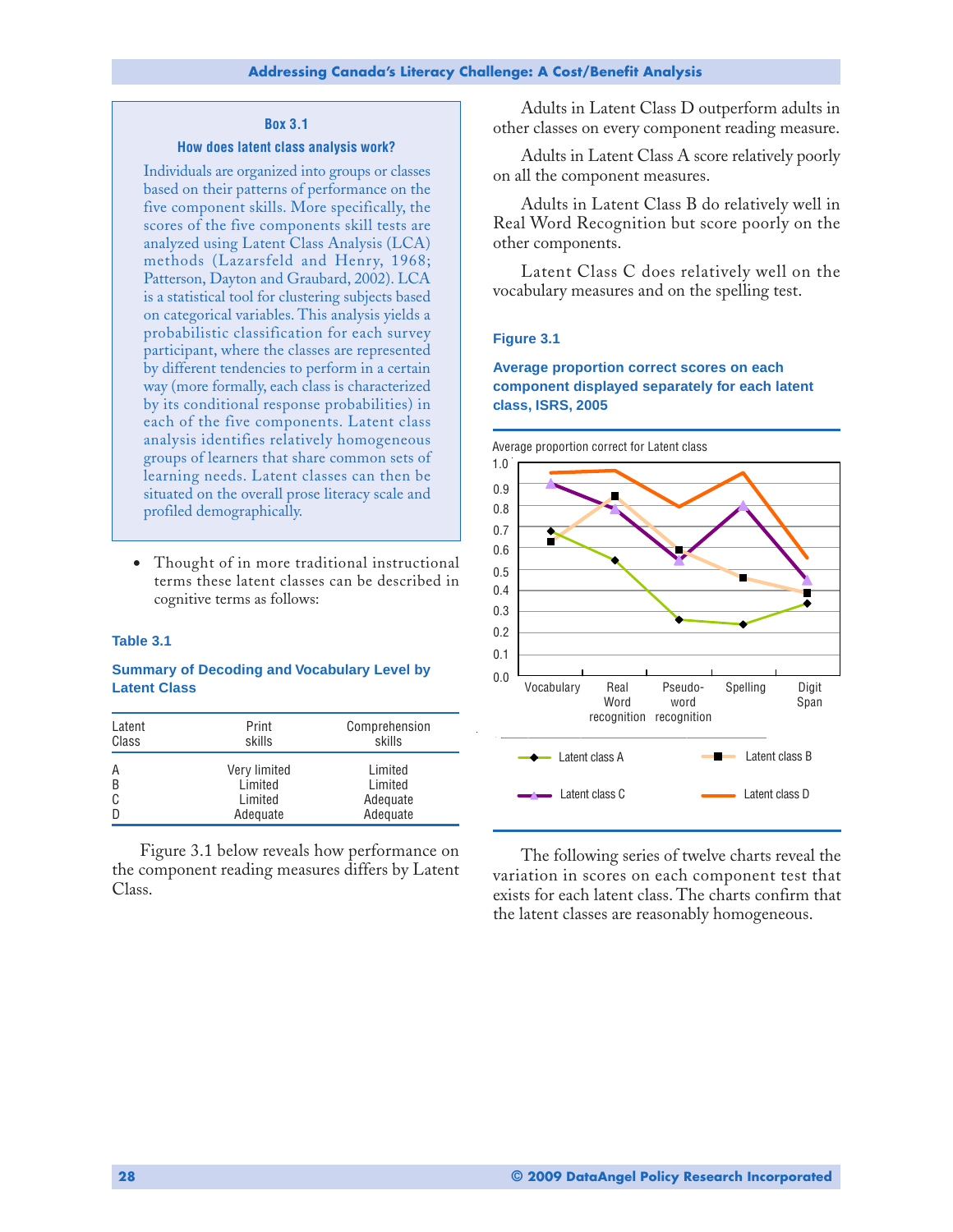#### <span id="page-30-0"></span>**Figure 3.2 A to F**

#### Posterior Mean PPVT Posterior Mean Spelling **A D** 3 3  $\circ$ 2 2 1 1 0 -1 0 -2 -1 -3 Ò -2 -4 -5 -3 572307 447860 1514448 1635513 572307 447860 1514448 1635513 N- 572307 447860 1514448 1635513 Latent Latent Latent Latent Latent Latent Latent Latent Class A Class B Class C Class D Class A Class B Class C Class D Latent Class abcd Latent Class abcd Posterior Mean Towre 1 Overall Phone Pass Score **E B** 4 9 8 2 7 6 0 5 -2 4 3 -4  $\circ$ 2  $\ast$  -6 1 572307 447860 1514448 1635513 562170 250062 1456067 1456895 N- 572307 447860 1514448 1635513 Latent Latent Latent Latent Latent Latent Latent Latent Class A Class B Class C Class D Class A Class B Class C Class D Latent Class abcd Latent Class abcd Posterior Mean Towre 2 **C F** Repeat Accuracy Subscore  $\begin{array}{ccccccc} 4 & & & & & & & 9 \ \end{array}$ 8 ŧ 3 7 6 0 5  $-2$   $4$ 3 8 -4 2 -6 1 572307 447860 1514448 1635513 520272 246065 1410073 1416073 N- 572307 447860 1514448 1635513 Latent Latent Latent Latent Latent Latent Latent Latent Class A Class B Class C Class D Class A Class B Class C Class D Latent Class abcd Latent Class abcd

#### **L Box-whisker Plots of Component Scores by Latent Class, Canada**

**Source:** ISRS, 2005.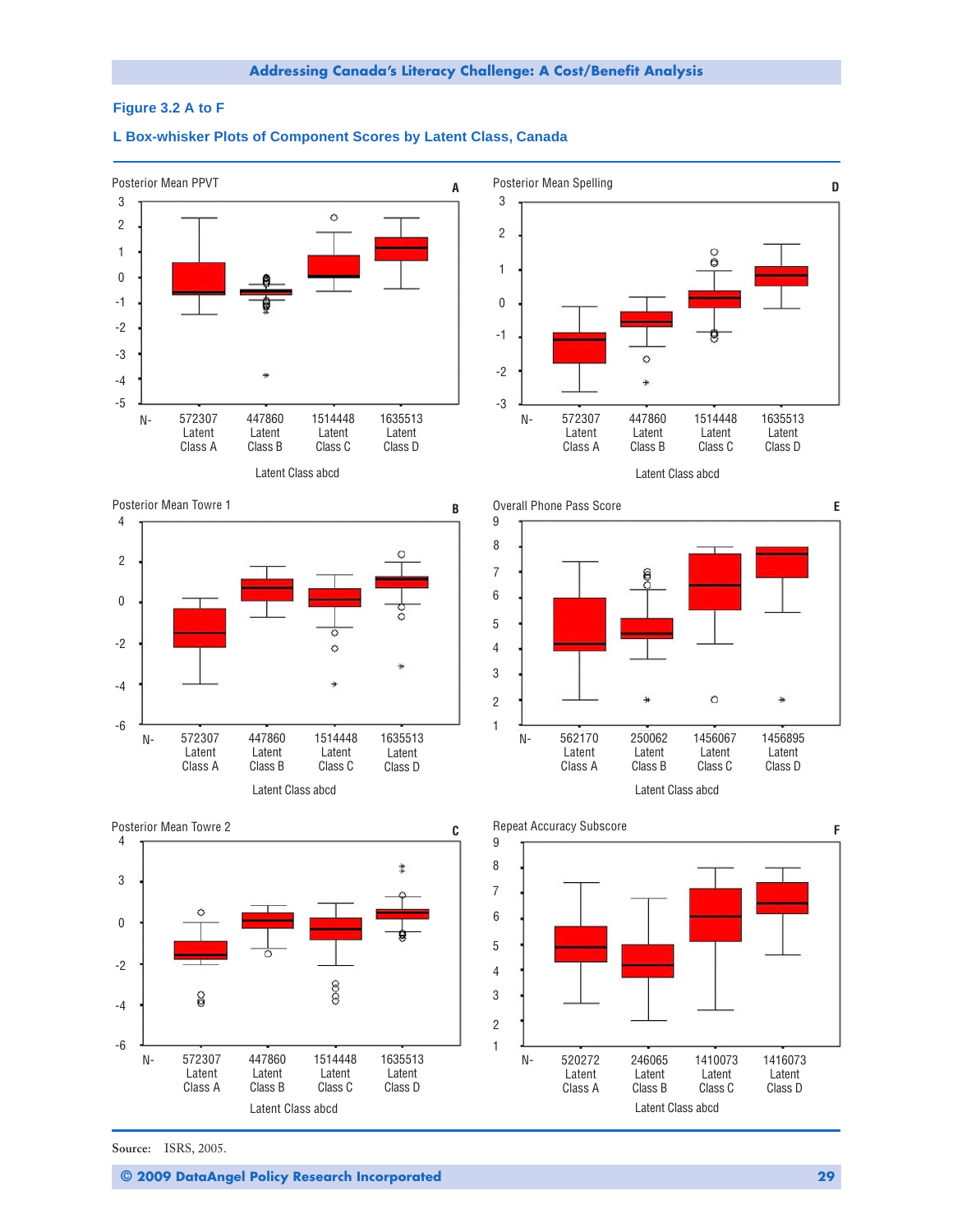#### **Figure 3.2 G to J**







**Source:** ISRS, 2005.

The first two charts plot the distribution of prose literacy scores by latent class for English and French test takers respectively.

The third through twelfth charts show the distribution of scores on each of the component reading tests. The charts reveal that each market segment is characterized by a distinct pattern of component proficiency.

- Only a very small group of adult Canadians are what has been traditionally viewed as "illiterate". In reality, many adults, even in the lowest skilled classes, possess most of the required component skills, albeit at a level below that need to achieve Level 3. This fact implies that the cost of increasing skill levels is lower than has previously been estimated and belies the common perception that equates the literacy "problem" with adults who somehow failed to recognize the letters of the alphabet.
- Plain language initiatives, while necessary and desirable, are unlikely to afford access to information presented in print to three of the four classes identified above. Only the fourth, most skilled, class demonstrates the component reading skills needed to access even simple text.





**Source:** ISRS, 2005.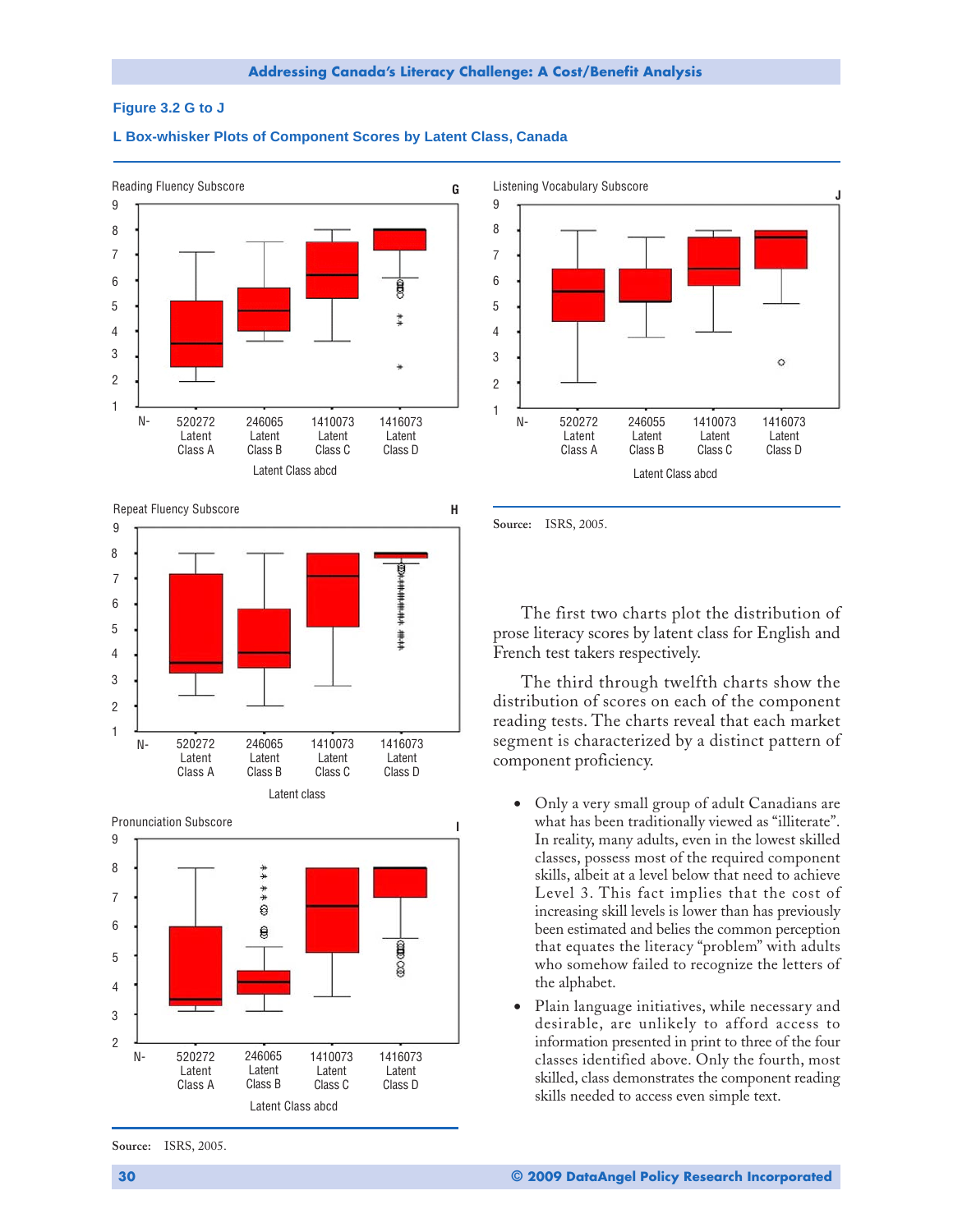<span id="page-32-0"></span>• The fact that a significant fraction of adults' in each of these classes are immigrants to Canada is a cause for concern. These findings suggest that current investments are insufficient to release these adults full economic potential, or to guarantee full and equal access to Canada's social systems that non-immigrants take for granted.

To be efficient and effective, remedial instruction needs to be tailored to meet the needs of each of these groups - in terms of program content, structure, media and mode of instruction.

The CCL report refined the initial market segmentation analysis in two ways.

First, the latent classes were further sub-divided using a combination of immigrant status, mother tongue and educational attainment.

Second, each latent sub-class was further characterized using a set of variables known to influence program design and implementation.

Table 3.2 below summarizes the results of these analyses for English test takers.

#### **Table 3.2**

#### **Cognitive profile of the English-language literacy market**

Estimated number of potential adult learners and selected cognitive characteristics, by latent class, adults aged 16 and over resident in the provinces, 2003

|                                                             |                 |                  |                   | <b>English test takers</b>         |                                  |                           |                                    |
|-------------------------------------------------------------|-----------------|------------------|-------------------|------------------------------------|----------------------------------|---------------------------|------------------------------------|
| Market<br>Segment                                           | Latent<br>class | Prints<br>skills | Meaning<br>skills | Average<br>prose literacy<br>score | <b>Oral</b><br>language<br>score | Required<br>score<br>gain | Number<br>of adults<br>aged $16 +$ |
| Anglophone,<br>indications of a<br>reading disability       | A1              | Very<br>Limited  | Limited           | Low Level 1<br>(197) 58.6          | 74                               | 69                        | 240,000                            |
| Non-Anglophone,<br>no indication of a<br>reading disability | A2              | Very<br>Limited  | Limited           | Mid-Level 1<br>(168)               | 41.8                             | 100                       | 379,000                            |
| Anglophone,<br>indications of a<br>reading disability       | B1              | Limited          | Limited           | Low Level 2<br>(214)               | 47.9                             | 82                        | 48,000                             |
| Non-Anglophone,<br>vocabulary limited                       | B <sub>2</sub>  | Limited          | Limited           | Low Level 2<br>(214)               | 48.9                             | 71                        | 430,000                            |
| Anglophone,<br>Canadian-born<br>and educated                | C <sub>1</sub>  | Limited          | Adequate          | Mid-Level 2<br>(241)               | 64.3                             | 42                        | 1,914,000                          |
| Reading but<br>not well                                     | D <sub>1</sub>  | Adequate         | Adequate          | High Level 2<br>259)               | 74.6                             | 16                        | 3,161,000                          |
| <b>Total potential English-language learners</b>            |                 |                  |                   |                                    |                                  |                           | 6,171,000                          |

The CCL analysis revealed several additional insights, as follows:

- Both English Latent Class A and B can be broken down into two distinct sub-classes based upon whether the individual's mother tongue matches the language in which they were tested and whether there are indications of a reading disability, such as dyslexia.
- Based on the latent class analysis, the first five English market segments exhibit some degree of weakness in their component scores. Thus, adults in all five of these segments can all be thought of as still being in the process of learning to read.
- Only the last market segment, classified in English Latent Class D, appears to have no discernable component deficit. The Latent Classes were defined solely on adults' performance on the component measures and do not include any consideration of the strategic reading skills identified in the IALS and ALL framework (Statistics Canada, 2005). The component skills enable the use of strategic reading skills but do not assume them or require them. i.e., component skills are necessary, but not sufficient to reach Prose literacy Level 3. Even though the official definitions do not include it, the tasks in level 3 are much more likely to involve conditional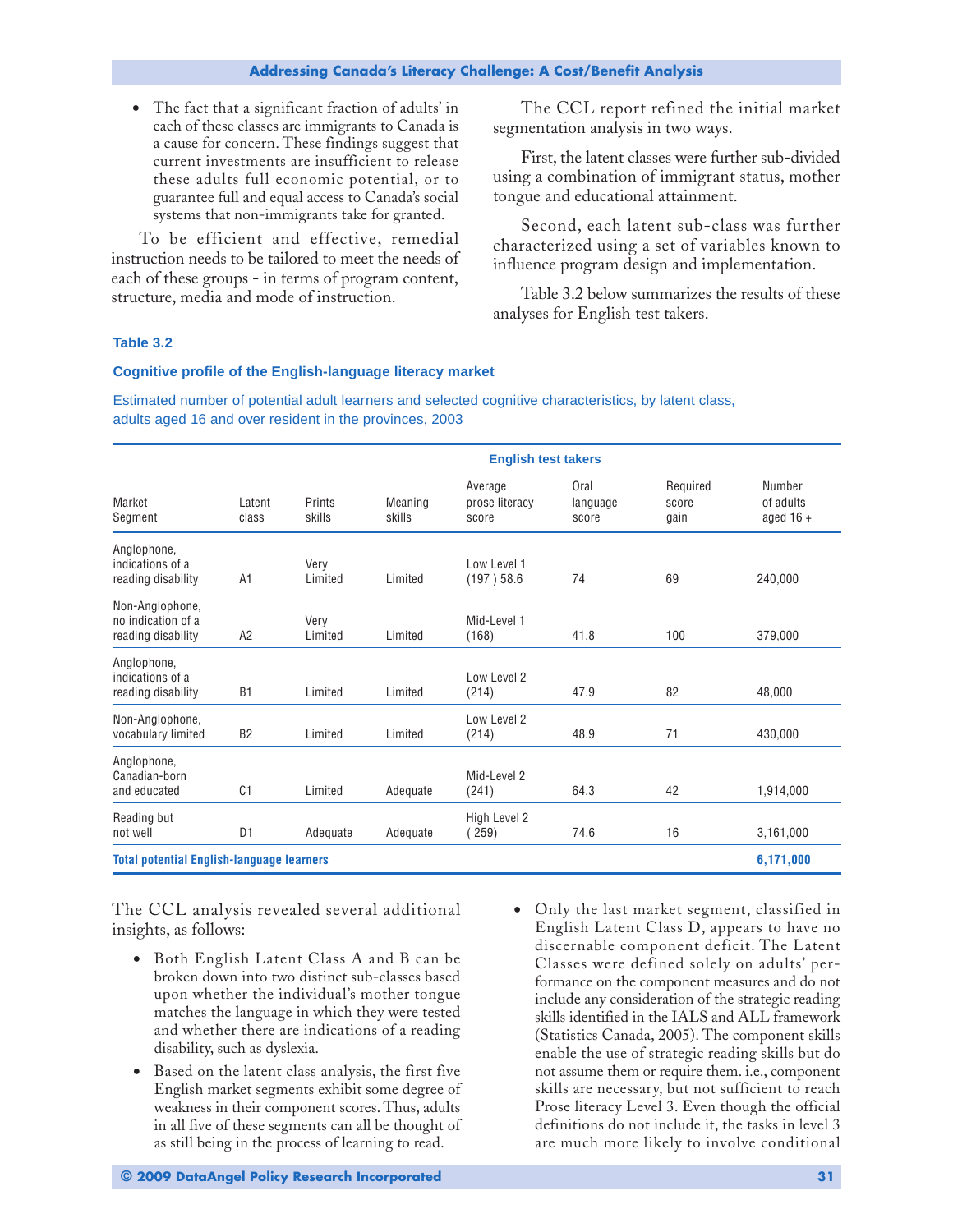<span id="page-33-0"></span>information. Tasks that involve conditional information are more complex cognitively because they require more information to keep organized and are more demanding linguistically because of the increasing presence of subordinate clauses. That is, the texts at level 3 begin to have lots of characteristics that are not often found in ordinary daily oral discourse, but which show up in educational oral discourse.

- It is likely that these adults are able to cope with most texts and tasks provided that they have had a chance to become familiar with them. Nevertheless this group will have difficulty coping with unfamiliar texts and tasks and has failed to master the skills that would place them at Level 3 on overall prose literacy scale. More specifically potential learners in English Latent Class D are unable to perform up to the 80% mastery threshold on the following tasks:
	- make literal or synonymous matches between the text and information given in the task,
	- make matches that require low levels of inference,
	- integrate information from dense or lengthy text that contains no organizational aids such as headings, or,
	- generate a response based on information that can be easily identified in the text.
- English Latent Class D is far the largest market segment, including 3,161,000 potential adult learners, or roughly half of the total number of potential English-language learners classified at Levels 1 and 2. This segment is 1.65 times the size of the next largest segment and is largely made up of Canadian-born and educated adults.
- English Latent Class B1 is the smallest market segment, including only 48,000 potential adult learners.
- The remaining English market segments range in size from 240,000 (A1), 379,000 (A2) and 430,000 (B2). While the majority of the potential learners in these segments are immigrants to Canada, a small proportion of them are aboriginal Canadians with a mother tongue other than English.
- The fact that the overwhelming majority of these latter segments are immigrants suggests that current language and literacy programs are not providing these adults with the literacy skills they need to support a rapid and successful social and economic integration.

The refined English latent classes can be summarized graphically below.

#### **Figure 3.3**

#### **The distribution of English-language latent classes**

Estimated number and proportion of adult learners, tested in English, by latent class, adults aged 16 and over resident in the provinces, 2003



**Source:** ALL 2003, ISRS 2005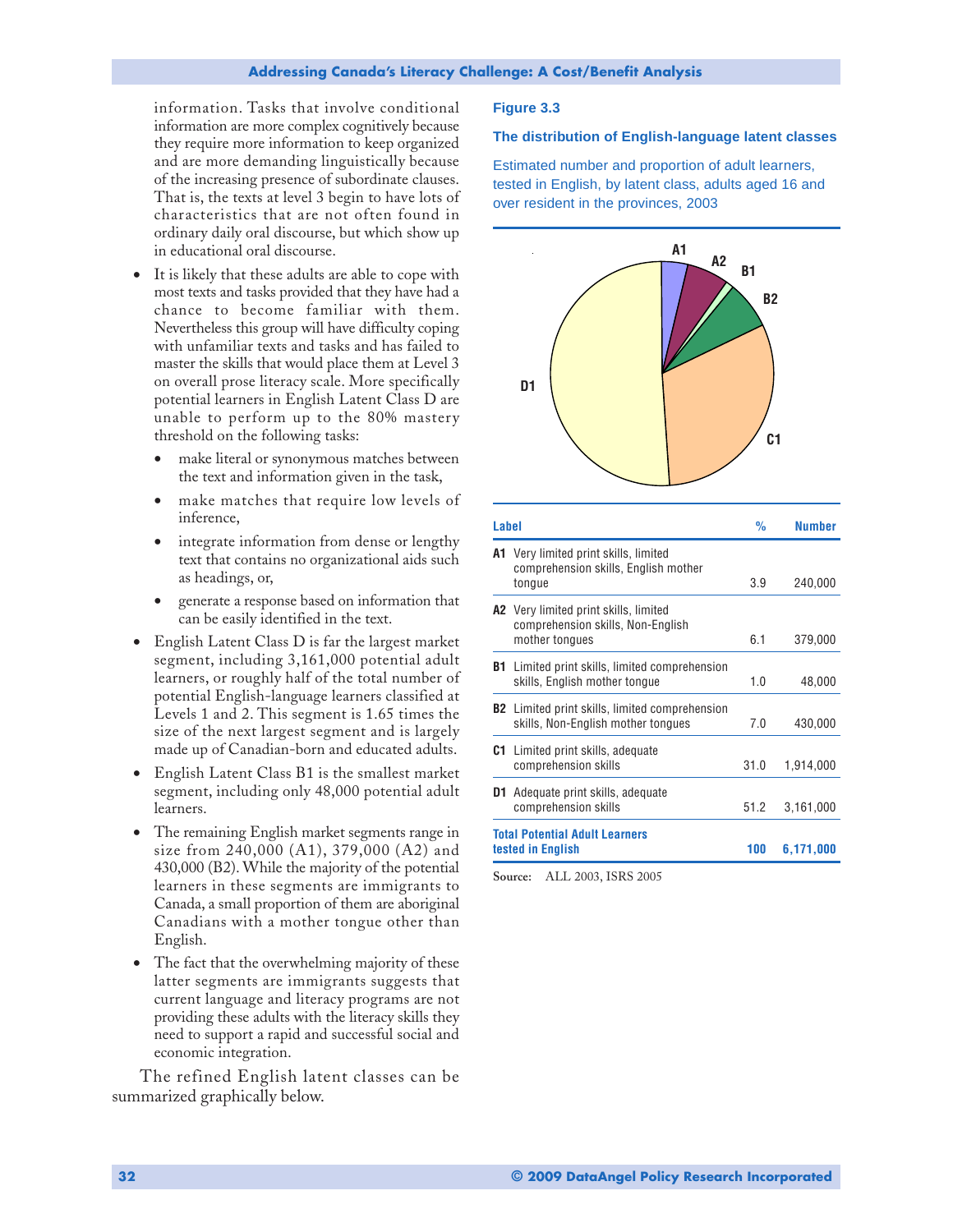<span id="page-34-0"></span>The initial CCL analyses defined English literacy market segments based solely upon the language in which the components' assessment was administered, their mother tongue and upon the patterns of strength and weakness shown in their test scores on the reading component tests.

Because the cognitive clusters described above are a necessary, but insufficient, basis for defining literacy market segments, or for identifying efficient and effective remedial programs that respond to their learning needs, the CCL analysis introduced a number of additional non-cognitive dimensions. The addition of these dimensions is important because of the influence that they exert on the structure, content, mode of instruction, and, by extension, on the efficiency, effectiveness and cost, of raising each group's skills to Level 3.

These non-cognitive dimensions include:

- Oral language proficiency, because weak oral language skills will reduce the efficiency and effectiveness of literacy instruction.
- Educational attainment, because of the impact it has on the level of effort required to raise literacy levels. Adults who are educated and literate in their own language require only second language instruction whereas adults who have yet to master literacy in their mother tongue require much more intensive training.
- Income, because of the impact it has on an individual's ability to self-finance their literacy upgrading.
- Employment status, because it can be argued that employers should bear the cost of literacy upgrading for their employees.
- Attitudes towards information and communication technologies, to gauge the degree to which upgrading might rely on computer-aided instruction.
- Age group, because average age will influence recruitment and retention costs and the return on investment because of the shorter period over the costs must be amortized.
- The presence of children in the home, because having children raises program costs, and lowers program efficiency but opens the possibility of applying cost-effective family literacy approaches.
- Self-perception of adequacy of skill levels, because it costs more to recruit and retain adults who feel their current skill levels are adequate.

The following figure shows the basic distribution of potential adult learners that were tested in French.

#### **Figure 3.4**

#### **The distribution of French latent classes**

Estimated number and proportion of adult learners, tested in French, by latent class, adults aged 16 and over resident in the provinces, 2003



| Label |                                                                                                    | %     | <b>Number</b> |
|-------|----------------------------------------------------------------------------------------------------|-------|---------------|
|       | <b>A1</b> Very limited print skills, limited<br>comprehension skills, French<br>mother tonque      | 4.5   | 87,000        |
|       | <b>A2</b> Very limited print skills, limited<br>comprehension skills, Non-French<br>mother tongues | 0.8   | 16,000        |
| B1.   | Limited print skills, limited<br>comprehension skills, French<br>mother tongue                     | 53    | 103,000       |
|       | <b>B2</b> Limited print skills, limited<br>comprehension skills, Non-French<br>mother tongues      | 1.8   | 34,000        |
|       | <b>C1</b> Limited print skills, adequate<br>comprehension skills                                   | 27.3  | 522,000       |
| D1.   | Adequate print skills, adequate<br>comprehension skills                                            | 60.3  | 1,158,000     |
|       | <b>Total Potential Adult Learners</b><br>tested in French                                          | 100.0 | 1,920,000     |

**Source:** ALL 2003, ISRS 2005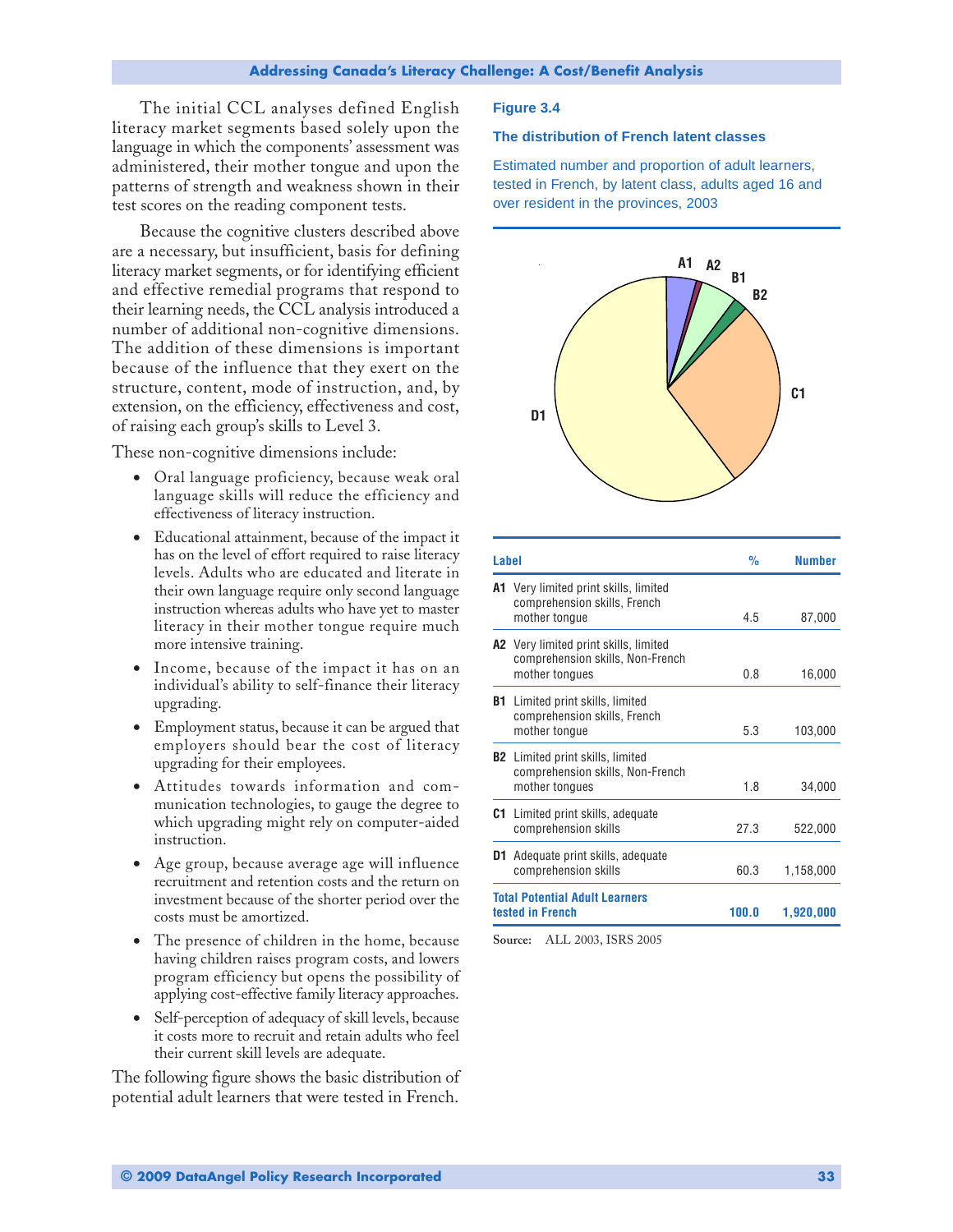<span id="page-35-0"></span>The figure reveals several important facts, as follows:

- The estimated number of potential adult learners requiring instruction in French is 1,920,000.
- This number, while only 31 percent of the equivalent population in English, is roughly proportional to the Anglophone and Francophone populations of Canada.
- The largest French market segment is Class D, with 1,158,00 potential adult learners.
- The second largest French market segment, with 522,000 potential adult learners, is Class C.
- The third and fourth largest French market segments are Classes B1 and A1 with 103,000 and 87,000 respectively.
- The two remaining classes, B2 and A2, are tiny, containing 34,000 and 16,000 potential learners respectively.
- Fully 87 percent of potential adult learners requiring instruction in French are classified in Latent Classes C and D, 5 percent higher than the proportion requiring instruction in English.
- The two Latent sub-classes that are dominated by immigrants (A2 and B2) are relatively much smaller than in the English target population, representing an estimated 3 percent of potential learners versus 17 percent in English.

#### **Table 3.3**

#### **A cognitive profile of the French-language literacy market**

Estimated number of potential adult learners and selected cognitive characteristics, by latent class, adults aged 16 and over resident in the provinces, 2003

|                                                              |                 |                 |                   | <b>French test takers</b>            |                                             |                            |                                    |
|--------------------------------------------------------------|-----------------|-----------------|-------------------|--------------------------------------|---------------------------------------------|----------------------------|------------------------------------|
| Market<br>segment                                            | Latent<br>class | Print<br>skills | Meaning<br>skills | Average<br>prose<br>literacy         | Average oral<br>language score<br>in French | Required<br>score<br>gains | Number<br>of adults<br>aged $16 +$ |
| Francophone, indications<br>of a reading disability          | A1              | Very<br>limited | Limited           | Prose score<br>mid-level 1<br>(206)  | 59                                          | 69                         | 87,000                             |
| Non-Francophone,<br>no indication<br>of a reading disability | A <sub>2</sub>  | Very<br>limited | Limited           | Prose score<br>low-level 1<br>(168)  | $\overline{\phantom{a}}$                    | 107                        | 16,000                             |
| Francophone,<br>indications of a<br>reading disability       | <b>B1</b>       | Limited         | Limited           | Prose score<br>high-level 1<br>(214) | 66.6                                        | 61                         | 103,000                            |
| Non-Francophone,<br>vocabulary limited                       | <b>B2</b>       | Limited         | Limited           | Prose score<br>high-level 1<br>(207) | $\overline{\phantom{a}}$                    | 67                         | 34,000                             |
| Francophone,<br>Canadian-educated                            | C1              | Limited         | Adequate          | Prose score<br>low-level 2<br>(241)  | 72                                          | 34                         | 522,000                            |
|                                                              | D1              | Adequate        | Adequate          | Prose score<br>low level 2<br>(257)  | 72                                          | 18                         | 1,158,000                          |
| <b>Total potential French-language learners</b>              |                 |                 |                   |                                      |                                             |                            | 1,920,000                          |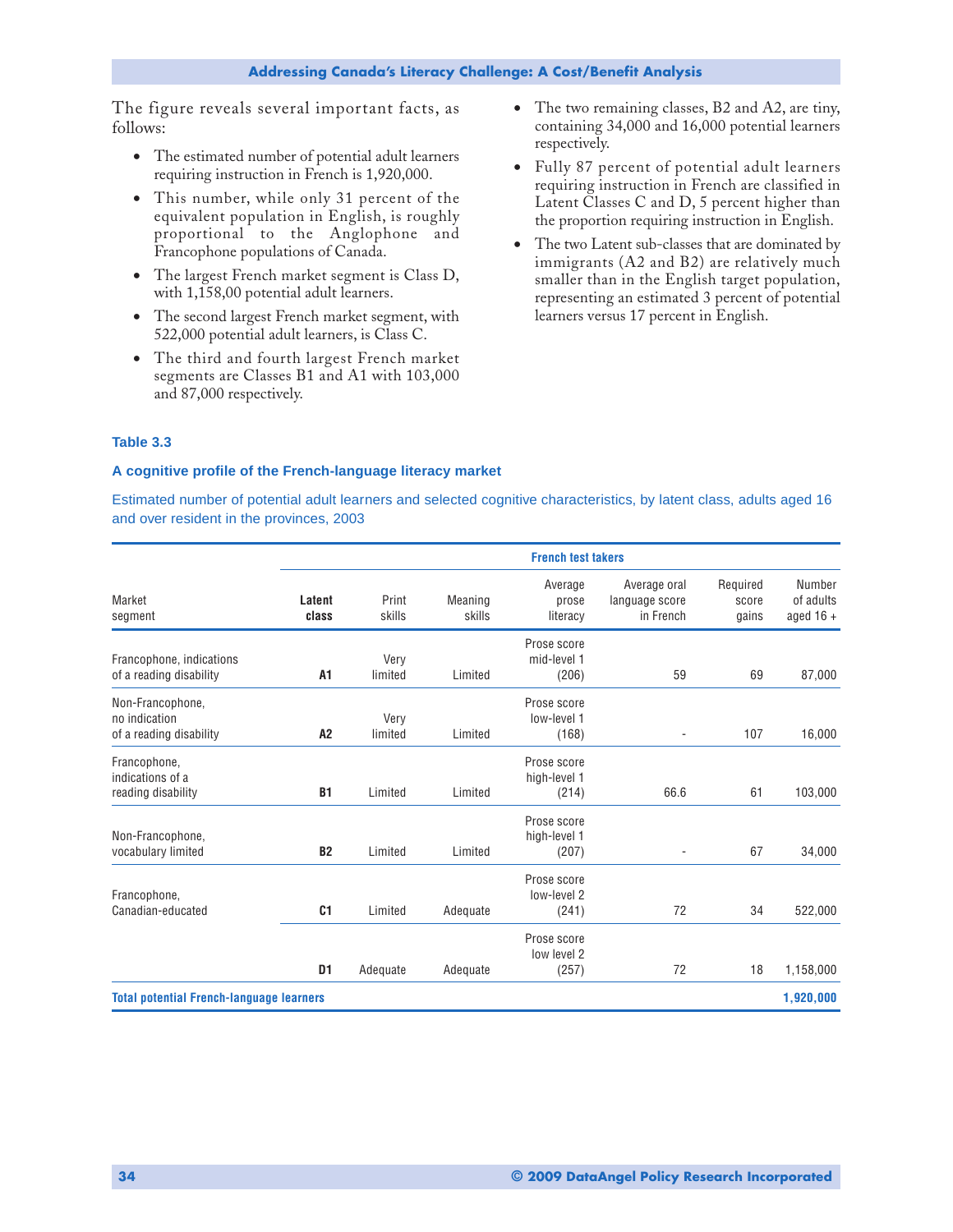<span id="page-36-0"></span>The CCL report set out the structure of a proposed educational response for each of the groups of learners identified in the foregoing analysis.

The proposed responses are meant to represent what experts in the field judge to be current "best practice" and include recommendations related to:

- The content of instruction,
- The mode(s) of instruction, including the degree to which instruction can or should depend upon ICT's.
- The location of instruction
- The average duration of instruction
- Program intake and diagnostic processes
- Learner supports needed to enable learning
- Marketing and recruitment considerations
- The supports needed to retain students
- The tools needed to document learning outcomes

The chapter report also identified the systemlevel investments that will have to be made to support program delivery including:

- Support for educators
- Assessment tools

As any adult educator knows, the learning needs of individual adult learners within each market segment will vary considerably depending upon their personal circumstances and prior life experiences. Nevertheless, there is great value in ensuring a reasonable fit between the program offerings and the general needs of different groups of learners. Thus, the proposed "best practice" interventions were meant to be indicative rather than definitive. They were meant to ensure that all the institutional elements were in place to ensure success for all learners and to provide a means to derive first order approximations of the aggregate costs of raising each group of learners to prose literacy Level 3.

Detailed descriptions of the proposed "best practice" interventions are provided in the CCL report.

The following summary of the expert's recommendations is intended to provide readers with a sense of the diversity of the required program response.

Table 3.4 below summarizes key differences among the "best practice" program responses for each market segment.

Readers are reminded that the detailed "best practice" program responses should not be interpreted too literally. They are only a means to an end i.e. to arrive at first order approximations of the total cost of raising the various groups of learners to Level 3.

#### **Table 3.4**

#### **Summary of "Best Practice" program responses to each market segment**

| Market<br>segment       | Estimated<br>number<br>of learners | Average<br>contact hours<br>of instruction | Average<br>class<br>size | Cost per<br>student to raise<br>to level $3($ \$) | Individualized<br>learning<br>Plans | ICT<br>supported<br>instruction |
|-------------------------|------------------------------------|--------------------------------------------|--------------------------|---------------------------------------------------|-------------------------------------|---------------------------------|
| <b>English segments</b> | 6,911,000                          |                                            |                          |                                                   |                                     |                                 |
| A1                      | 268,000                            | 375                                        | 5/15                     | 2,877.92                                          | Yes                                 | No                              |
| A <sub>2</sub>          | 424,000                            | 375                                        | 5/15                     | 3,020.42                                          | Yes                                 | No                              |
| <b>B1</b>               | 54,000                             | 350                                        | 5/15                     | 2,635.04                                          | Yes                                 | No                              |
| B <sub>2</sub>          | 482,000                            | 350                                        | 5/15                     | 2,777.50                                          | Yes                                 | No                              |
| C <sub>1</sub>          | 2,144,000                          | 75                                         | 20                       | 340.63                                            | No                                  | Yes                             |
| D <sub>1</sub>          | 3,540,000                          | 40                                         | 20                       | 228.92                                            | No                                  | Yes                             |
| <b>French segments</b>  | 2,150,000                          |                                            |                          |                                                   |                                     |                                 |
| A1                      | 97,000                             | 375                                        | 5/15                     | 2,877.92                                          | Yes                                 | No                              |
| A <sub>2</sub>          | 18,000                             | 375                                        | 5/15                     | 3,020.42                                          | Yes                                 | No                              |
| B <sub>1</sub>          | 115,000                            | 350                                        | 5/15                     | 2,635.04                                          | Yes                                 | No                              |
| B <sub>2</sub>          | 39,000                             | 350                                        | 5/15                     | 2,777.50                                          | Yes                                 | No                              |
| C <sub>1</sub>          | 584,000                            | 75                                         | 20                       | 340.63                                            | No                                  | Yes                             |
| D1                      | 1,297,000                          | 40                                         | 20                       | 228.92                                            | No                                  | Yes                             |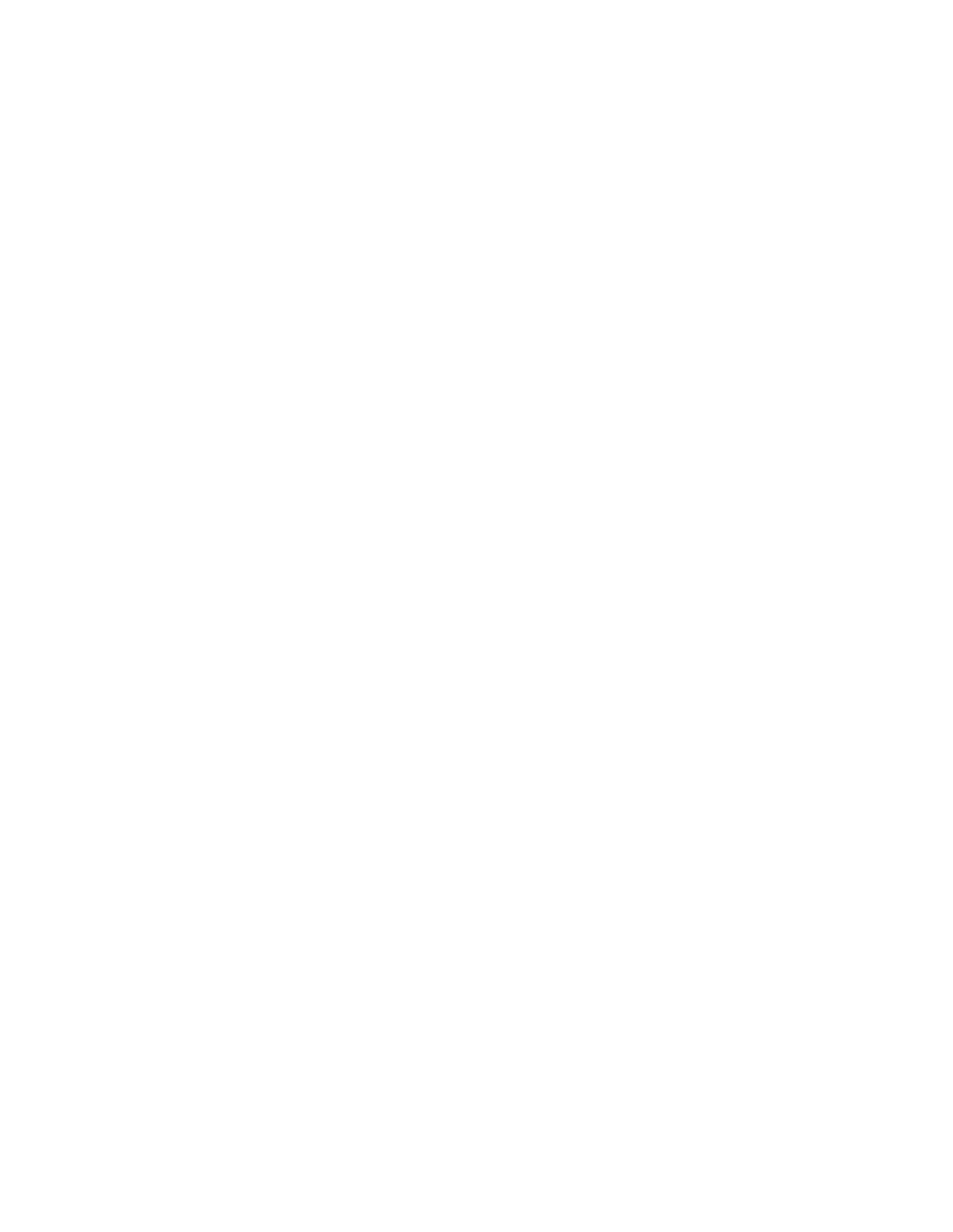# <span id="page-38-0"></span>**Chapter 4**

# **Estimating the Costs and Benefits of Releasing Canada's Economic Potential through Literacy Instruction**

The previous chapter presented an overview of what experts judge to be the "best practice" program response to each group's learning needs.

This chapter builds on this analysis in two ways.

First, the chapter derives first order approximations of what it would cost to raise each group to prose literacy Level 3, the proficiency level judged necessary to ensure full and equal access to the global knowledge economy and to take full advantage of post-secondary education.

The costing model estimates the total cost of remediation, including both direct instructional costs and indirect costs of diagnosis, learner support, certification and administration.

Second, the chapter reflects on who should assume responsibility for making the investment. Each group of adult learners differs greatly in its ability to pay and this fact should be reflected in who funds the policy response.

### **4.1 The costing methods**

The cost estimates were developed by a group of Canadian experts who are actively involved in delivering various sorts of remedial literacy programs. While every effort has been made to base these estimates in reality, the estimates should be taken as indicative of the required magnitude of investment, not as definitive.

As noted above the cost estimates are meant to reflect the average costs of bringing each group of learners to prose literacy Level 3. For groups with average skills at prose literacy Level 1, this involves estimating the cost of first raising the learner's skills to prose literacy Level 2 and then estimating the cost of raising the same learners to Level 3.

All cost estimates are based upon average costs that are thought to be reasonable approximations for the group in question. While the actual costs of delivering programs to each group are likely to vary considerably for specific groups of learners, the experts judge that the amounts allocated are sufficient, on average, to achieve the desired result.

When compared to IALSS, the ISRS study under estimates the total number of off-reserve adults aged 16 to 65 with Level 1 and 2 skills in Canada by roughly 12%. Thus, the estimated numbers of learners in each market segment derived from the ISRS have been adjusted upward so the totals from the two studies match.

The estimates of the size of market segments exclude residents of Indian reserves, inmates of various institutions and full-time members of the military. Although these groups only represent 0.5% of the total population aged 16 and over, they are more likely to have Level 1 or 2 prose literacy proficiency. As a result the total costs of solving Canada's literacy "problem" have been underestimated slightly.

The cost estimates for each group are derived in two stages.

First, the direct costs of instruction are estimated by multiplying the estimated average number of hours needed to raise learners to the next level by the estimate of the number of learners in the respective group. The model assumes a standard rate of pay for instructors of \$35 per hour, the prevailing rate in programs delivered by Douglas College in their Foundations Program.

Readers should not take this as an endorsement of a college-based solution to Canada's literacy problems. The fact that this rate is considerably higher than many literacy instructors currently get paid means that the cost estimates presented in the report are on the high side, with the result that the estimated rates of return to literacy investments are conservative. At a minimum the \$35 rate is high enough to attract and retain instructors of the requisite quality.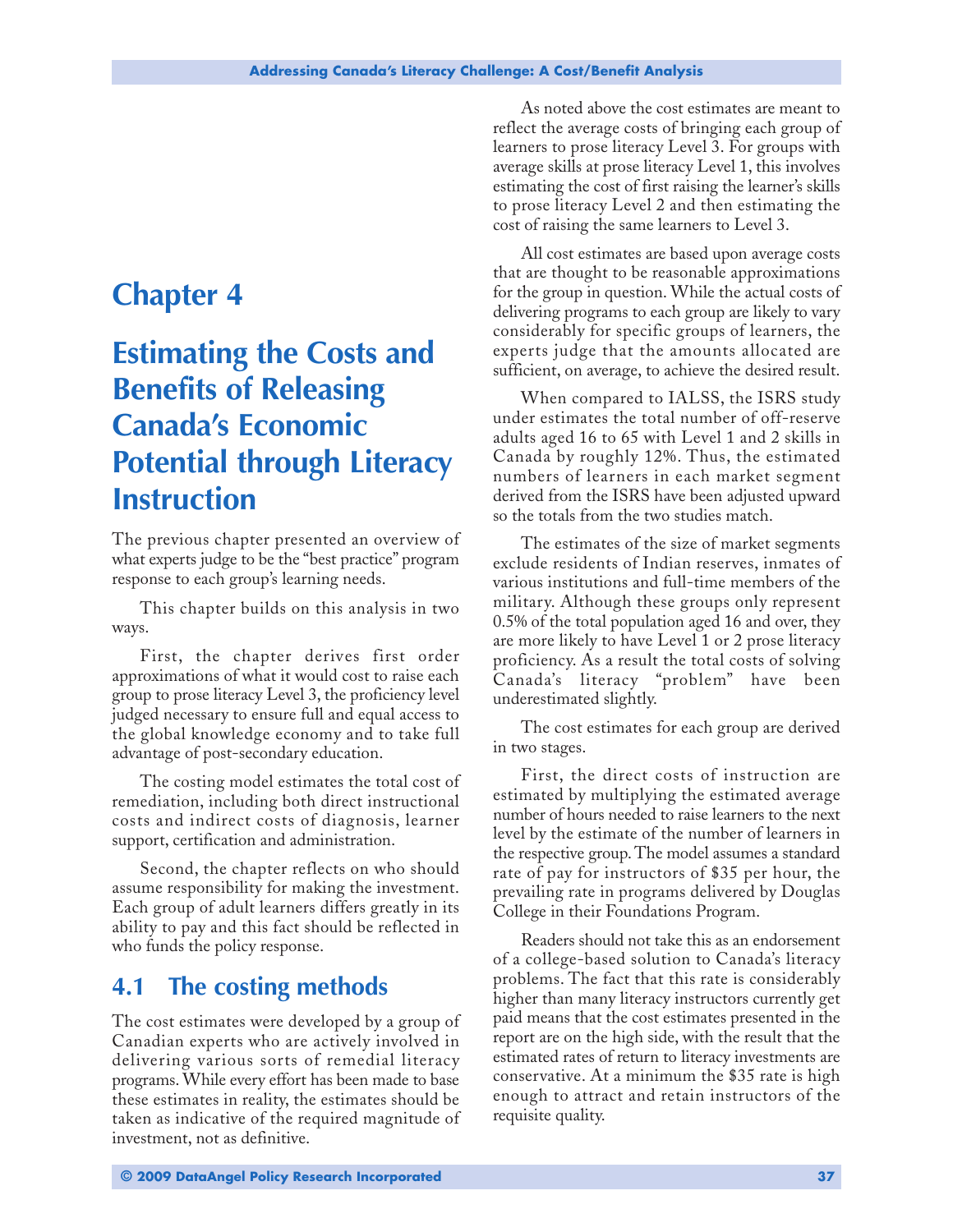Second, the indirect costs of supporting instruction are estimated. Separate estimates are derived for:

- Recruitment costs
- Diagnostic costs
- Retention costs
- Certification costs
- Facilities costs
- Participant supplies
- Other infrastructure costs

Recruitment costs are those costs associated with securing participation in programs. Recruitment costs include marketing, outreach and basic program intake operations.

Diagnostic costs are those costs incurred in undertaking formative assessment to establish learning goals, learner needs and to establish baseline skill levels.

Retention costs represent those costs that are incurred to provide sufficient learner support to ensure retention to completion. These include funding to support personal contact throughout the program and for incidental expenses such as daycare, transportation, etc.

Certification costs are costs incurred at program exit to establish, through comparison to initial skill level, learning gain.

Facilities costs include things such as classroom rentals.

Participant supplies include instructional resources such as paper, pens, workbooks, etc.

Other infrastructure costs include institutional overheads.

As for the direct costs of instruction, indirect costs are estimated as averages that are judged to be sufficient overall. Clearly, the average costs mask considerable variation in what it would cost to offer programs to specific sub-groups of learners, including aboriginal Canadians.

No effort has been made to estimate the cost of training the instructors that will be needed to deliver the programs. We assume that these costs can be absorbed in the current post-secondary education budgets.

No estimates have been provided for the cost of developing and administering a system of instructor certification, nor for providing the general system supports such as the development of more efficient and effective curricula and delivery systems. Current federal and provincial budgets are judged to be sufficient for these purposes.

It should also be noted that these costs exclude the cost of any related language training. The ISRS study classified respondents into one of six groups based upon their assessed oral language proficiency. Average oral language proficiency scores for English segments C and D, and for French segments C, D and B1, fell in the highest two levels. Average scores for the other segments were considerably lower, suggesting a need for language training.

By way of reminder, the foregoing CCL analyses identified 6 groups of potential learners in each language.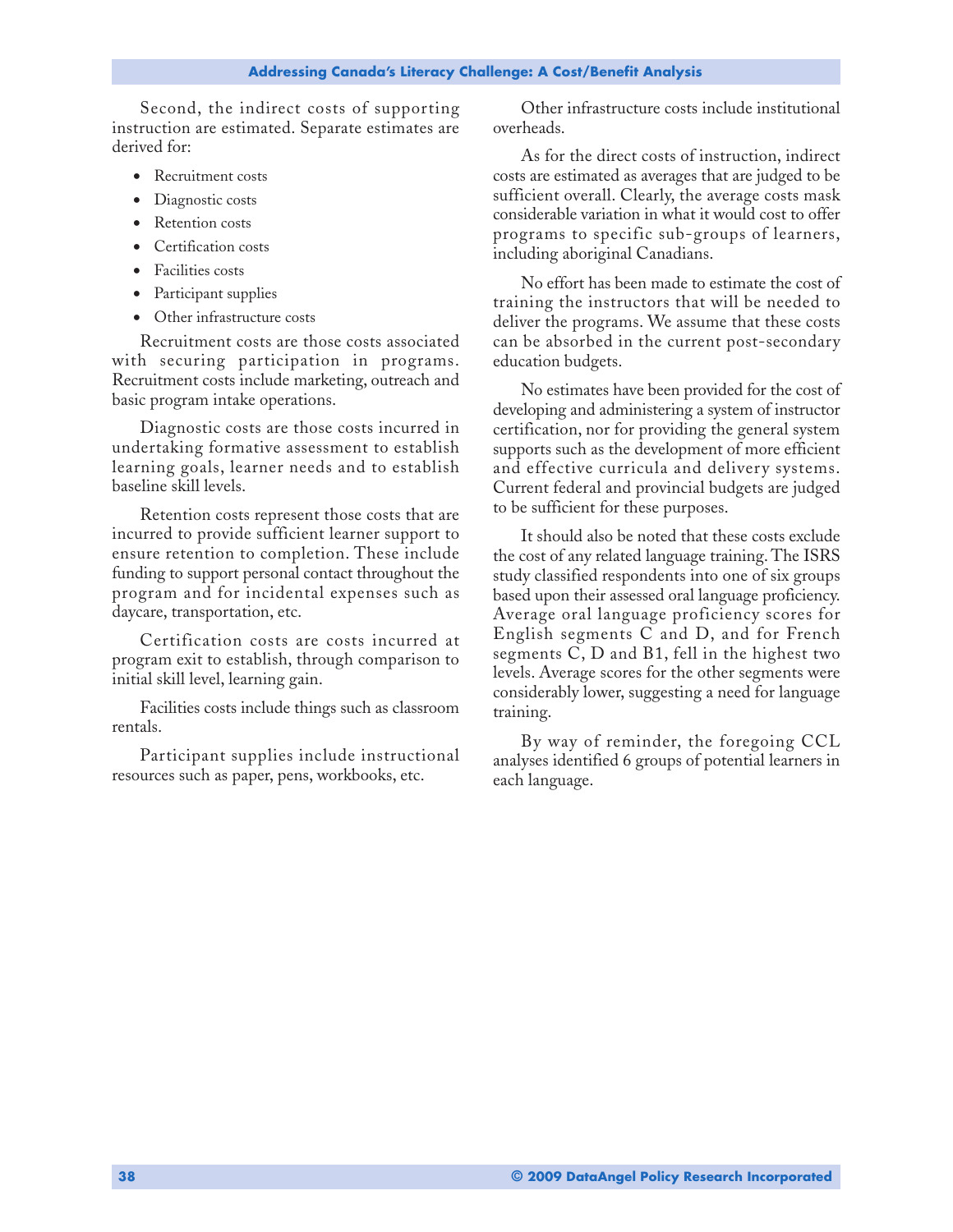## <span id="page-40-0"></span>**4.2 The relative size of the literacy market segments**

The following table provides a summary of the literacy market segments identified in the CCL analysis and the estimated cost of raising each segment to prose literacy level 3.

#### **Table 4.1**

#### **Number of learners and average hours of remedial instruction by market segment, adults aged 16 and over, Canada 2003**

| Market segment                                             | Number of<br>potential learners <sup>1</sup> | Average hours of instruction<br>required to raise to level 3 |
|------------------------------------------------------------|----------------------------------------------|--------------------------------------------------------------|
| English A1                                                 | 268,000                                      | 375                                                          |
| English A2                                                 | 424,000                                      | 375                                                          |
| English B1                                                 | 54,000                                       | 350                                                          |
| English B <sub>2</sub>                                     | 482,000                                      | 350                                                          |
| English C1                                                 | 2,144,000                                    | 75                                                           |
| English D1                                                 | 3,540,000                                    | 40                                                           |
| <b>Total Potential English-Language Learners and hours</b> | 6, 911,000                                   | 669,051,725                                                  |
| French A1                                                  | 97,000                                       | 375                                                          |
| French A2                                                  | 18,000                                       | 375                                                          |
| French B1                                                  | 115,000                                      | 350                                                          |
| French B <sub>2</sub>                                      | 39,000                                       | 350                                                          |
| French C1                                                  | 584,000                                      | 75                                                           |
| French D1                                                  | 1,297,000                                    | 40                                                           |
| <b>Total Potential French-language Learners and hours</b>  | 2,150,000                                    | 171,885,470                                                  |
| <b>Total Potential Learners and hours</b>                  | 9,061,000                                    | 840,937,195                                                  |

1. The coverage of the ISRS study excluded roughly 12% of the estimated numbers of adults at Levels 1 and 2 derived from the IALSS study. The number of potential learners derived from the ISRS has been inflated by 12% to ensure that the cost-benefit analyses reflect the true magnitude of the potential literacy market.

**Source:** ISRS, 2005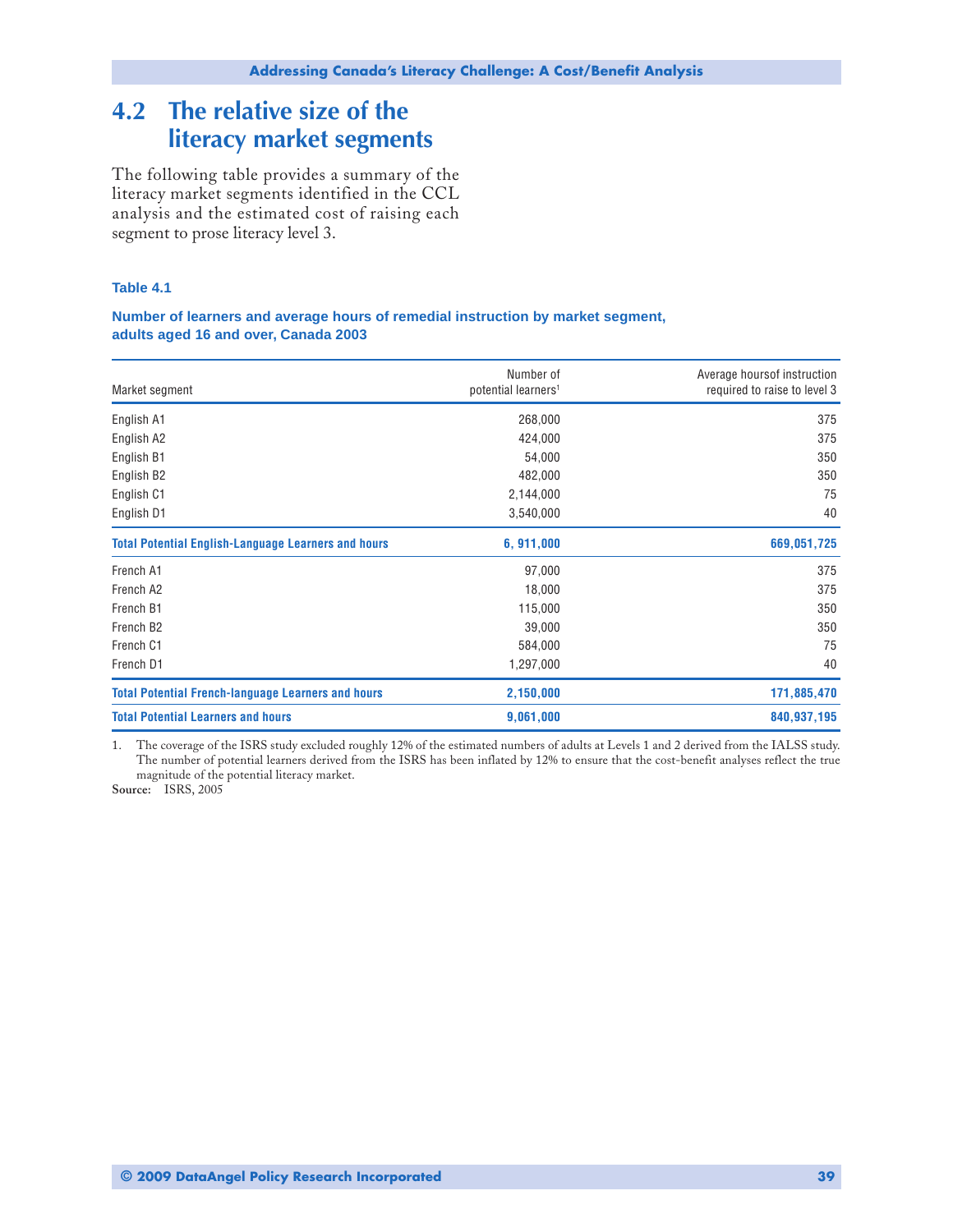<span id="page-41-0"></span>Figure 4.1 provides a visual summary of how the English-speaking literacy market is segmented.

#### **Figure 4.1**

#### **Segments in the English Canadian Literacy Market, 2003**



**Source:** IALSS 2002 and ISRS 2005.

The figure and the associated table reveals several important facts about the English literacy market, including:

• The market for English-language literacy instruction is large, including an estimated 6,911,000 potential learners aged 16 and over.

- By far the largest group of potential English learners, 3,540,000 adults, are classified in English Latent Class D1. This group of potential learners, representing over half (51%) of the entire English market is estimated to need only 40 hours of instruction to bring their skill level up to Level 3.
- The second largest group of English learners, classified in English Latent Class C1 includes an estimated 2,144,000 potential learners. This group, representing fully 31% of the English literacy market, also has very modest learning needs, requiring an estimated 75 hours of instruction to raise their skills to prose literacy Level 3.
- Together, these two groups represent 82% of the entire English literacy market. Few adult literacy programs are in place to serve these adults learning needs.
- The remaining segments in the English literacy market represent only 18% of the potential market but require significantly more hours of instruction. Most of the current literacy program offerings are designed for these groups.
- The third largest group of English learners, English Latent Class B2, includes 482,000 adults. Although roughly  $1/7<sup>th</sup>$  the size of the largest group, this group is estimated to need double the number of hours of instruction.
- The fourth and fifth groups of English learners are classified in English Latent Classes A2 and A1, 424,000 and 268,000 adults respectively. Both these groups are estimated to need an average of 375 hours of instruction to bring them to prose literacy level 3.
- The two market segments that are dominated by immigrant women, A2 and B2, represent only 13% of the potential English literacy market.
- The final group of learners, classified as Latent Class B1, contains only 54,000 potential learners, each of whom is estimated to need 350 hours of instruction to bring them to prose level 3.

Figure 4.2 provides a visual summary of how the French-speaking literacy market in Canada is segmented.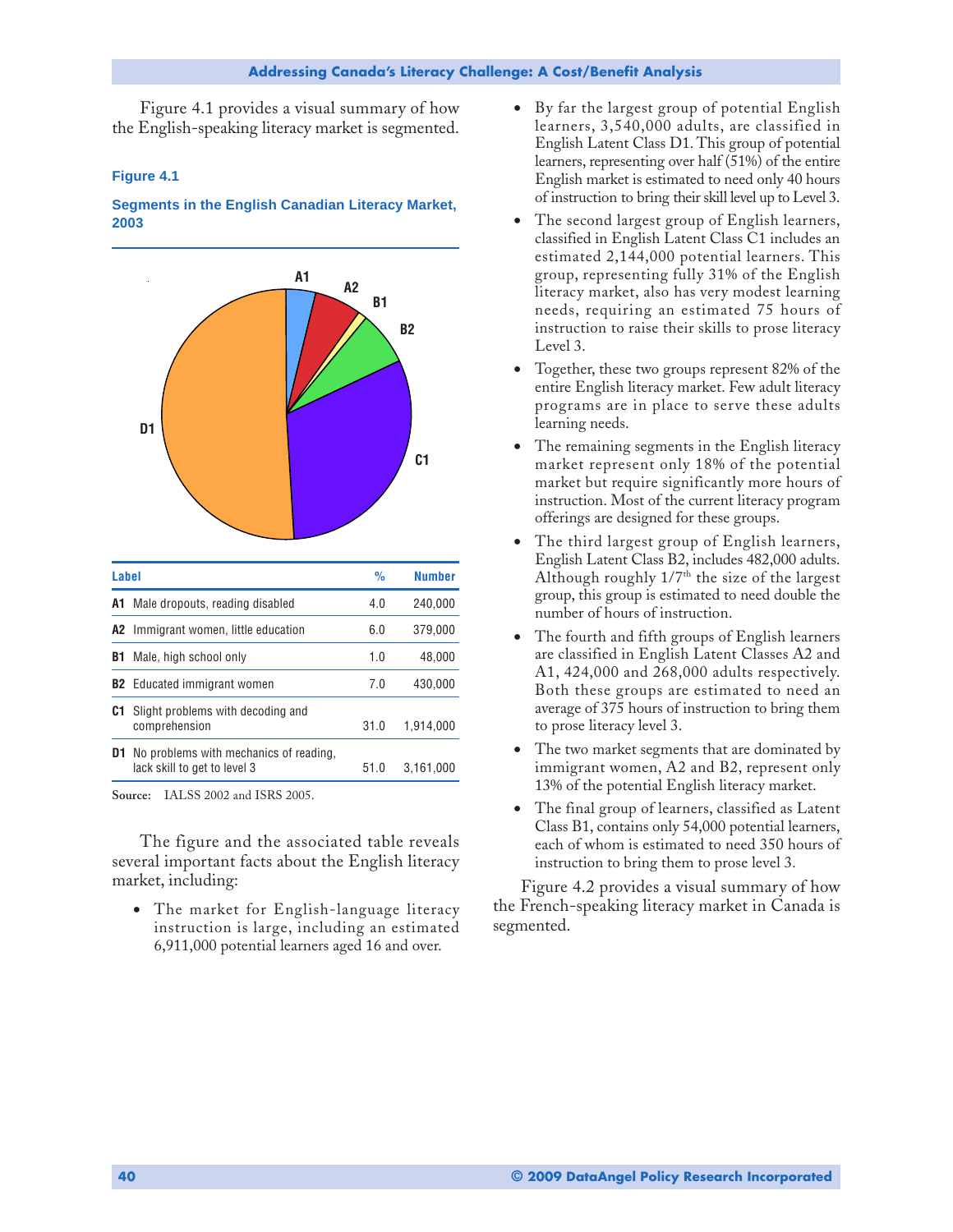#### <span id="page-42-0"></span>**Figure 4.2**

**Segments in the French Canadian Literacy market, 2003**



**Source:** IALSS 2002 and ISRS 2005.

The figure and the associated table reveal several important facts about the French literacy market in Canada, including:

- The market for French-language literacy instruction is large, including 2,150,000 potential learners aged 16 and over.
- The largest group of French-language learners, 1,297,000 adults, is classified in French Latent Class D1. This group of learners, representing 60% of the potential French literacy market, is estimated to need only 40 hours of instruction to bring their skill level up to Level 3.
- The second largest group of French learners, classified in French Latent Class C1, includes an estimated 584,000 potential learners. This group represents an estimated 27% of the potential French literacy market in Canada. This group has very modest learning needs, requiring an estimated 75 hours of instruction to raise their skills to prose literacy Level 3.
- Together, these two groups represent 87% of the entire French literacy market. Few adult literacy programs are in place to serve these adults' learning needs.
- The remaining segments in the French literacy market represent only 13% of the potential market but require significantly more hours of instruction. Most of the current literacy program offerings are designed for these groups.
- The third largest group of French learners, French Latent Class B1, includes 115,000 adults. Although roughly  $1/12<sup>th</sup>$  the size of the largest group, this group is estimated to need 350 hours of instruction.
- The fourth group of French learners, Latent Class A1 contains 97,000 adults and would require an average of 375 hours of instruction to bring them to prose literacy level 3.
- The final two groups of potential Frenchlanguage learners are small containing only 18,000 (A2) and 39,000 (B2) adults respectively. These learners would need 375 and 150 hours of instruction respectively to bring them to prose level 3.
- The two market segments that are dominated by immigrant women, A2 and B2, represent only 3% of the potential French literacy market compared to 13% in the English market.

### **4.3 The cost of remediation**

The results of the costing exercise are presented in Tables 4.2 and 4.3 below.

The tables reveal that the total cost of raising all adult Canadians to Prose literacy Level 3 is estimated to be **\$6,400,975,510**.

This cost reflects **\$5,072,477,731** for Englishspeaking segments and **\$1,328,502,629** for Francophone instructional cost.

As expected the estimated total cost of remediation varies considerably for different groups of learners.

The four largest investments are needed to offer English-language programs to potential learners.

The largest investment, a total of **\$1,337,877,443**, is required to raise the Englishlanguage Latent Class B2 group to Level 3. The size of this investment is the product of a relatively large number of learner hours and relatively high unit costs.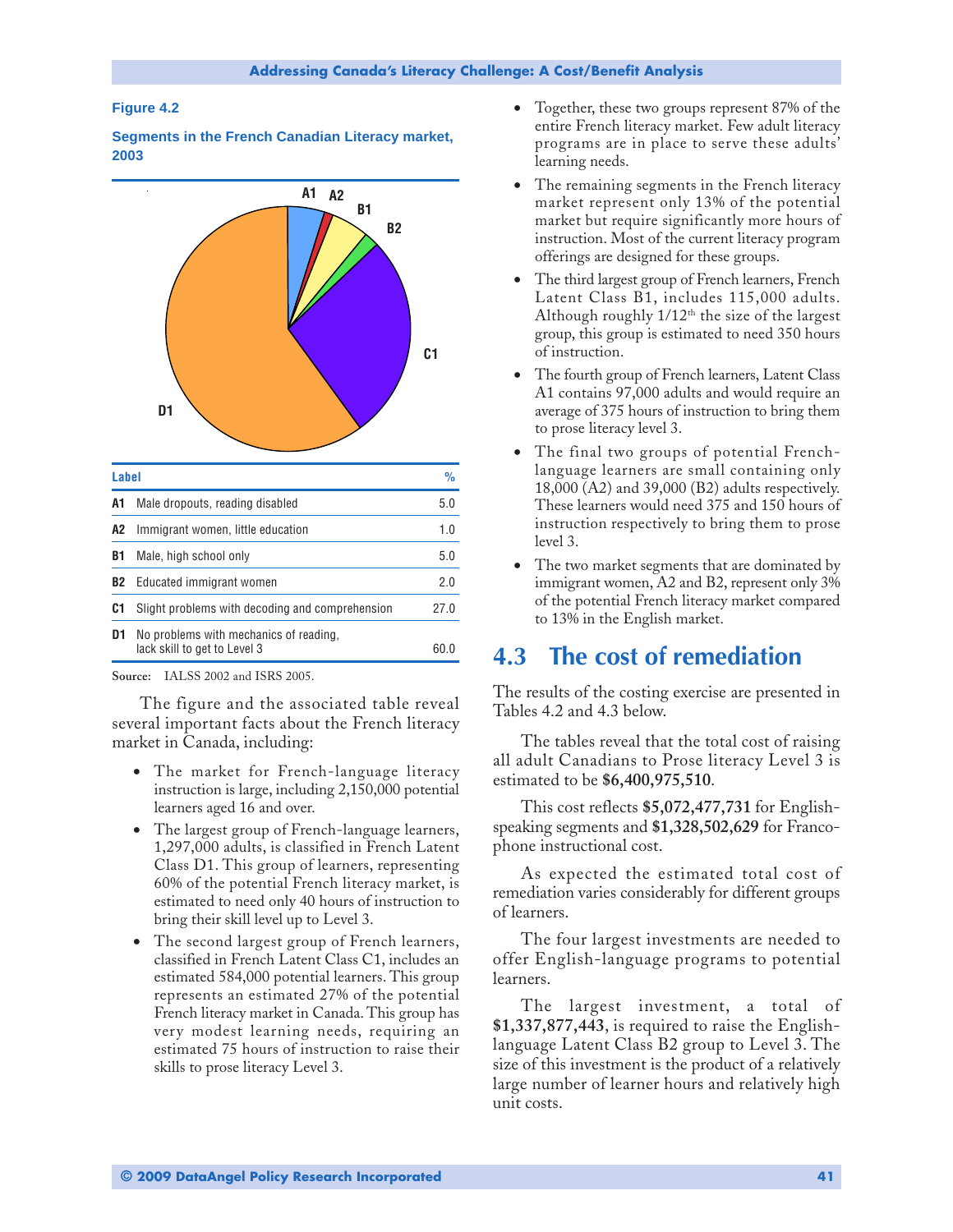<span id="page-43-0"></span>

| and description<br>Initial Latent                                                                                     | prose<br>Average<br>cost | score<br>gain<br>Average                | prose<br>score class<br>Target                                                                      | score<br>Estimated<br>number of | Contact hours<br>to raise direct<br>to required | Instruction<br>indirect | per student<br>learners<br>Instructional | Average<br>class<br>next level | Direct<br>instructional | indirect<br>cost/class<br>Estimated | On line tests<br>Cost/Student<br>Total | On line tests<br>Cost<br>Total | Cost per<br>student | student<br>Cost per |
|-----------------------------------------------------------------------------------------------------------------------|--------------------------|-----------------------------------------|-----------------------------------------------------------------------------------------------------|---------------------------------|-------------------------------------------------|-------------------------|------------------------------------------|--------------------------------|-------------------------|-------------------------------------|----------------------------------------|--------------------------------|---------------------|---------------------|
|                                                                                                                       |                          |                                         |                                                                                                     | number                          | hours                                           | ↮                       | ↮                                        | న్                             | cost/hour               | ↮                                   | ↮                                      | ↮                              | ↮                   | ↮                   |
| administered in English<br>Component tests                                                                            |                          |                                         |                                                                                                     |                                 |                                                 |                         |                                          |                                |                         |                                     |                                        |                                |                     |                     |
| English mother<br>indications of<br>tongue<br>Ξ                                                                       | 206                      | 20                                      | A1 to<br>Level 2                                                                                    | 268,303                         | 200                                             | 35                      | 7,000                                    | 5                              | 1,400                   | 375,624,200                         | 179,987,172                            | 555,611,372                    | 2,070.84            |                     |
| reading disability                                                                                                    |                          | 49                                      | A1 to<br>Level 3                                                                                    | 268,303                         | 175                                             | 35                      | 6,125                                    | 15                             | 408                     | 109,557,058                         | 106,986,094                            | 216,543,153                    | 807.08              | 2,877.92            |
| no indication of<br>mother tongue<br>Non-English<br>2                                                                 | 168                      | 58                                      | Level 2<br>$A2$ to                                                                                  | 424,035                         | 225                                             | 35                      | 7,875                                    | 5                              | 1,575                   | 667,855,125                         | 313,255,856                            | 981,110,981                    | 2,313.75            |                     |
| reading disability                                                                                                    |                          | $\overline{49}$                         | A2 to<br>Level 3                                                                                    | 424,035                         | 150                                             | 35                      | 5,250                                    | 15                             | 350                     | 148,412,250                         | 151,239,150                            | 299,651,400                    | 706.67              | 3,020.42            |
| Total direct cost of raising latent class A to Level 3                                                                |                          |                                         |                                                                                                     |                                 |                                                 |                         |                                          |                                |                         | 1,301,448,633                       | 751,468,272                            | 2,052,916,906                  |                     |                     |
| English mother<br>indications of<br>tongue<br>눕                                                                       | 214                      | $\frac{1}{2}$                           | B1 to<br>Level 2                                                                                    | 53,538                          | 175                                             | 35                      | 6,125                                    | 5                              | 1,225                   | 65,584,050                          | 32,279,457                             | 97,863,507                     | 1,827.93            |                     |
| reading disability                                                                                                    |                          | 49                                      | B1 to<br>Level 3                                                                                    | 53,538                          | 175                                             | 35                      | 6,125                                    | $\frac{5}{1}$                  | 408                     | 21,861,350                          | 21,349,916                             | 43,211,266                     | 807.11              | 2,635.04            |
| mother tongue<br>Non-English<br>B <sub>2</sub>                                                                        | 207                      | 99                                      | B2 to<br>Level 2                                                                                    | 481,687                         | 200                                             | 35                      | 7,000                                    | 5                              | 1,400                   | 674,361,800                         | 323, 132, 560                          | 997,494,360                    | 2,070.84            |                     |
|                                                                                                                       |                          |                                         | B <sub>2</sub> to<br>Level 3                                                                        | 481,687                         | 150                                             | 35                      | 5,250                                    | $\frac{5}{1}$                  | 350                     | 168,590,450                         | 171,802,633                            | 340,393,083                    | 706.67              | 2,777.50            |
| Total direct cost of raising Latent class B to Level<br>5                                                             |                          |                                         | S                                                                                                   |                                 |                                                 |                         |                                          |                                |                         | 930, 397, 650                       | 548,564,565                            | 1,478,962,215                  |                     |                     |
| Employed workers                                                                                                      | 241                      | 34                                      | C1 to<br>Level 3                                                                                    | 2,143,658                       | 75                                              | 35                      | 2,625                                    | $_{20}$                        | 131                     | 281,355,113                         | 448,828,482                            | 730, 183, 594                  | 340.63              |                     |
| Total direct cost of raising Latent class C to Level                                                                  |                          |                                         | S                                                                                                   |                                 |                                                 |                         |                                          |                                |                         | 281, 355, 113                       | 448,828,482                            | 730, 183, 594                  |                     |                     |
| No components<br>problem<br>Б                                                                                         | 257                      | $\frac{\infty}{\infty}$                 | D1 to<br>Level 3                                                                                    | 3,540,197                       | $\overline{a}$                                  | 35                      | 1,400                                    | 20                             | 20                      | 247,813,790                         | 562,596,377                            | 810,410,167                    | 228.92              |                     |
| Total direct cost of raising Latent class D to Level 3<br>Total direct cost of raising all Level 1 and 2's to Level 3 |                          | <b>Total number of learners English</b> |                                                                                                     | 6,911,418                       |                                                 |                         |                                          |                                |                         | 247,813,790<br>2,761,015,186        | 562,596,377<br>2,311,457,695           | 810,410,167<br>5,072,472,881   | 733.93              |                     |
| administered in French<br>Components tests                                                                            |                          |                                         |                                                                                                     |                                 |                                                 |                         |                                          |                                |                         |                                     |                                        |                                |                     |                     |
| French mother<br>tongue<br>Ξ                                                                                          | 206                      | 20                                      | $\begin{array}{r}\nA1 \text{ to} \\ \text{Level 2} \\ A1 \text{ to} \\ \text{Level 3}\n\end{array}$ | 97,362                          | 200                                             | 35.00                   | 7,000                                    | 5                              | 1,400.00                | 136,306,800                         | 44,741,952                             | 181,048,752                    | 1,859.54            |                     |
| reading disability<br>indications of                                                                                  |                          | $\overline{49}$                         |                                                                                                     | 97,362                          | 175                                             | 35.00<br>↮              | 6,125                                    | $\frac{5}{3}$                  | 408.33                  | 39,756,150                          | 32,761,397                             | 72,517,547                     | 744.82              | 2,604.37            |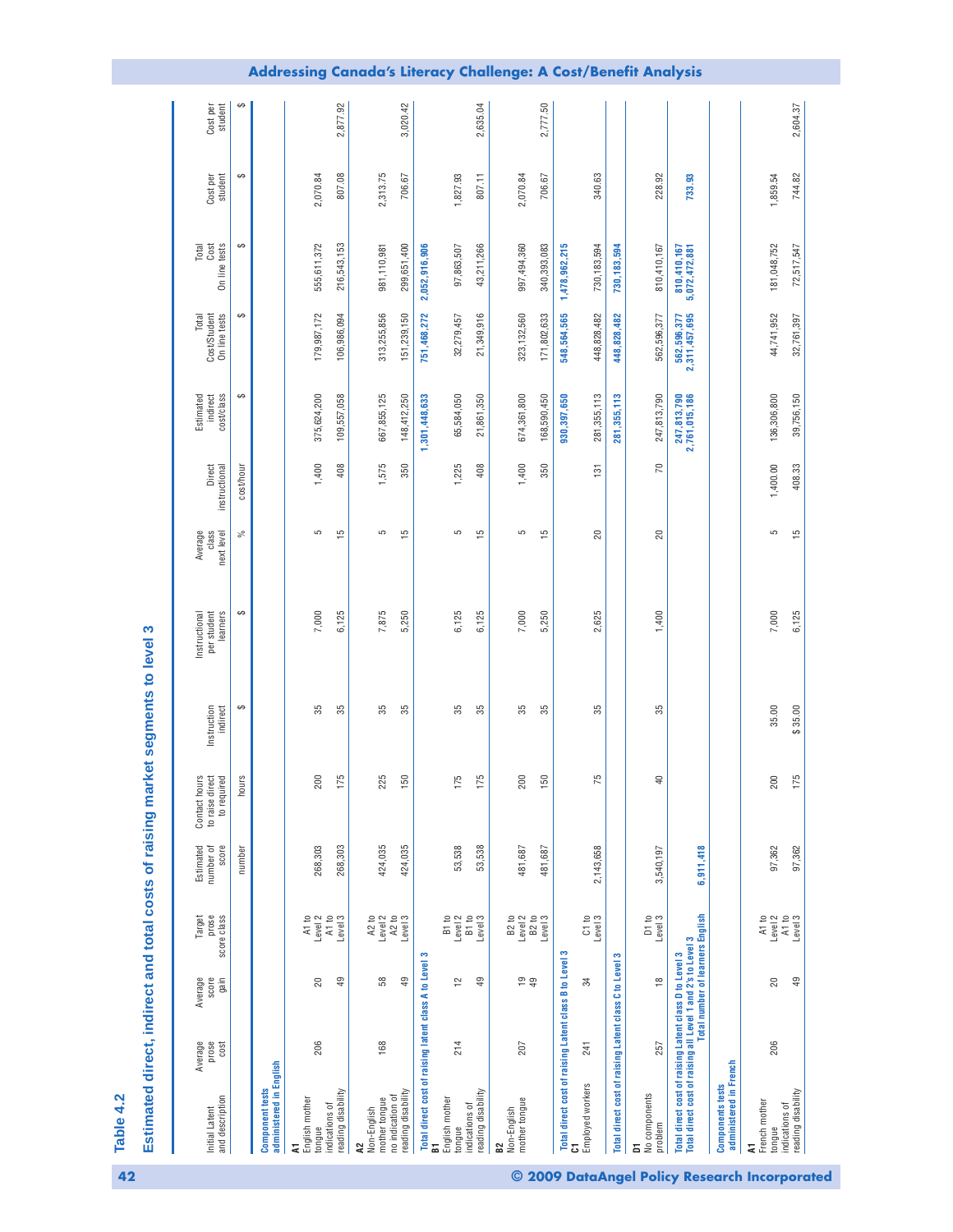|                                                             |                          |                          |                                                  |                                 | Estimated direct, indirect and total costs of raising market segments to level 3 |                         |                                          |                                |                         |                                     |                                        |                                |                     |                     |
|-------------------------------------------------------------|--------------------------|--------------------------|--------------------------------------------------|---------------------------------|----------------------------------------------------------------------------------|-------------------------|------------------------------------------|--------------------------------|-------------------------|-------------------------------------|----------------------------------------|--------------------------------|---------------------|---------------------|
| and description<br>Initial Latent                           | prose<br>cost<br>Average | Average<br>score<br>gain | prose<br>Target<br>score class                   | score<br>Estimated<br>number of | hours<br>to raise direct<br>to required<br>Contact                               | Instruction<br>indirect | per student<br>learners<br>Instructional | Average<br>class<br>next level | Direct<br>instructional | Estimated<br>indirect<br>cost/class | Cost/Student<br>On line tests<br>Total | Total<br>Cost<br>On line tests | Cost per<br>student | Cost per<br>student |
|                                                             |                          |                          |                                                  | number                          | hours                                                                            | ↮                       | ↮                                        | న్                             | cost/hour               | 6                                   | ↮                                      | ↔                              | ↮                   | ↮                   |
| no indication of<br>mother tongue<br>A2<br>Non-french       | 168                      | 58                       | A2 to<br>Level 2                                 | 17,566                          | 225                                                                              | 35.00                   | 7,875                                    | S                              | 1,575.00                | 27,666,450                          | 23,645,433                             | 51,311,883                     | 2,921.09            |                     |
| reading disability                                          |                          | $\overline{49}$          | A2 to<br>Level 3                                 | 17,566                          | 150                                                                              | 35.00                   | 5,250                                    | 15                             | 350.00                  | 6,148,100                           | 20,550,949                             | 26,699,049                     | 1,519.93            | 4,441.02            |
| Total direct cost of raising Latent class A to Level        |                          |                          | က                                                |                                 |                                                                                  |                         |                                          |                                |                         | 209,877,500                         | 121,699,731                            | 331,577,231                    |                     |                     |
| mother tongue<br>indications of<br>French<br>풉              | 214                      | $\tilde{c}$              | B1 to<br>B1 to<br>Level 2                        | 114,871                         | 175                                                                              | 35.00                   | 6,125                                    | 5                              | 1,225.00                | 140,716,975                         | 38,707,523                             | 179,424,498                    | 1,561.97            |                     |
| reading disability                                          |                          | $\overline{49}$          | Level 3                                          | 114,871                         | 175                                                                              | 36.00                   | 6,300                                    | $\frac{5}{1}$                  | 420.00                  | 48,245,820                          | 28,062,377                             | 76,308,197                     | 664.29              | 2,226.26            |
| mother tongue<br>B2<br>Non-french                           | 207                      | e+                       | B2 to<br>Level 3<br>B <sub>2</sub> to<br>Level 2 | 38,554                          | 200                                                                              | 35.00                   | 7,000                                    | 5                              | 1,400.00                | 53,975,600                          | 32,891,060                             | 86,866,660                     | 2,253.12            |                     |
|                                                             |                          | 49                       |                                                  | 38,554                          | 150                                                                              | 36.00                   | 5,400                                    | $\frac{15}{2}$                 | 360.00                  | 13,879,440                          | 27,176,686                             | 41,056,126                     | 1,064.90            | 3,318.02            |
| Total direct cost of raising Latent class                   |                          | <b>B</b> to Level 3      |                                                  |                                 |                                                                                  |                         |                                          |                                |                         | 256,817,835                         | 126,837,647                            | 383, 655, 482                  |                     |                     |
| Employed<br>workers<br>5                                    | 241                      | 24                       | C1 to<br>Level 3                                 | 584,434                         | 75                                                                               | 35.00                   | 2,625                                    | 20                             | 131.25                  | 76,706,963                          | 163, 195, 556                          | 239,902,518                    | 410.49              |                     |
| Total direct cost of raising Latent class C to Level 3      |                          |                          |                                                  |                                 |                                                                                  |                         |                                          |                                |                         | 76,706,963                          | 163, 195, 556                          | 239,902,518                    |                     |                     |
| No components<br>problem<br>Б                               | 257                      | ₽                        | D1 to<br>Level 3                                 | 1,297,070                       | $\overline{4}$                                                                   | 35.00                   | 1,400                                    | 20                             | 70.00                   | 90,794,900                          | 282,572,498                            | 373, 367, 398                  | \$287.85            |                     |
| Total direct cost of raising Latent class D to Level 3      |                          |                          |                                                  |                                 |                                                                                  |                         |                                          |                                |                         | 90,794,900                          | 282,572,498                            | 373, 367, 398                  |                     |                     |
| Total direct cost of raising all Level 1 and 2's to Level 3 |                          |                          |                                                  |                                 |                                                                                  |                         |                                          |                                |                         | 634, 197, 198                       | 694,305,432                            | 1,328,502,629                  | 617.95              |                     |
| <b>Total number of learners French</b>                      |                          |                          |                                                  | 2,149,857                       |                                                                                  |                         |                                          |                                |                         |                                     |                                        |                                |                     |                     |
| <b>Total direct cost English</b>                            |                          |                          |                                                  |                                 |                                                                                  |                         |                                          |                                |                         | 2,761,015,186                       | 2,311,457,695                          | 5,072,472,881                  |                     |                     |
| <b>Total direct cost French</b>                             |                          |                          |                                                  |                                 |                                                                                  |                         |                                          |                                |                         | 634,197,198                         | 694,305,432                            | 1,328,502,629                  |                     |                     |
| <b>Total learners Canada</b>                                |                          |                          |                                                  | 9,061,275                       |                                                                                  |                         | <b>Total direct cost Canada</b>          |                                |                         | 3,395,212,383                       | 3,005,763,127                          | 6,400,975,510                  |                     |                     |
| Per person                                                  |                          |                          |                                                  |                                 |                                                                                  |                         |                                          |                                |                         |                                     |                                        |                                | 706.41              |                     |
|                                                             |                          |                          |                                                  |                                 |                                                                                  |                         |                                          |                                |                         |                                     |                                        |                                |                     |                     |

**Table 4.2** concluded

Table 4.2 concluded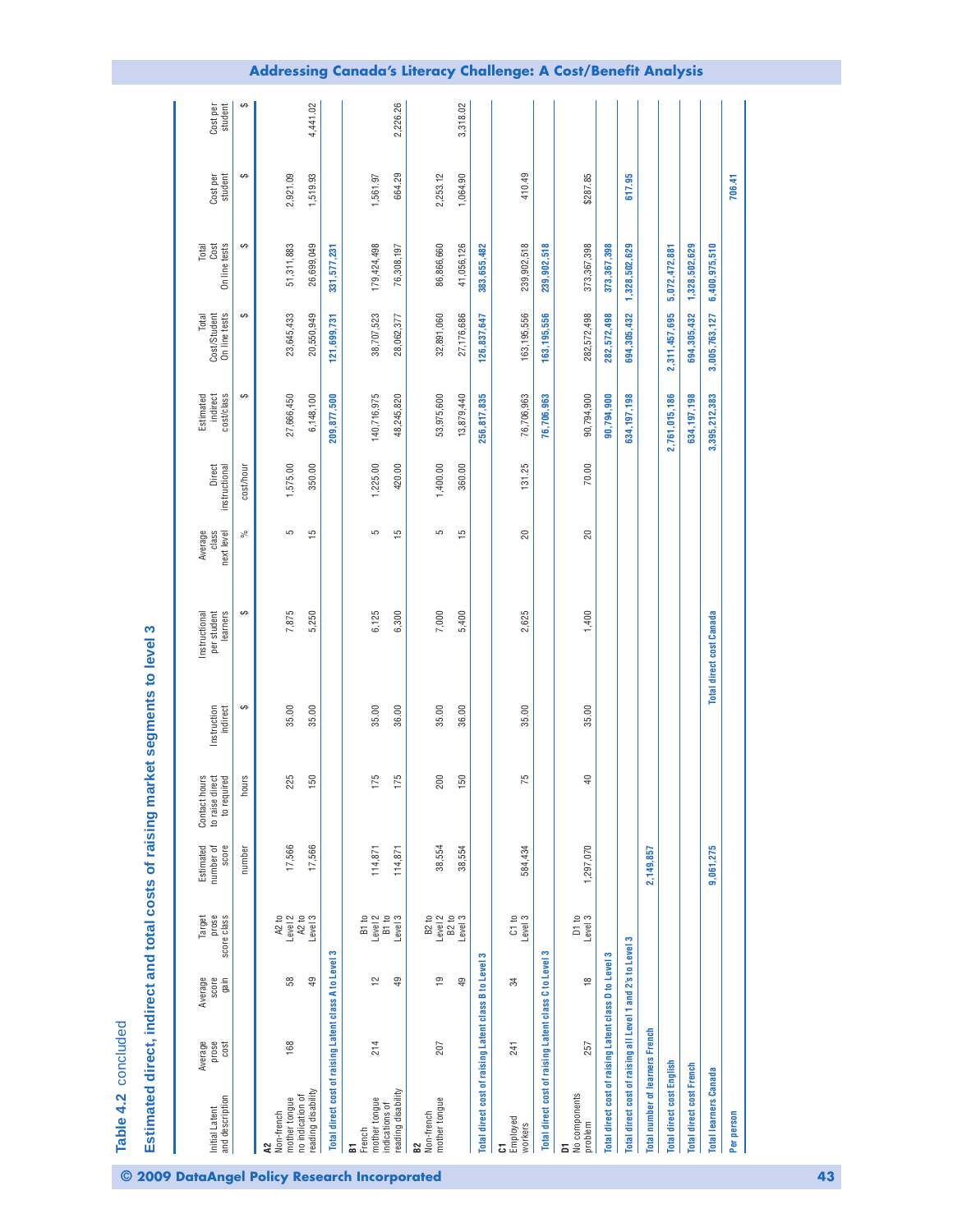#### <span id="page-45-0"></span>**Table 4.3**

#### **Estimated indirect costs associated with raising market segments to level 3**

|                                                                        |                         |                               |                          |                             | Indirect costs (\$)       |                          |                                  |                                                |
|------------------------------------------------------------------------|-------------------------|-------------------------------|--------------------------|-----------------------------|---------------------------|--------------------------|----------------------------------|------------------------------------------------|
| Initial latent and description<br>Class                                | Recruitment             | Initial<br>testing<br>on-line | Retention                | Final<br>testing<br>on-line | Facility<br>costs         | Participant<br>supplies  | Other<br>infrastructure<br>costs | <b>Total indirect</b><br>cost<br>on-line tests |
| <b>Component tests administered in English</b>                         |                         |                               |                          |                             |                           |                          |                                  |                                                |
| Α1<br>English mother tongue<br>indications of reading disability       | 9,390,605<br>3,130,202  | 5,366,060<br>5,366,060        | 14,085,908<br>14,085,908 | 5,366,060<br>5,366,060      | 71,548,000<br>33,910,771  | 38,456,763<br>33.649.668 | 35,773,776<br>11,477,426         | 179,987,172<br>106,986,094                     |
| Α2<br>Non-English mother tongue<br>no indication of reading disability | 14,841,225<br>4,947,075 | 8,480,700<br>8,480,700        | 22,261,838<br>22,261,838 | 8,480,700<br>8,480,700      | 127,210,500<br>45,937,125 | 68,375,644<br>45,583,763 | 63,605,250<br>15,547,950         | 313,255,856<br>151,239,150                     |
|                                                                        | 32,309,107              | 27,693,520                    | 72,695,490               | 27,693,520                  | 278,606,396               | 186,065,838              | 126,404,402                      |                                                |
| Total indirect cost of raising Latent class A to Level 3               |                         |                               |                          |                             |                           |                          |                                  | 751,468,272                                    |
| B1<br>English mother tongue<br>indications of reading disability       | 1.873.830<br>624,610    | 1.070.760<br>1,070,760        | 2,810,745<br>2,810,745   | 1,070,760<br>1,070,760      | 12,492,667<br>6,768,125   | 6,714,558<br>6,714,558   | 6,246,137<br>2,290,358           | 32,279,457<br>21.349.916                       |
| B2<br>Non-English mother tongue                                        | 16,859,045<br>5,619,682 | 9,633,740<br>9,633,740        | 25,288,568<br>25,288,568 | 9,633,740<br>9,633,740      | 128,450,667<br>52,183,625 | 69,041,803<br>51,781,353 | 64,224,997<br>17,661,926         | 323,132,560<br>171,802,633                     |
|                                                                        | 24,977,167              | 21,409,000                    | 56,198,625               | 21,409,000                  | 199,895,083               | 134,252,271              | 90,423,419                       |                                                |
| <b>Total indirect cost of raising Latent class B to Level 3</b>        |                         |                               |                          |                             |                           |                          |                                  | 548,564,565                                    |
| C1<br>Employed workers                                                 | 18,757,008              | 42,873,160                    | 112,542,045              | 42,873,160                  | 87,086,188                | 115,221,618              | 29,475,304                       | 448,828,482                                    |
| D1<br>No components problem                                            | 18,757,008              | 42,873,160                    | 112,542,045              | 42,873,160                  | 87,086,188                | 115,221,618              | 29,475,304                       |                                                |
| Total indirect cost of raising Latent class C to Level 3               |                         |                               |                          |                             |                           |                          |                                  | 448,828,482                                    |
|                                                                        | 30,976,724              | 70,803,940                    | 185,860,343              | 70,803,940                  | 76,704,333                | 101,485,647              | 25,961,450                       | 562,596,377                                    |
|                                                                        | 30,976,724              | 70,803,940                    | 185,860,343              | 70,803,940                  | 76,704,333                | 101,485,647              | 25,961,450                       |                                                |
| <b>Total Indirect cost of raising Latent class D to Level 3</b>        | 107,020,005             | 162,779,620                   | 427,296,503              | 162,779,620                 | 642,292,000               | 537,025,373              | 272,264,575                      | 562,596,377                                    |
| <b>Total indirect cost</b>                                             |                         |                               |                          |                             |                           |                          |                                  | 2,311,457,695                                  |
|                                                                        |                         |                               |                          |                             |                           |                          |                                  |                                                |
| <b>Components tests administered in French</b><br>A1                   |                         |                               |                          |                             |                           |                          |                                  |                                                |
| French mother tongue<br>indications of reading disability              | 3,407,670<br>1,135,890  | 5,366,060<br>5,366,060        | 5,111,505<br>5,111,505   | 5,366,060<br>5,366,060      | 584,160<br>361,641        | 13,955,220<br>12,210,818 | 10,951,277<br>3,209,423          | 44,741,952<br>32,761,397                       |
| Α2<br>Non-French mother tongue<br>no indication of reading disability  | 614,810<br>204,937      | 8,480,700<br>8,480,700        | 922,215<br>922,215       | 8,480,700<br>8,480,700      | 93,680<br>76,115          | 2,832,518<br>1,888,345   | 2,220,810<br>497,937             | 23,645,433<br>20,550,949                       |
|                                                                        | 5,363,307               | 27,693,520                    | 12,067,440               | 27,693,520                  | 1,115,596                 | 30,886,900               | 16,879,448                       |                                                |
| <b>Total Indirect cost of raising Latent class A to Level 3</b>        |                         |                               |                          |                             |                           |                          |                                  | 121,699,731                                    |
| B1<br>French mother tonque<br>indications of reading disability        | 4,020,485<br>1,340,162  | 1,070,760<br>1,070,760        | 6,030,728<br>6,030,728   | 1,070,760<br>1,070,760      | 787,680<br>262,560        | 14,406,738<br>14,406,738 | 11,320,372<br>3,880,670          | 38,707,523<br>28,062,377                       |
| B2<br>Non-French mother tongue                                         | 1,349,390<br>449,797    | 9,633,740<br>9,633,740        | 2,024,085<br>2,024,085   | 9,633,740<br>9,633,740      | 375.911<br>167,050        | 5,526,073<br>4,144,555   | 4,348,121<br>1,123,719           | 32,891,060<br>27,176,686                       |
|                                                                        | 7,159,833               | 21,409,000                    | 16,109,625               | 21,409,000                  | 1,593,201                 | 38,484,104               | 20,672,883                       |                                                |
| Total indirect cost of raising Latent class B to Level 3               |                         |                               |                          |                             |                           |                          |                                  | 126,837,647                                    |
| C1<br><b>Employed workers</b>                                          | 5,113,798               | 42,873,160                    | 30,682,785               | 42,873,160                  | 3,798,860                 | 31,413,328               | 6,440,466                        | 163,195,556                                    |
|                                                                        | 5,113,798               | 42,873,160                    | 30,682,785               | 42,873,160                  | 3,798,860                 | 31,413,328               | 6,440,466                        |                                                |
| Total indirect cost of raising Latent class C to Level 3               |                         |                               |                          |                             |                           |                          |                                  | 163, 195, 556                                  |
| D1<br>No components problem                                            | 11,349,363              | 70,803,940                    | 68,096,175               | 70,803,940                  | 15,808,163                | 37,182,673               | 8,528,245                        | 282,572,498                                    |
|                                                                        | 11,349,363              | 70,803,940                    | 68,096,175               | 70,803,940                  | 15,808,163                | 37, 182, 673             | 8,528,245                        |                                                |
| Total indirect cost of raising Latent class D to Level 3               | 28,986,300              |                               | 126,956,025              | 162,779,620                 |                           |                          | 52,521,041                       | 282,572,498                                    |
| <b>Total indirect cost</b>                                             |                         | 162,779,620                   |                          |                             | 22,315,820                | 137,967,005              |                                  | 694, 305, 432                                  |
| <b>Total indirect cost English</b>                                     |                         |                               |                          |                             |                           |                          |                                  | 2,311,457,695                                  |
| <b>Total indirect cost French</b>                                      |                         |                               |                          |                             |                           |                          |                                  | 694, 305, 432                                  |
| <b>Total indirect cost Canada</b>                                      |                         |                               |                          |                             |                           |                          |                                  | 3,005,763,127                                  |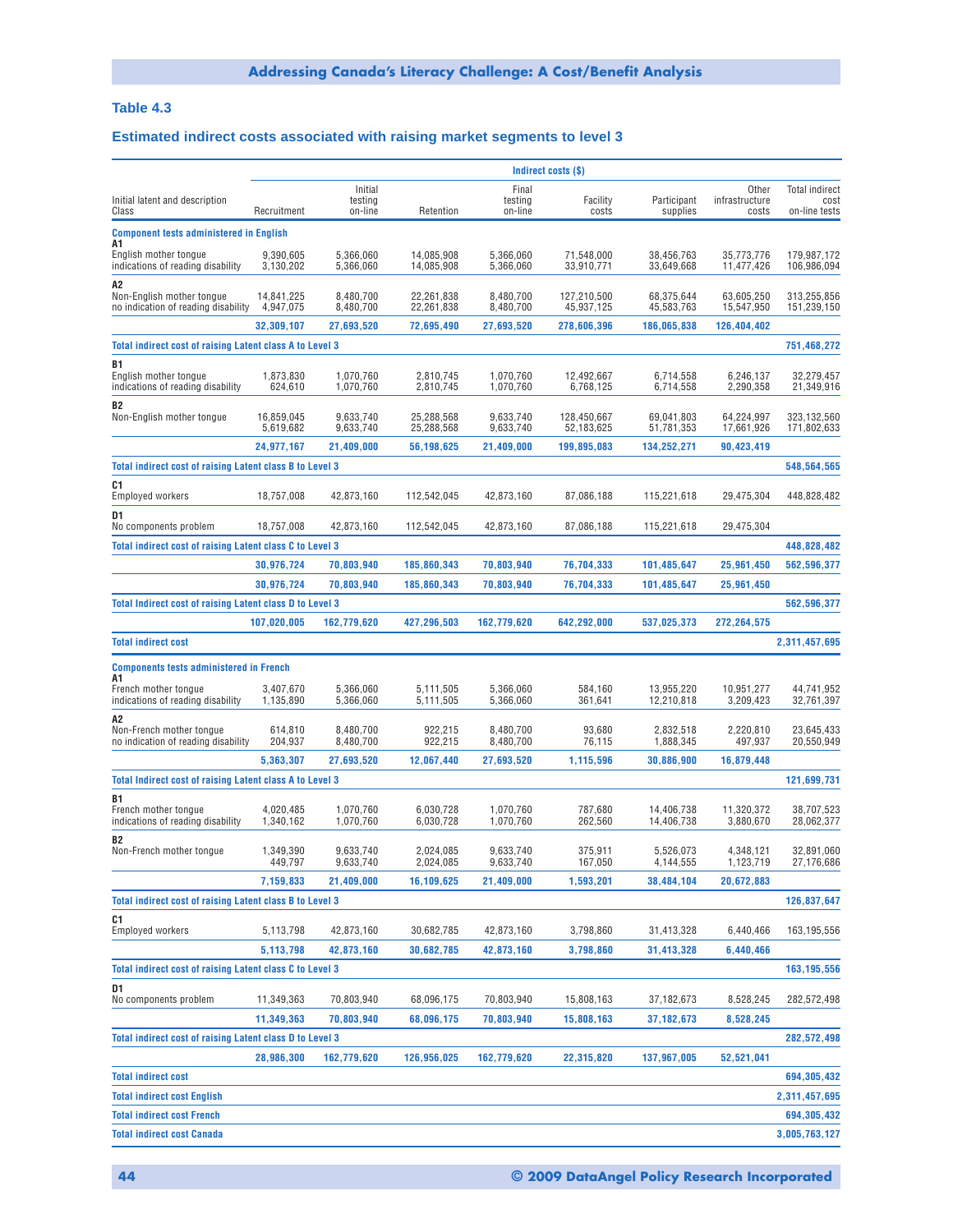<span id="page-46-0"></span>The second largest investment, a total of **\$1,280,762,381**, is required to raise Englishlanguage Class A2 to Level 3.

The third largest investment - **\$810,410,167**  is needed to raise English-language Latent Class D to Prose literacy Level 3 group. This is the product of large numbers but low unit costs per participant.

The fourth largest investment - **\$772,154,524** – would be needed to remedy English-language Latent Class A1.

English Class C would require an investment of **\$730,183,594** and Class B1 of **\$141,074,772**.

Figure 4.3 provides a visual summary of the size of the English market in Canada judged in terms of what it would cost to raise each segment to prose literacy Level 3.

#### **Figure 4.3**

**The size of the English Literacy market by market segment based on the estimated cost of raising all potential learners to prose Literacy Level 3, 2003**



| Label |                                                                        | $\frac{9}{6}$ |
|-------|------------------------------------------------------------------------|---------------|
| A1    | Male dropouts, reading disabled                                        | 15.0          |
| A2    | Immigrant women, little education                                      | 25.0          |
| B1    | Male, high school only                                                 | 3.0           |
| B2    | Educated immigrant women                                               | 27.O          |
| C1    | Slight problems with decoding and comprehension                        | 14.0          |
| D1    | No problems with mechanics of reading,<br>lack skill to get to Level 3 | 16 በ          |

The figure reveals several striking findings, including:

- The distribution of English market segments by cost of remediation is far more balanced than the comparable distribution by number of potential learners.
- Segment D1 includes 51% of the potential English learners but represents only 16% of the potential cost of remediation, a fact that reflects the low unit cost of raising them to Level 3.
- Similarly, English Segment C1 includes 31% of potential learners but represents only 14% of the estimated costs of remediation.
- Strikingly, English segments A2 and B2, the two classes that are dominated by immigrant women, include only 13% of the potential English learners but account for an estimated 52% of the estimated costs of literacy remediation. The oral language proficiency scores of these two groups are also low, a fact that suggests a need for remedial language training. The costs for such training have not been included in the cost estimates.

Investments needed to offer French-language programs include:

**\$373,367,398** is needed to offer services to French-language Class D adults.

**\$255,732,695** would be required to offer services to French language Class B1 adults.

 **\$253,562,2799** is needed to serve Frenchlanguage Class A1.

 **\$239,902,518** is needed for French language Class C.

**\$127,922,786** would be enough to offer Class B2 French language services.

 **\$78,010,932** is required for French Class A2 instruction.

Figure 4.4 provides a visual summary of the size of the French market in Canada judged in terms of what it would cost to raise each segment to prose literacy Level 3.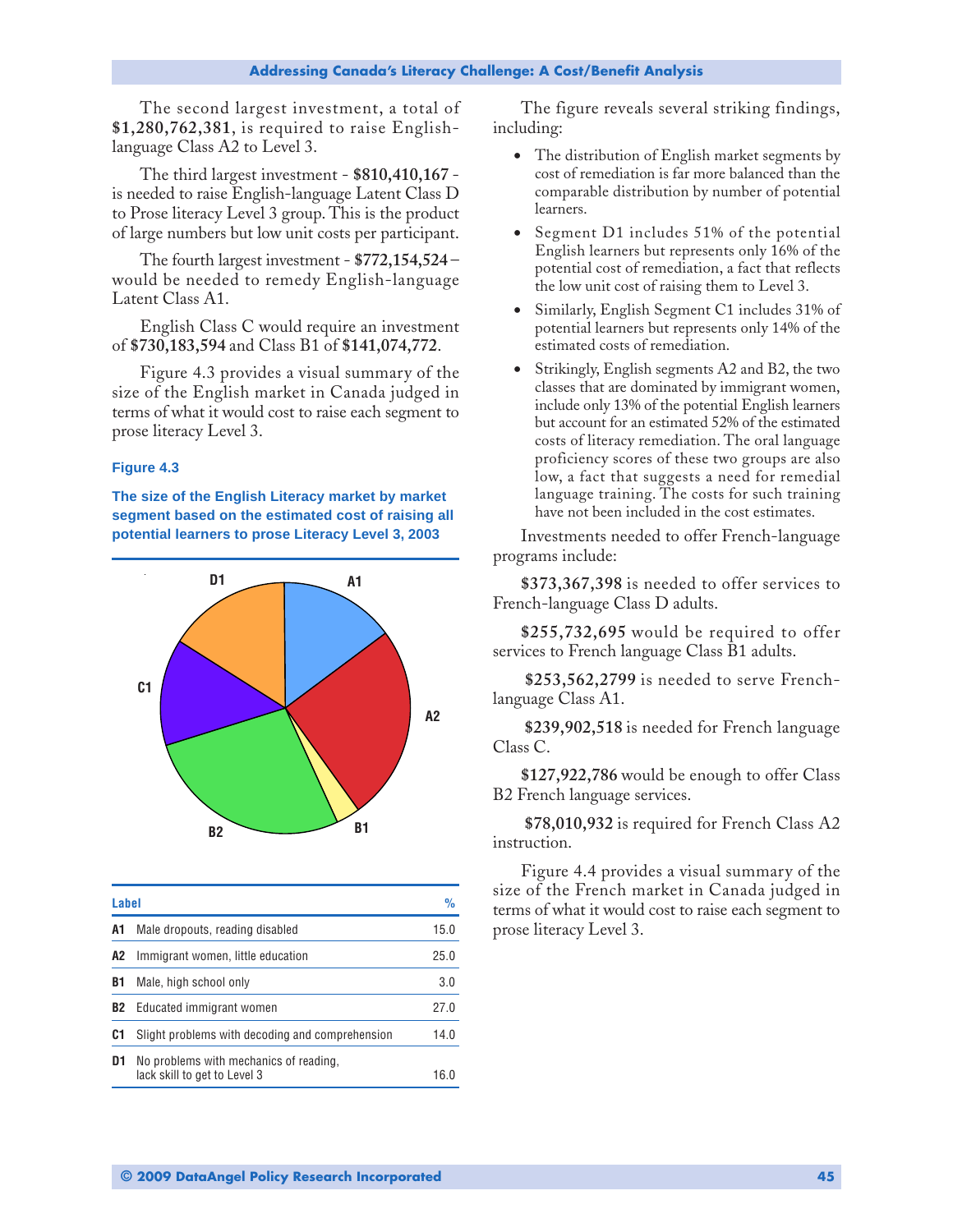#### <span id="page-47-0"></span>**Figure 4.4**

**The size of the French Literacy market by market segment based on the estimated cost of raising all potential learners to prose literacy Level 3, 2003**



| Label |                                                                        | %    |
|-------|------------------------------------------------------------------------|------|
| A1    | Male dropouts, reading disabled                                        | 19.0 |
| A2    | Immigrant women, little education                                      | 6.0  |
| B1    | Male, high school only                                                 | 19.0 |
| B2    | Educated immigrant women                                               | 10.0 |
| C1    | Slight problems with decoding and comprehension                        | 18.0 |
| D1    | No problems with mechanics of reading,<br>lack skill to get to Level 3 | 28 C |

The figure reveals several striking findings, including:

- The distribution of French market segments by cost of remediation is far more balanced than the comparable distribution by number of potential learners.
- Segment D1 includes 60% of the potential French learners but represents only 28% of the potential cost of remediation, a fact that reflects the low unit cost of raising them to Level 3.
- Similarly, French Segment C1 includes 27% of potential learners but represents only 18% of the estimated costs of remediation.
- Strikingly, French segments A2 and B2, the two classes that are dominated by immigrant women, include only 3% of the potential French learners but account for an estimated 16% of the estimated costs of remediation.

Taken together, the segmentation analysis of the English and French literacy markets offers important information for both organizations in the literacy industry and government policy makers.

The fact that most of the potential learners in the Canadian literacy market are in segments that currently receive little attention from literacy programs is troubling. The misalignment between potential demand and the supply of literacy programs suggests a market in failure of the sort that only government can correct. Whatever the instruments chosen – from social marketing to raise consumer awareness or to funding the delivery of literacy programs – government has a role to play.

Further, the fact that the distribution of market segments by potential learners differs from the distribution by estimated cost of remediation matters to policy.

The relatively low unit costs of raising segments C1 and D1 to prose literacy Level 3 suggest that individuals and employers should be able to bear this cost, either directly or indirectly.

The fact that over half (52%) of the estimated cost of remediation in English segments is associated with the two segments that are dominated by immigrant women suggests a clear role for government in proving the funds needed to raise their literacy levels. Previous research has shown that most of these potential learners are working in urban areas, predominantly in small firms that are unlikely to fund literacy upgrading, and thatfinding adds to this argument (CCL, 2008).

### **4.4 Estimating the benefits of remediation**

The relationship of literacy scores to individual and macro-economic outcomes suggests that some proportion of the costs of bringing all adult Canadians to prose literacy Level 3 will be offset by increases in productivity that are passed along to workers in the form of higher incidences of annual employment, more months worked per year, fewer hours worked per month and higher wages.

Two approaches were used to derive first order approximations of the likely economic benefits that would be precipitated by a literacy investment of the proposed magnitude:

• Propensity matching to estimate the economic and health benefits at the individual level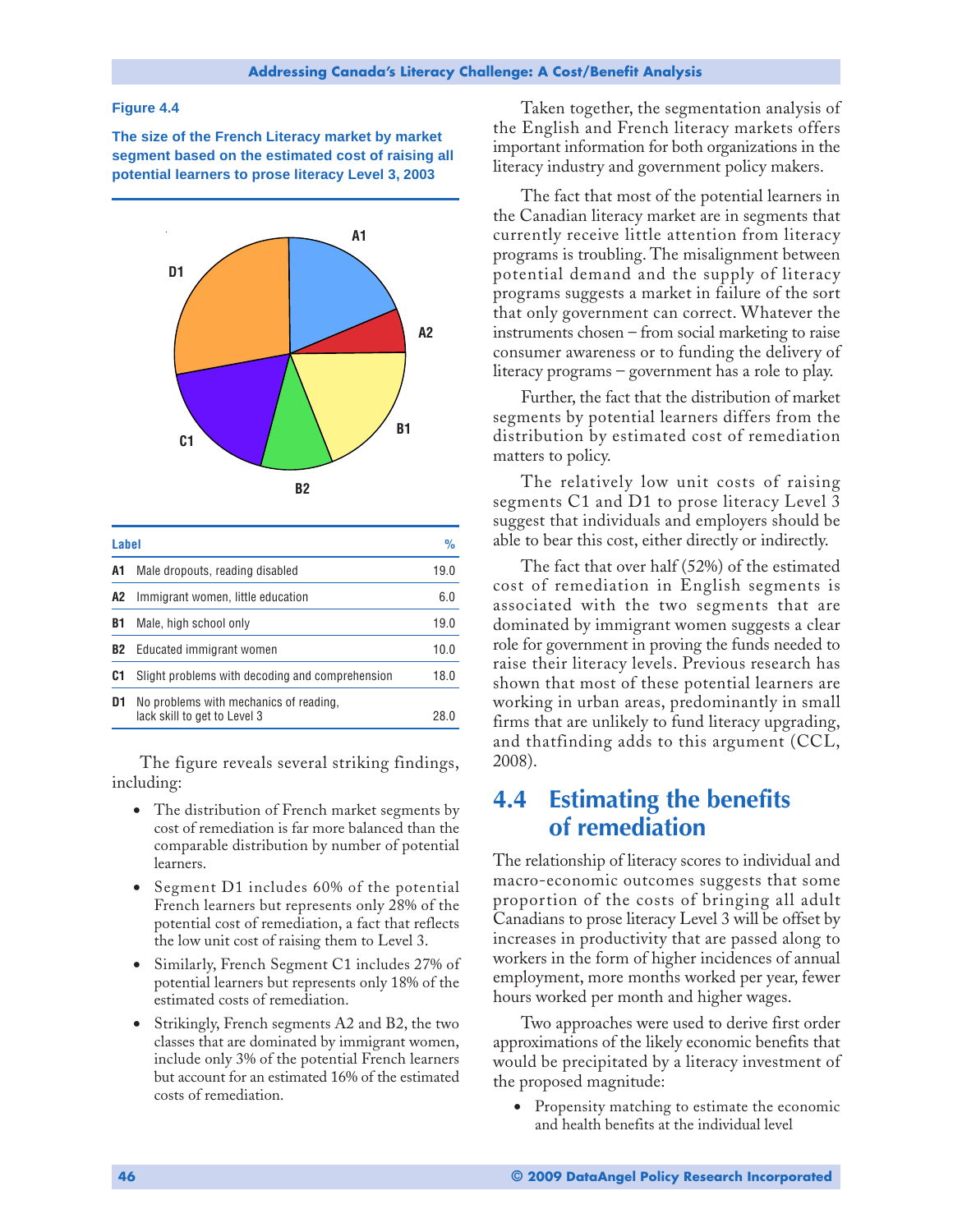• Cost-benefit modeling to estimate the net economic benefits at the macro-economic level

The first approach yields aggregate estimates of the direct economic benefits likely to be precipitated by an increase in literacy skill if the economy were able to absorb all of the newly created skill as it became available.

The second approach yields aggregate estimates of the net economic benefit of an increase in literacy skill that assume the long-term relationship between literacy skill and GDP growth.

### **Propensity matched estimates of economic benefits**

Propensity matching was employed to impute likely distributions of the incidence of employment, weeks worked, wage rates and physical and mental health for adults assuming that adults with Level 1 and 2 skills could, through instruction, be raised to Level 3.

Propensity matching allows one to overcome the problem that adults currently at Levels 1 and 2 differ in many respects other than their skill level from their peers currently at Level 3. The propensity matching approach ensures that the estimates of change are derived from a sample of workers that are, for all intents and purposes, identical to their less skilled peers.

#### **Methods used in Propensity Matching**

The strategy used to assess the potential impact of raising the literacy scores of adults with Level 1 literacy scores to Level 3, or from Level 2 to level 3, is propensity score matching. Typically this technique is used when one wants to estimate *treatment* effects in an observational study, but no systematic method or experimental design was used to maintain a control group (Dehejia and Wahba 2002). The underlying question when comparing treatments is whether individuals would do better with treatment A than they would with treatment B; however, it is practically and theoretically impossible to give people both treatments and then compare their results (Rudner and Peyton 2006). The idea underlying propensity matching is to create a pseudo control group of individuals who are similar in many respects to the treatment group. The strategy is to estimate for every individual in the sample a "propensity score", which is the probability that he or she would

have been treated based on his or her pretreatment variables. Propensity score matching is a refined approach to a matched-pairs design (Rosenbaum and Rubin 1983; Rosenbaum and Rubin 1985; Rubin 1997; D'Agostino 1998; Hong and Raudenbush 2005).

In the current case there are no individuals who have received a treatment. Rather, the current analysis is a "thought experiment" that derives estimates of the economic and health outcomes that would be precipitated if adults with level 1 skills, or level 2 skills, were to upgrade their skills to level 3, while holding all other factors constant. The estimates were derived as follows:

(1) logistic regression was used to estimate the propensity of an adult being at level 1 versus level 3, given a set of covariates known to be related to adult literacy scores. The data were stratified by province and territory, with a separate logistic model estimated for each province and territory. The model included the following covariates:

- a. Age of respondent
- b. Sex of respondent
- c. Level of education of respondent
- d. Area characteristics of the respondent's dissemination area:

i. Socioeconomic Status (SES). A statistical composite developed by KSI Research International Inc. derived from measures of occupational status, income, adult unemployment rate, and level of education.

ii. First Nations and Metis: Three separate measures denoting percent of families that are of aboriginal origin, Metis, or Inuit.

iii. Transience: the percentage of families that had moved in the previous five years;

iv. Immigration status: percentage of families that had immigrated between 1991 and 2001. (2) The adults with Level 1 and level 3 skills were then ordered by their propensity score. The aim was to achieve the best "match" among level 3 adults for each adult with level 1 skills. The preferred approach is to find the "nearest neighbour", which is practical when one has a large reservoir of control group cases from which to choose. In the current case, however, the number of cases with Level 1 scores was relatively large compared with the potential reservoir Level 3 cases. Therefore we used a technique called "calliper matching". With calliper matching one chooses a match for a target individual (Level 1) by selecting a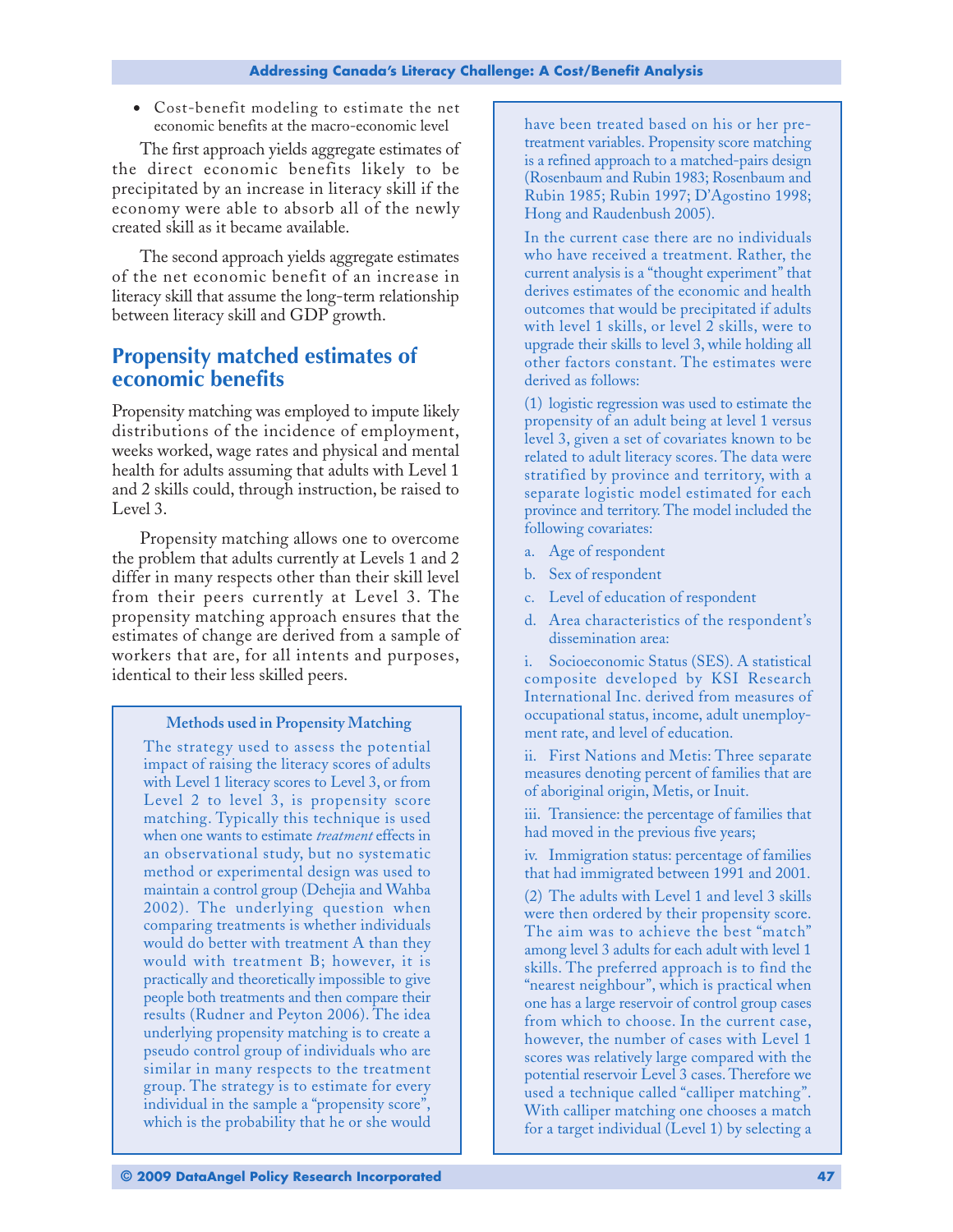person at random from all potential reservoir cases (level 3) that have a propensity score within a given range of the target person's propensity score. The range was set to be a probability of plus or minus 0.05 from the target person. The matching program therefore considers the propensity for the first level 1 individual to be in level  $1$  – for example, say it is 0.22 – and then identifies all level 3 individuals within a range of 0.05 probability, that is between 0.17 and 0.27 in this case, and finally selects a level 3 individual at random from this group of near neighbours. Because of the relatively small number of adults in the reservoir compared with the pseudo-treatment group, matches were selected with replacement. In the majority of cases there was a one-to-one match.

(3) This procedure was conducted 26 times (one for each province and territory, and with level 1 adults matched with level 3 adults, and level 2 adults matched with level 3 adults.

(4) The elegance of propensity matching is that the "treatment effects" are simply the difference between average treatment and control scores. The analysis examined the differences between level 1 adults and their level 3 matches for the following outcome variables:

Median wages per hour (dollars)

Months worked per year (months)

Percent employed (%)

Poor physical health (% scoring below the 20th percentile of the PCS measure of selfreported health)

Poor mental health (% scoring below the 20<sup>th</sup> percentile of the MCS measure of self-reported health)

**Some key references for propensity matching**

D'Agostino, R.B. (1998). Propensity Score Methods for Bias Reduction in the Comparison of a Treatment to a nonrandomized control group. *Stat Med* 17(19), 2265-2281.

Dehejia R. & Wahba, S. (2002). Propensity score-matching methods for non-experi-mental causal studies. *The Review of Economics and Statistics*, vol. 84(1), 151-161.

Hong, G. & Raudenbush, S.W. (2005) Effects of Kindergarten Retention Policy on Children's Cognitive Growth in Reading and Mathematics, *Educational*

*Evaluation and Policy Analysis,* 27( 3), 205– 224.

- Rosenbaum, P., and D. Rubin, "The Central Role of the Propensity Score in Observational Studies for Causal Effects," *Biometrika* 70:1 (April 1983), 41–55.
- Rosenbaum, P., and D. Rubin,, "Constructing a Control Group Using Multivariate Matched Sampling Methods that Incorporate the Propensity," *American Statistician* 39:1 (February 1985a), 33–38.
- Rubin, D. "Matching to Remove Bias in Observational Studies," *Biometrics* 29 (March 1973), 159–183.

Rubin, D. "Assignment to a Treatment Group on the Basis of a Covariate," *Journal of Educational Statistics* 2:1 (Spring 1977), 1–26.

- Rubin, D. "Using Multivariate Matched Sampling and Regression Adjustment to Control Bias in Observation Studies," *Journal of the American Statistical Association* 74:366 ( June 1979), 318–328.
- Rudner, L. M. & Peyton J. (2006). Consider Propensity Scores to Compare Treatments. *Practical Assessment Research & Evaluation.* 11(9).

The propensity matched values were then used to derive aggregate estimates of the increase in labour income that would be associated with raising all adult Canadians to Level 3, and the associated increases in federal and provincial income taxes, and attendant decreases in social assistance and employment insurance payments, that would be precipitated by the investment. These estimates, computed separately for each province and territory and aggregated to the national level, are presented below.

Tables 4.4 and 4.5 below provide estimates of the forecast increases in aggregate earnings and tax revenue based upon the incidence of employment, weeks worked hours worked and average wage rates for Canada, the provinces and territories, pre and post-instruction, for moving adults from Levels 1 and 2 to Level 3.

Table 4.4 Average Incidence of Employment, Weeks Worked, Hours worked and Wage Rates and Estimated Increase in Labour Income and Tax revenue, for Canada and provinces and territories, 2005.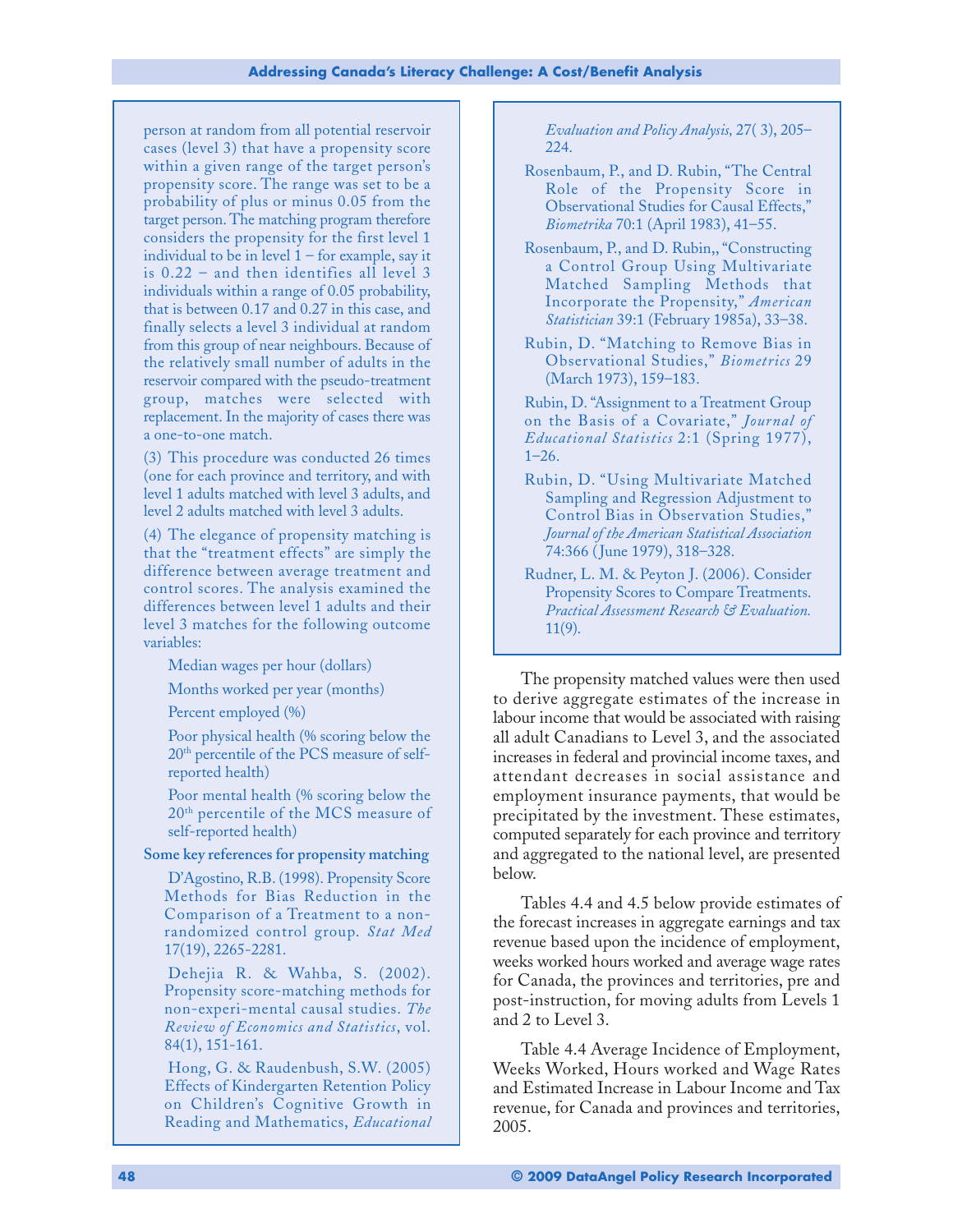#### <span id="page-50-0"></span>**Table 4.4**

**Estimates of the increase in earnings and income taxes associated with moving adults with Level 1 prose literacy skills to Level 3, Canada and the jurisdictions 2003**

|               |                            |                                         |                             |                                            |                                   |                         |                                     |                                                         | Actual employment and earnings of adults at prose literacy Level 1 aged 16 and over |                                            |                                                                  |                                                       |                                     |                                |
|---------------|----------------------------|-----------------------------------------|-----------------------------|--------------------------------------------|-----------------------------------|-------------------------|-------------------------------------|---------------------------------------------------------|-------------------------------------------------------------------------------------|--------------------------------------------|------------------------------------------------------------------|-------------------------------------------------------|-------------------------------------|--------------------------------|
|               | Popu-<br>lation<br>level 1 | Inci-<br>dence<br>0f<br>employ-<br>ment | Average<br>months<br>worked | Average<br>hours<br>worked<br>per<br>month | Inci-<br>dence<br>of wel-<br>fare | Inci-<br>dence<br>of El | Hourly<br>wage<br>rate<br>(approx.) | Average<br>earnings<br>for<br>those<br>with<br>earnings | Average<br>earnings<br>including<br>those<br>with no<br>earnings                    | Aggre-<br>gate<br>ear-<br>nings<br>level 1 | Average<br>federal<br>and pro-<br>vincial<br>income<br>tax rates | Current<br>income<br>tax<br>revenue<br>for<br>level 1 | Number<br>with<br>welfare<br>income | Number<br>with<br>EI<br>income |
| Jurisdiction  | number                     | $\frac{0}{0}$                           | months                      | hours                                      | $\frac{0}{0}$                     | $\frac{0}{0}$           | dollars                             | \$ millions                                             | \$ millions                                                                         | \$ millions                                | $\frac{0}{0}$                                                    | \$ millions                                           | number                              | number                         |
| N.L.          | 68,041                     | 53                                      | 7.1                         | 187                                        | 27                                | 25                      | 14                                  | 20,675                                                  | 11,057                                                                              | 752                                        | 13                                                               | 100                                                   | 19,000                              | 17,000                         |
| P.E.I.        | 13,248                     | 81                                      | 8.2                         | 184                                        | 43                                | 13                      | 11                                  | 18,143                                                  | 14,678                                                                              | 194                                        | 13                                                               | \$26                                                  | 6,000                               | 2,000                          |
| N.S.          | 72,942                     | 54                                      | 8.5                         | 158                                        | 16                                | 16                      | 13                                  | 21,950                                                  | 11,930                                                                              | 870                                        | 13                                                               | 115                                                   | 12,000                              | 12,000                         |
| N.B.          | 87,920                     | 71                                      | 8.5                         | 170                                        | 28                                | 11                      | 17                                  | 23,888                                                  | 16,934                                                                              | 1,489                                      | 14                                                               | 208                                                   | 25,000                              | 10,000                         |
| Que.          | 800,749                    | 63                                      | 9.0                         | 157                                        | 14                                | 21                      | 18                                  | 26,074                                                  | 16,488                                                                              | 13,203                                     | 14                                                               | 1,844                                                 | 112,000                             | 164,000                        |
| Ont.          | 1,348,495                  | 65                                      | 9.6                         | 165                                        | 6                                 | 9                       | 20                                  | 33,611                                                  | 21,937                                                                              | 29,582                                     | 16                                                               | 4,690                                                 | 83,000                              | 120,000                        |
| Man.          | 93,182                     | 66                                      | 9.6                         | 162                                        | 9                                 | 16                      | 18                                  | 29,052                                                  | 19,125                                                                              | 1,782                                      | 15                                                               | 268                                                   | 8,000                               | 15,000                         |
| Sask.         | 46,276                     | 70                                      | 8.4                         | 178                                        | 17                                | 16                      | 15                                  | 25,111                                                  | 17,541                                                                              | 812                                        | 14                                                               | 113                                                   | 8,000                               | 7,000                          |
| Alta.         | 212,393                    | 79                                      | 9.1                         | 161                                        | 8                                 | 12                      | 18                                  | 26,395                                                  | 20,740                                                                              | 4,405                                      | 14                                                               | 615                                                   | 17,000                              | 26,000                         |
| B.C.          | 407,495                    | 54                                      | 7.9                         | 165                                        | 9                                 | 18                      | 15                                  | 22,632                                                  | 12,273                                                                              | 5,001                                      | 14                                                               | 699                                                   | 38,000                              | 73,000                         |
| Yukon         | 1,717                      | 75                                      | 7.7                         | 149                                        | 13                                | 27                      | 21                                  | 25,152                                                  | 18,936                                                                              | \$33                                       | 14                                                               | 5                                                     |                                     |                                |
| N.W.T.        | 4,051                      | 72                                      | 7.4                         | 164                                        | 11                                | 8                       | 22                                  | 28,249                                                  | 20,314                                                                              | \$82                                       | 15                                                               | 12                                                    |                                     |                                |
| Nunavut       | 5,389                      | 68                                      | 7.7                         | 161                                        | 10                                | 36                      | 20                                  | 22,731                                                  | 15,429                                                                              | \$83                                       | 14                                                               | 12                                                    | 1,000                               | 2,000                          |
| <b>Canada</b> | 3,161,899                  | 64                                      | 9.0                         | 163                                        | 10                                | 14                      | 18                                  | 28,503                                                  | 18,254                                                                              | 58,288                                     |                                                                  | 8,708                                                 | 329,000                             | 448,000                        |

**Projected employment and earnings of adults at prose literacy Level 1 who move to Level 3 aged 16 and over**

|               |                                            |               |                   |                 |                  |          |               |              |                    |                       |                   | Income            |                |                |
|---------------|--------------------------------------------|---------------|-------------------|-----------------|------------------|----------|---------------|--------------|--------------------|-----------------------|-------------------|-------------------|----------------|----------------|
|               |                                            |               |                   |                 |                  |          |               | Average      | Average            | Aggre-                | Average           | tax               |                |                |
|               |                                            | Inci-         |                   | Average         | Inci-            | Inci-    |               | earnings     | earnings           | gate                  | federal           | revenue           |                |                |
|               | Popu-                                      | dence<br>0f   |                   | hours<br>worked | dence<br>of wel- | dence    | of El Average | for<br>those | including<br>those | earnings<br>level 1's | and pro-          | for<br>level 1 at | Number<br>with | Number<br>with |
|               | lation                                     | employ-       | Average<br>months | per             | fare(at          | (at      | wage          | with         | with no            | promoted              | vincial<br>income | level 3           | welfare        | EI             |
|               | level 1                                    | ment          | worked            | month           | level 3)         | level 3) | rate          | earnings     | earnings           |                       | to 3 tax rates    | literacy          | income         | income         |
| Jurisdiction  | number                                     | $\frac{0}{0}$ | months            | hours           | $\frac{0}{0}$    | $\%$     | dollars       | \$ millions  | \$ millions        | \$ millions           | $\%$              | \$ millions       | number         | number         |
| N.L.          | 68,041                                     | 78            | 8.4               | 186.2           | 21               | 4        | 15.20         | 26,373       | 20,494             | 1,394                 | 14                | 195               | 14,000         | 3,000          |
| P.E.I.        | 13,248                                     | 79            | 8.3               | 176.1           | 22               | 4        | 13.06         | 20,227       | 16,043             | 213                   | 13                | \$28              | 3,000          | 1,000          |
| N.S.          | 72,942                                     | 61            | 8.0               | 149.7           | 16               | 3        | 15.67         | 22,916       | 14,030             | 1,023                 | 14                | 143               | 12,000         | 2,000          |
| N.B.          | 87,920                                     | 88            | 7.9               | 154.0           | 14               | 2        | 20.38         | 23,504       | 20,687             | 1,819                 | 14                | 254               | 12,000         | 1,000          |
| Que.          | 800,749                                    | 66            | 9.8               | 168.5           | 12               | 3        | 22.14         | 37,973       | 24,915             | 19,951                | 17                | 3,430             | 97,000         | 25,000         |
| Ont.          | 1,348,495                                  | 83            | 9.4               | 161.6           | $\overline{7}$   |          | 20.11         | 33,157       | 27,500             | 37,083                | 16                | 5,880             | 95,000         | 12,000         |
| Man.          | 93,182                                     | 84            | 9.9               | 160.6           | 10               | 3        | 22.05         | 36,004       | 30,337             | 2,827                 | 16                | 448               | 9,000          | 3,000          |
| Sask.         | 46,276                                     | 94            | 9.4               | 187.7           | 6                | 3        | 35.12         | 68,927       | 64,726             | 2,995                 | 20                | 587               | 3,000          | 1,000          |
| Alta.         | 212,393                                    | 91            | 10.0              | 177.3           | 6                | 2        | 20.81         | 37,185       | 33,975             | 7,216                 | 16                | 1,144             | 13,000         | 4,000          |
| B.C.          | 407,495                                    | 68            | 8.5               | 161.4           | 13               | 3        | 18.99         | 29,105       | 19,716             | 8,034                 | 15                | 1,210             | 53,000         | 12,000         |
| Yukon         | 1,717                                      | 92            | 9.3               | 174.7           | 9                | 4        | 24.65         | 41,040       | 37,738             | 65                    | 17                | \$11              |                |                |
| N.W.T.        | 4,051                                      | 94            | 9.4               | 185.6           | 11               | 3        | 29.92         | 54,250       | 50,746             | 206                   | 20                | \$40              |                |                |
| Nunavut       | 5,389                                      | 51            | 9.1               | 178.5           | 14               | 8        | 22.47         | 33,680       | 17,044             | 92                    | 16                | \$15              | 1,000          | ٠              |
| <b>Canada</b> | 3,161,899                                  |               |                   |                 |                  |          |               |              |                    |                       |                   |                   |                |                |
|               | <b>Total projected earnings for Canada</b> |               |                   |                 |                  |          |               |              |                    | 82,918                |                   | 13,385            | 312,000        | 64,000         |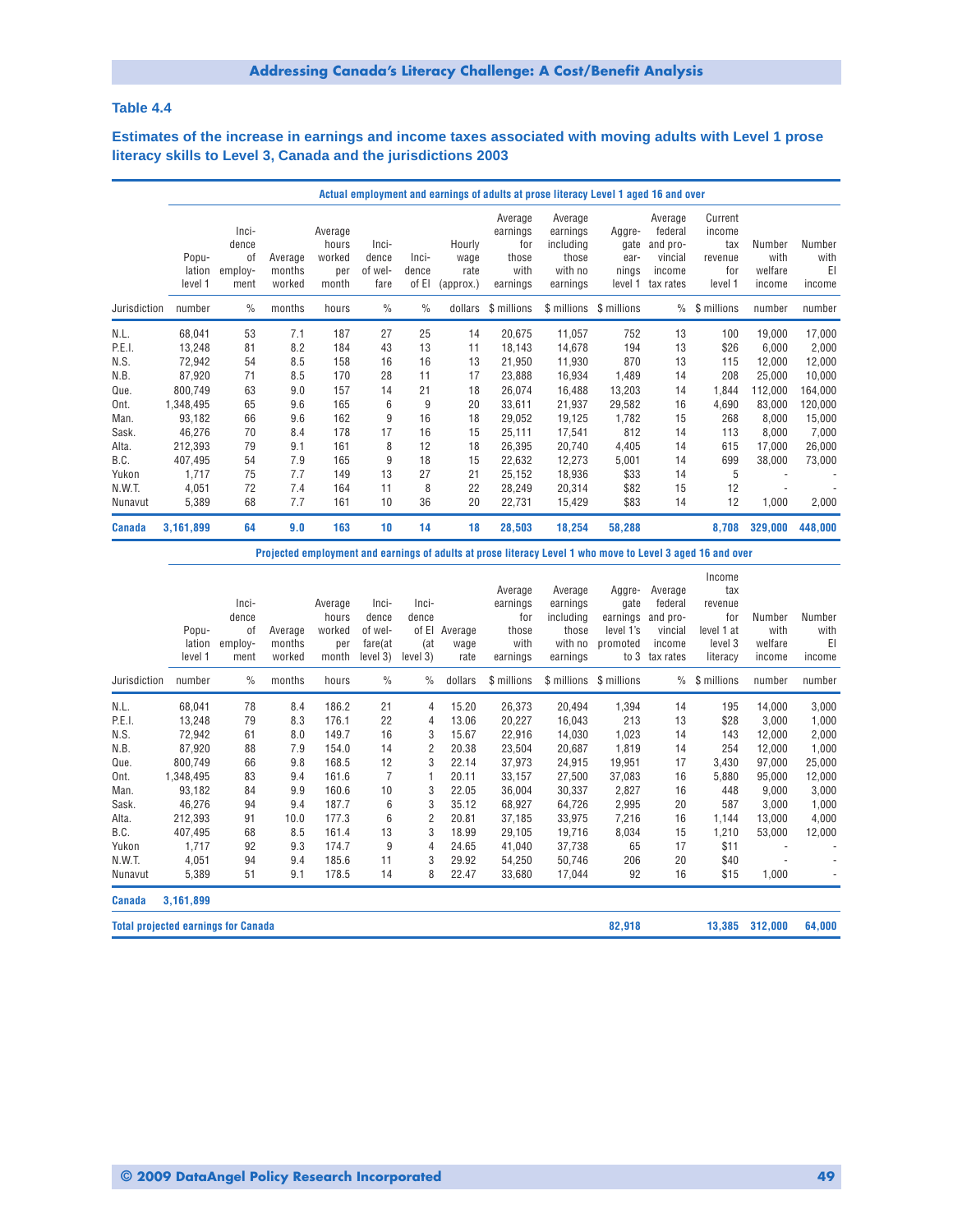#### **Table 4.4** concluded

**Estimates of the increase in earnings and income taxes associated with moving adults with Level 1 prose literacy skills to Level 3, Canada and the jurisdictions 2003**

|               |                               |                             |                                            |                                            |                                      |                         | <b>Change</b>                                           |                                                                                                                       |                                                                                                                          |                                                       |                                     |                                  |
|---------------|-------------------------------|-----------------------------|--------------------------------------------|--------------------------------------------|--------------------------------------|-------------------------|---------------------------------------------------------|-----------------------------------------------------------------------------------------------------------------------|--------------------------------------------------------------------------------------------------------------------------|-------------------------------------------------------|-------------------------------------|----------------------------------|
|               | Incidence<br>0f<br>employment | Average<br>months<br>worked | Average<br>hours<br>worked<br>per<br>month | Incidence<br>οf<br>welfare<br>(at level 3) | Incidence<br>of E.I.<br>(at level 3) | Average<br>wage<br>rate | Average<br>earnings<br>for<br>those<br>with<br>earnings | Estimated<br>increase<br>in annual<br>earnings<br>associated<br>with<br>moving<br>from prose<br>level 1 to<br>level 3 | Estimated<br>increase in<br>aggregate<br>earnings<br>associated<br>with<br>moving<br>from prose<br>level 1 to<br>level 3 | Current<br>income<br>tax<br>revenue<br>for<br>level 1 | Number<br>with<br>welfare<br>income | Number<br>with<br>E.I.<br>income |
| Jurisdiction  | $\frac{0}{0}$                 | months                      | hours                                      | $\%$                                       | $\%$                                 | dollars                 | \$ millions                                             | \$ millions                                                                                                           | \$ millions                                                                                                              | \$ millions                                           | number                              | number                           |
| N.L.          | 24                            | 1.3                         | (0.8)                                      | -6                                         | $-21$                                | 1.17                    | 5,698                                                   | 9,437                                                                                                                 | 642                                                                                                                      | 95                                                    | 5,000                               | 14,000                           |
| P.E.I.        | $-2$                          | 0.1                         | (8.4)                                      | $-21$                                      | $-9$                                 | 1.69                    | 2,085                                                   | 1,365                                                                                                                 | 18                                                                                                                       | 2                                                     | 3,000                               | 1,000                            |
| N.S.          | $\overline{7}$                | (0.5)                       | (8.8)                                      | 0                                          | $-13$                                | 2.26                    | 966                                                     | 2,100                                                                                                                 | 153                                                                                                                      | 28                                                    |                                     | 10,000                           |
| N.B.          | 17                            | (0.6)                       | (16.1)                                     | $-14$                                      | -9                                   | 2.98                    | (385)                                                   | 3,754                                                                                                                 | 330                                                                                                                      | 46                                                    | 13,000                              | 9,000                            |
| Que.          | $\overline{2}$                | 0.8                         | 11.4                                       | $-2$                                       | $-17$                                | 4.39                    | 11,898                                                  | 8,427                                                                                                                 | 6,748                                                                                                                    | 1,585                                                 | 15,000                              | 139,000                          |
| Ont.          | 18                            | (0.2)                       | (3.5)                                      |                                            | -8                                   | 0.51                    | (454)                                                   | 5,563                                                                                                                 | 7,501                                                                                                                    | 1,189                                                 | (12,000)                            | 108,000                          |
| Man.          | 18                            | 0.4                         | (1.0)                                      |                                            | $-12$                                | 3.68                    | 6,952                                                   | 11,212                                                                                                                | 1,045                                                                                                                    | 180                                                   | (1,000)                             | 12,000                           |
| Sask.         | 24                            | 1.0                         | 9.6                                        | $-11$                                      | $-13$                                | 20.07                   | 43,817                                                  | 47,185                                                                                                                | 2,184                                                                                                                    | 474                                                   | 5,000                               | 6,000                            |
| Alta.         | 13                            | 0.9                         | 16.6                                       | $-2$                                       | $-10$                                | 2.94                    | 10,790                                                  | 13,235                                                                                                                | 2,811                                                                                                                    | 529                                                   | 4,000                               | 22,000                           |
| B.C.          | 14                            | 0.6                         | (4.1)                                      | 4                                          | $-15$                                | 3.59                    | 6,473                                                   | 7,442                                                                                                                 | 3,033                                                                                                                    | 512                                                   | (15,000)                            | 61,000                           |
| Yukon         | 17                            | 1.6                         | 25.4                                       | -4                                         | $-23$                                | 3.36                    | 15,888                                                  | 18,802                                                                                                                | 32                                                                                                                       | $\overline{7}$                                        |                                     |                                  |
| N.W.T.        | 22                            | 2.0                         | 21.7                                       | 0                                          | $-5$                                 | 7.53                    | 26,001                                                  | 30,432                                                                                                                | 123                                                                                                                      | 28                                                    |                                     |                                  |
| Nunavut       | $-17$                         | 1.4                         | 17.8                                       | 5                                          | $-28$                                | 2.46                    | 10,949                                                  | 1,615                                                                                                                 | 9                                                                                                                        | 3                                                     |                                     | 2,000                            |
| <b>Canada</b> |                               |                             |                                            |                                            |                                      |                         |                                                         |                                                                                                                       | 24,629                                                                                                                   | 4,677                                                 | 17,000                              | 384,000                          |

**Source:** Special computations using the 2003 Adult Literacy and Life Skills Survey and the 2004 International Survey of Reading Skills by Doug Willms and Richard Shillington

Table 4.4 reveals that the potential economic benefits of raising adults from Level 1 to Level 3 are large, including:

- The annual incidence of employment rises in all provinces but Prince Edward Island and Nunavut, where it drops by 2% and 17% respectively.
- The increase in the annual incidence of employment is particularly pronounced in Newfoundland (24%), Saskatchewan (24%) and the NWT.
- The average number of months worked also rises in most, but not all, jurisdictions. Nova Scotia, New Brunswick and Ontario are all expected to experience modest drops in average months worked in the year.
- Change in the average number of hours worked per month is much more variable among provinces. Average hours increase markedly in some jurisdictions and drop in others. Large increases in average hours worked per month are predicted in Yukon (25.4), the NWT (21.7) and Nunavut (17.8).
- The annual incidence of welfare and employment insurance benefits receipt is predicted to fall in most jurisdictions. The predicted drops in EI recipiency are particularly marked.

• Average wage rates are predicted to increase in all jurisdictions. The increase in average wage is particularly pronounced in Saskatchewan where it is forecast to rise by \$20.07 an hour.4

The predicted increases in labour market outcomes for Level 1 adults moving to Level 3 translate into large gains in both estimated annual labour earnings and income tax revenues. At the national level, labour earnings of the group are predicted to rise **\$24,629** million per year, and amount that would yield an increase in annual income tax revenues of **\$4,677** million.

Predicted reductions in the number of welfare recipients and employment insurance beneficiaries are expected to yield expenditure reductions of an additional **\$115** million and **\$3,270** million respectively.

The propensity matching for Level 1 to 3 in Saskatchewan yielded very high estimates of wage gain due to the presence of an individual with a very high wage in the donor pool. While technically correct, a second match yielded a much more reasonable estimate of average wage gain of \$4.07. As a result aggregate wage gains in the province have been overestimated by some \$2,000,000.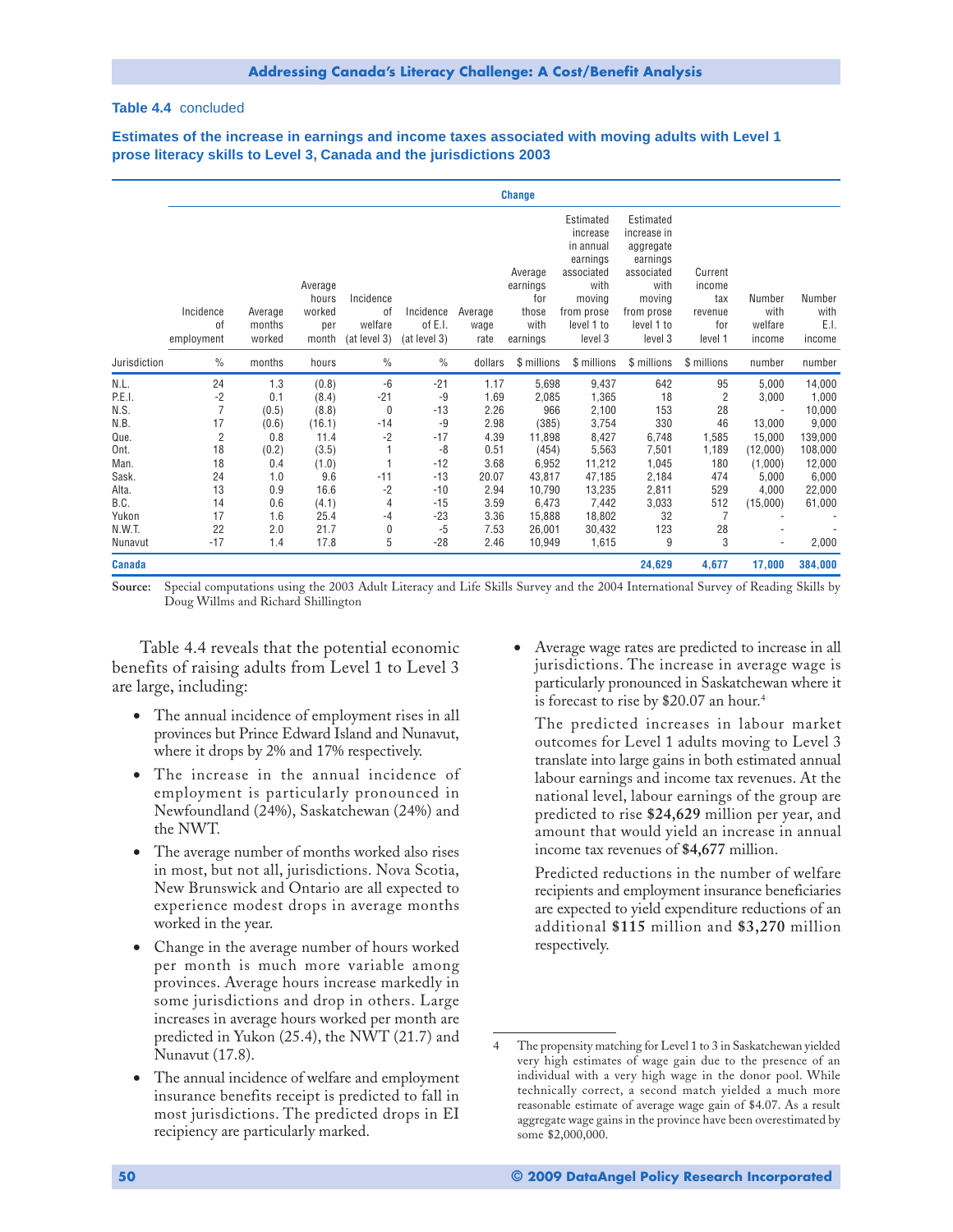#### **Table 4.5**

**Estimates of the increase in earnings and income taxes associated with moving adults with level 2 prose literacy skills to level 3, Canada and the jurisdictions 2003**

|                         | Actual employment and earnings of adults at prose literacy<br>Level 2 aged 16 and over, Canada and the provinces, 2003 |                                         |                             |                                            |                                   |                           |                         |                                                         |                                                                  |                                       |                                                                  |                                                       |                                     |                                  |
|-------------------------|------------------------------------------------------------------------------------------------------------------------|-----------------------------------------|-----------------------------|--------------------------------------------|-----------------------------------|---------------------------|-------------------------|---------------------------------------------------------|------------------------------------------------------------------|---------------------------------------|------------------------------------------------------------------|-------------------------------------------------------|-------------------------------------|----------------------------------|
|                         | Popu-<br>lation<br>level 2                                                                                             | Inci-<br>dence<br>0f<br>employ-<br>ment | Average<br>months<br>worked | Average<br>hours<br>worked<br>per<br>month | Inci-<br>dence<br>of wel-<br>fare | Inci-<br>dence<br>of E.I. | Average<br>wage<br>rate | Average<br>earnings<br>for<br>those<br>with<br>earnings | Average<br>earnings<br>including<br>those<br>with no<br>earnings | Aggre-<br>gate<br>earnings<br>level 2 | Average<br>federal<br>and pro-<br>vincial<br>income<br>tax rates | Current<br>income<br>tax<br>revenue<br>for<br>level 2 | Number<br>with<br>welfare<br>income | Number<br>with<br>E.I.<br>income |
| Jurisdiction            | number                                                                                                                 | $\frac{0}{0}$                           | months                      | hours                                      | $\%$                              | $\frac{0}{0}$             | dollars                 | \$ millions                                             |                                                                  | \$ millions \$ millions               | $\%$                                                             | \$ millions                                           | number                              | number                           |
| N.L.<br>P.E.I.          | 71,291<br>19,757                                                                                                       | 68<br>81                                | 8.1<br>8.6                  | 164<br>166                                 | 29<br>33                          | 11<br>5                   | 17<br>13                | 22,690<br>19,739                                        | 15,358<br>15,922                                                 | 1,095<br>315                          | 14<br>13                                                         | 153<br>42                                             | 21,000<br>6,000                     | 8,000<br>1,000                   |
| N.S.<br>N.B.            | 110,053<br>124,261                                                                                                     | 74<br>77                                | 8.9<br>9.0                  | 161<br>173                                 | 19<br>26                          | 6<br>5                    | 19<br>27                | 25,128<br>32,333                                        | 18,608<br>24,848                                                 | 2,048<br>3,088                        | 14<br>15                                                         | 286<br>465                                            | 21,000<br>32,000                    | 7,000<br>6,000                   |
| Que.                    | 1,241,940                                                                                                              | 79                                      | 9.8                         | 157                                        | 14                                | 5                         | 21                      | 35,198                                                  | 27,875                                                           | 34,619                                | 16                                                               | 5,489                                                 | 178,000                             | 67,000                           |
| Ont.<br>Man.            | 1,595,153<br>142,048                                                                                                   | 79<br>84                                | 9.5<br>10.0                 | 158<br>167                                 | 9<br>8                            | 5<br>3                    | 19<br>31                | 34,119<br>48,216                                        | 27,107<br>40.472                                                 | 43,240<br>5,749                       | 16<br>20                                                         | 6,856<br>1,127                                        | 138.000<br>12.000                   | 76,000<br>5,000                  |
| Sask.<br>Alta.          | 112,957<br>435,327                                                                                                     | 78<br>84                                | 10.2<br>9.9                 | 162<br>165                                 | 5<br>6                            | 9<br>6                    | 17<br>19                | 28,636<br>33,501                                        | 22,306<br>28,275                                                 | 2,520<br>12,309                       | 15<br>16                                                         | 380<br>1,952                                          | 6,000<br>24,000                     | 11,000<br>24,000                 |
| B.C.<br>Yukon<br>N.W.T. | 391,871<br>2,729<br>5,212                                                                                              | 79<br>81<br>86                          | 9.3<br>8.9<br>9.7           | 156<br>162<br>167                          | 10<br>16<br>10                    | 3<br>13<br>9              | 23<br>23<br>27          | 33,934<br>37,801                                        | 26,878<br>30,572<br>33,389                                       | 10,533<br>83<br>174                   | 16<br>17<br>17                                                   | 1,670<br>14<br>30                                     | 40,000                              | 11,000                           |
| Nunavut                 | 2,125                                                                                                                  | 82                                      | 8.1                         | 151                                        | 12                                | 23                        | 26                      | 38,782<br>34,581                                        | 28,220                                                           | 60                                    | 16                                                               | 10                                                    |                                     |                                  |
| Canada                  | 4,254,724                                                                                                              | 79                                      | 9.6                         | 159                                        | 11                                | 5                         | 21                      | 34,063                                                  | 27,068                                                           | 115,831                               |                                                                  | 18,472                                                | 478,000                             | 216,000                          |

#### **Projected employment and earnings of adults at prose literacy Level 2 who move to Level 3 aged 16 and over, Canada and the provinces, 2003**

|               | Popu-<br>lation<br>level 2 | Inci-<br>dence<br>0f<br>employ-<br>ment | Average<br>months<br>worked | Average<br>hours<br>worked<br>per<br>month | Inci-<br>dence<br>of wel-<br>fare(at<br>level 3) | Inci-<br>dence<br>of El<br>(at<br>level 3) | Average<br>wage<br>rate | Average<br>earnings<br>for<br>those<br>with<br>earnings | Average<br>earnings<br>including<br>those<br>with no<br>earnings | Aggre-<br>gate<br>earnings<br>level 2's<br>promoted<br>to 3 | Average<br>federal<br>and pro-<br>vincial<br>income<br>tax rates | Current<br>income<br>tax<br>revenue<br>for<br>level 2 | Number<br>with<br>welfare<br>income | Number<br>with<br>E.I<br>income |
|---------------|----------------------------|-----------------------------------------|-----------------------------|--------------------------------------------|--------------------------------------------------|--------------------------------------------|-------------------------|---------------------------------------------------------|------------------------------------------------------------------|-------------------------------------------------------------|------------------------------------------------------------------|-------------------------------------------------------|-------------------------------------|---------------------------------|
| Jurisdiction  | number                     | $\frac{0}{0}$                           | months                      | hours                                      | $\frac{0}{0}$                                    | $\frac{0}{0}$                              | dollars                 | \$ millions                                             |                                                                  | \$ millions \$ millions                                     | $\%$                                                             | \$ millions                                           | number                              | Number                          |
| N.L           | 71,291                     | 77                                      | 8.3                         | 163.6                                      | 21                                               | 4                                          | 17                      | 22,652                                                  | 17,362                                                           | 1,238                                                       | 14                                                               | 173                                                   | 15,000                              | 3,000                           |
| P.E.I.        | 19,757                     | 79                                      | 9.6                         | 166.4                                      | 22                                               | 4                                          | 12                      | 21,579                                                  | 17,066                                                           | 337                                                         | 13                                                               | 45                                                    | 4,000                               | 1,000                           |
| N.S.          | 110,053                    | 82                                      | 8.8                         | 151.4                                      | 16                                               | 3                                          | 20                      | 24,610                                                  | 20,067                                                           | 2,208                                                       | 14                                                               | 309                                                   | 17,000                              | 3,000                           |
| N.B.          | 124,261                    | 79                                      | 8.9                         | 171.0                                      | 14                                               | 2                                          | 29                      | 33,269                                                  | 26,320                                                           | 3,270                                                       | 16                                                               | 519                                                   | 17,000                              | 2,000                           |
| Que.          | 1,241,940                  | 80                                      | 10.1                        | 159.2                                      | 12                                               | 3                                          | 23                      | 40,073                                                  | 32,093                                                           | 39,857                                                      | 17                                                               | 6,852                                                 | 151,000                             | 38,000                          |
| Ont.          | 1,595,153                  | 87                                      | 9.4                         | 159.6                                      |                                                  |                                            | 22                      | 38,128                                                  | 33,220                                                           | 52,991                                                      | 17                                                               | 9,110                                                 | 112,000                             | 15,000                          |
| Man.          | 142,048                    | 90                                      | 10.0                        | 173.4                                      | 10                                               | 3                                          | 32                      | 52,501                                                  | 47,104                                                           | 6,691                                                       | 20                                                               | 1,311                                                 | 14.000                              | 4,000                           |
| Sask.         | 112,957                    | 92                                      | 10.8                        | 163.8                                      | 6                                                | 3                                          | 23                      | 39,587                                                  | 36,528                                                           | 4,126                                                       | 17                                                               | 709                                                   | 7,000                               | 3,000                           |
| Alta.         | 435,327                    | 89                                      | 10.7                        | 177.1                                      | 6                                                | 2                                          | 23                      | 45,203                                                  | 40,072                                                           | 17,444                                                      | 18                                                               | 3,199                                                 | 26,000                              | 8,000                           |
| B.C.          | 391,871                    | 88                                      | 9.5                         | 161.9                                      | 13                                               | 3                                          | 27                      | 42,558                                                  | 37,330                                                           | 14,629                                                      | 18                                                               | 2,683                                                 | 51,000                              | 12,000                          |
| Yukon         | 2,729                      | 96                                      | 9.9                         | 180.8                                      | 9                                                | 4                                          | 26                      | 52,535                                                  | 50,347                                                           | 137                                                         | 20                                                               | 27                                                    |                                     |                                 |
| N.W.T.        | 5,212                      | 92                                      | 10.0                        | 169.2                                      | 11                                               | 3                                          | 30                      | 44,292                                                  | 40,577                                                           | 211                                                         | 18                                                               | 39                                                    | 1,000                               |                                 |
| Nunavut       | 2,125                      | 87                                      | 8.0                         | 145.9                                      | 14                                               | 8                                          | 28                      | 35,455                                                  | 30,851                                                           | 66                                                          | 16                                                               | 10                                                    |                                     |                                 |
| <b>Canada</b> | 4,254,724                  |                                         |                             |                                            |                                                  |                                            |                         |                                                         |                                                                  | 143,207                                                     |                                                                  | 24,984                                                | 415,000                             | 89,000                          |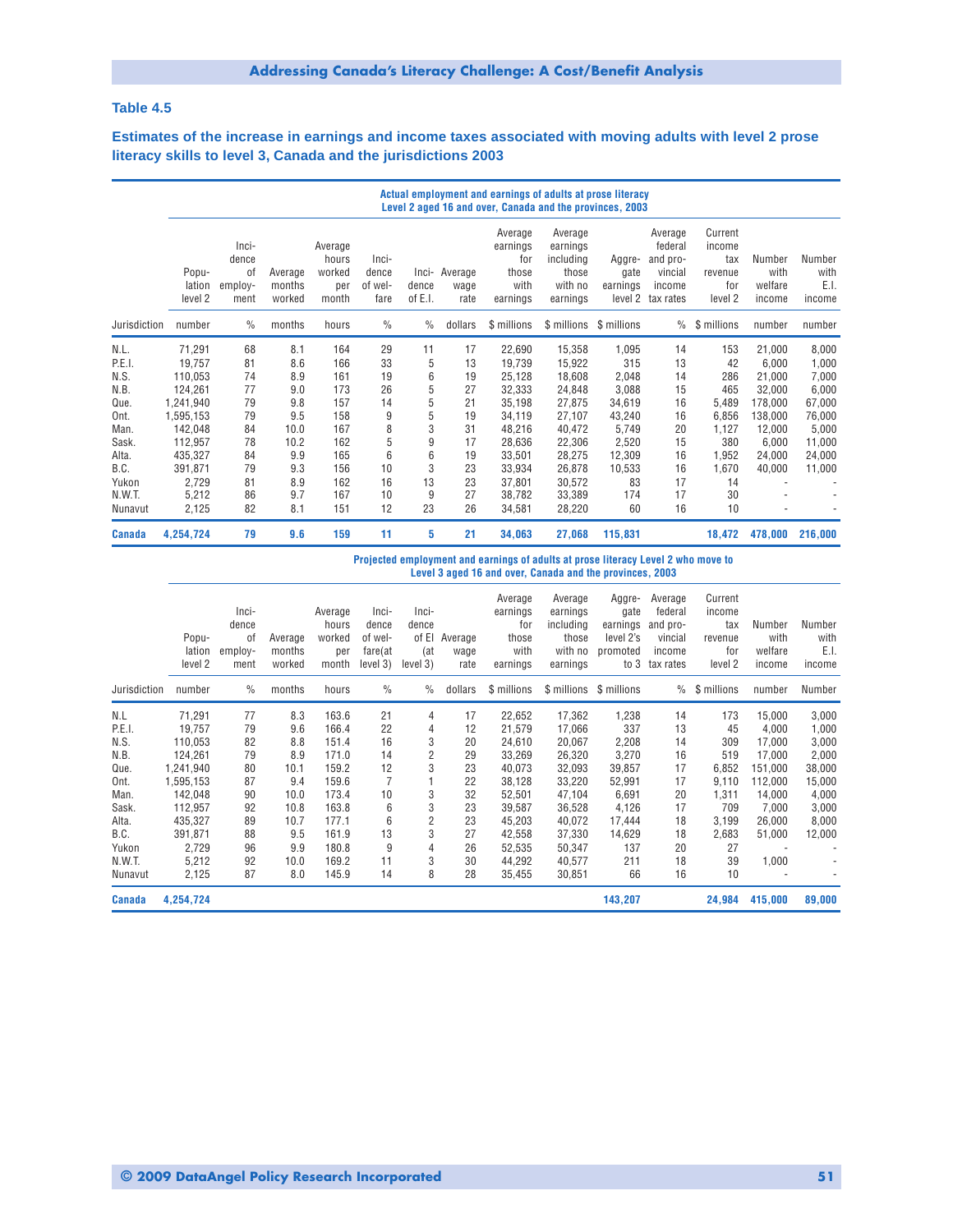#### <span id="page-53-0"></span>**Table 4.5** concluded

**Estimates of the increase in earnings and income taxes associated with moving adults with level 2 prose literacy skills to level 3, Canada and the jurisdictions 2003**

|               |               |                          |         |               |               |         |             | Estimated   | Estimated   | Estimated   |            |                          |
|---------------|---------------|--------------------------|---------|---------------|---------------|---------|-------------|-------------|-------------|-------------|------------|--------------------------|
|               |               |                          |         |               |               |         |             | increase    | increase    | increase    |            |                          |
|               |               |                          |         |               |               |         |             | in annual   | in          | in income   |            |                          |
|               |               |                          |         |               |               |         |             | earnings    | aggregate   | tax         |            |                          |
|               | Inci-         |                          | Average | Inci-         |               |         | Average     | associated  | with        | associated  | Reduction  |                          |
|               | dence         |                          | hours   | dence         | Inci-         |         | earnings    | with moving | moving      | with moving | in the     | Change                   |
|               | 0f            | Average                  | worked  | of wel-       | dence         | Average | for those   | from prose  | from prose  | from prose  | number     | in the                   |
|               | employ-       | months                   | per     | fare(at       | of E.I. (at   | wage    | with        | level 2 to  | level 2 to  | level 2 to  | on welfare | number                   |
|               | ment          | worked                   | month   | level 3)      | level 3)      | rate    | earnings    | level 3     | level 3     | level 3     | recipients | on E.I.                  |
| Jurisdiction  | $\frac{0}{0}$ | months                   | hours   | $\frac{0}{0}$ | $\frac{0}{0}$ | dollars | \$ millions | \$ millions | \$ millions | \$ millions | number     | number                   |
|               |               |                          |         |               |               |         |             |             |             |             |            |                          |
| N.L.          | 9             | 0.2                      | (0.7)   | -8            | -7            | (0.38)  | (38)        | 2,004       | 143         | 20          | 6,000      | 5,000                    |
| P.E.I.        | $-2$          | 1.0                      | 0.1     | $-11$         | -1            | (0.32)  | 1,840       | 1,144       | 23          | 3           | 2,000      | $\overline{\phantom{a}}$ |
| N.S.          |               | (0.1)                    | (9.2)   | -3            | -3            | 0.96    | (519)       | 1,459       | 161         | 22          | 4,000      | 4,000                    |
| N.B.          | 2             | (0.0)                    | (2.2)   | $-12$         | -4            | 1.31    | 936         | 1,471       | 183         | 53          | 15.000     | 4,000                    |
| Que.          |               | 0.2                      | 2.2     | $-2$          | $-2$          | 2.05    | 4,876       | 4,218       | 5,238       | 1,363       | 27,000     | 29,000                   |
| Ont.          | 8             | (0.1)                    | 1.5     | $-2$          | $-4$          | 2.37    | 4,009       | 6,113       | 9,751       | 2,254       | 26,000     | 61,000                   |
| Man.          | 6             | $\overline{\phantom{a}}$ | 6.2     |               | 0             | 1.55    | 4,285       | 6,631       | 942         | 185         | (2,000)    | 1,000                    |
| Sask.         | 14            | 0.6                      | 1.9     |               | $-7$          | 5.13    | 10,951      | 14,222      | 1,607       | 330         | (1,000)    | 8,000                    |
| Alta.         | 4             | 0.8                      | 12.1    | $\mathbf{0}$  | $-4$          | 3.23    | 11,702      | 11,797      | 5,136       | 1,248       | (2,000)    | 16,000                   |
| B.C.          | 9             | 0.2                      | 5.5     | 3             | 0             | 4.17    | 8,624       | 10,452      | 4,096       | 1,013       | (11,000)   | (1,000)                  |
| Yukon         | 15            | 1.0                      | 19.0    | -6            | -9            | 2.61    | 14,734      | 19,776      | 54          | 13          |            |                          |
| N.W.T.        | 6             | 0.3                      | 1.8     |               | $-6$          | 2.59    | 5,510       | 7,188       | 37          | 9           | (1,000)    |                          |
| Nunavut       | 5             | (0.1)                    | (5.0)   | 3             | -14           | 1.81    | 874         | 2,631       | 6           |             |            |                          |
| <b>Canada</b> |               |                          |         |               |               |         |             |             | 27,376      | 6,513       | 63,000     | 127,000                  |

**Source:** Special computations using the 2003 Adult Literacy and Life Skills Survey and the 2004 International Survey of Reading Skills by Doug Willms and Richard Shillington.

Table 4.5 reveals that the potential economic benefits of raising adults from Level 2 to Level 3 are large, including:

The annual incidence of employment rises in all provinces but Prince Edward Island, where it drops by 2%.

- The increase in the annual incidence of employment is particularly pronounced in Saskatchewan and the Yukon, where the analysis suggests employment could rise 14% and 15% respectively.
- The average number of months worked also rises slightly in most, but not all, provinces. Nova Scotia, Ontario and Nunavut are all expected to experience modest drops in average months worked in the year.
- Change in the average number of hours worked per month is much more variable among provinces. Average hours increase in eight jurisdictions and drop in the remaining 5 jurisdictions. Large increases in average hours worked per month are predicted in Yukon (19.0) and Alberta (12.1).
- The annual incidence of welfare and employment insurance benefits receipt is predicted to fall in most jurisdictions.
- Average wage rates are predicted to increase in all jurisdictions but Newfoundland and Prince Edward Island.
- The increase in average wage is particularly pronounced in Saskatchewan where it is forecast to rise by \$5.13 an hour.
- The predicted increases in labour market outcomes for Level 2 adults moving to Level 3 translate into large gains in both estimated annual labour earnings and income tax revenues. At the national level labour earnings of the group are predicted to rise **\$27,376 million** per year, and amount that would yield an increase in annual income tax revenues of **\$6,513** million.
- Predicted reductions in the number of welfare recipients and employment insurance beneficiaries are expected to yield expenditure reductions of an additional \$427 million and \$1,081 million respectively.

Table 4.6 summarizes the predicted direct economic benefits of moving all adults at Levels 1 and 2 to Level 3.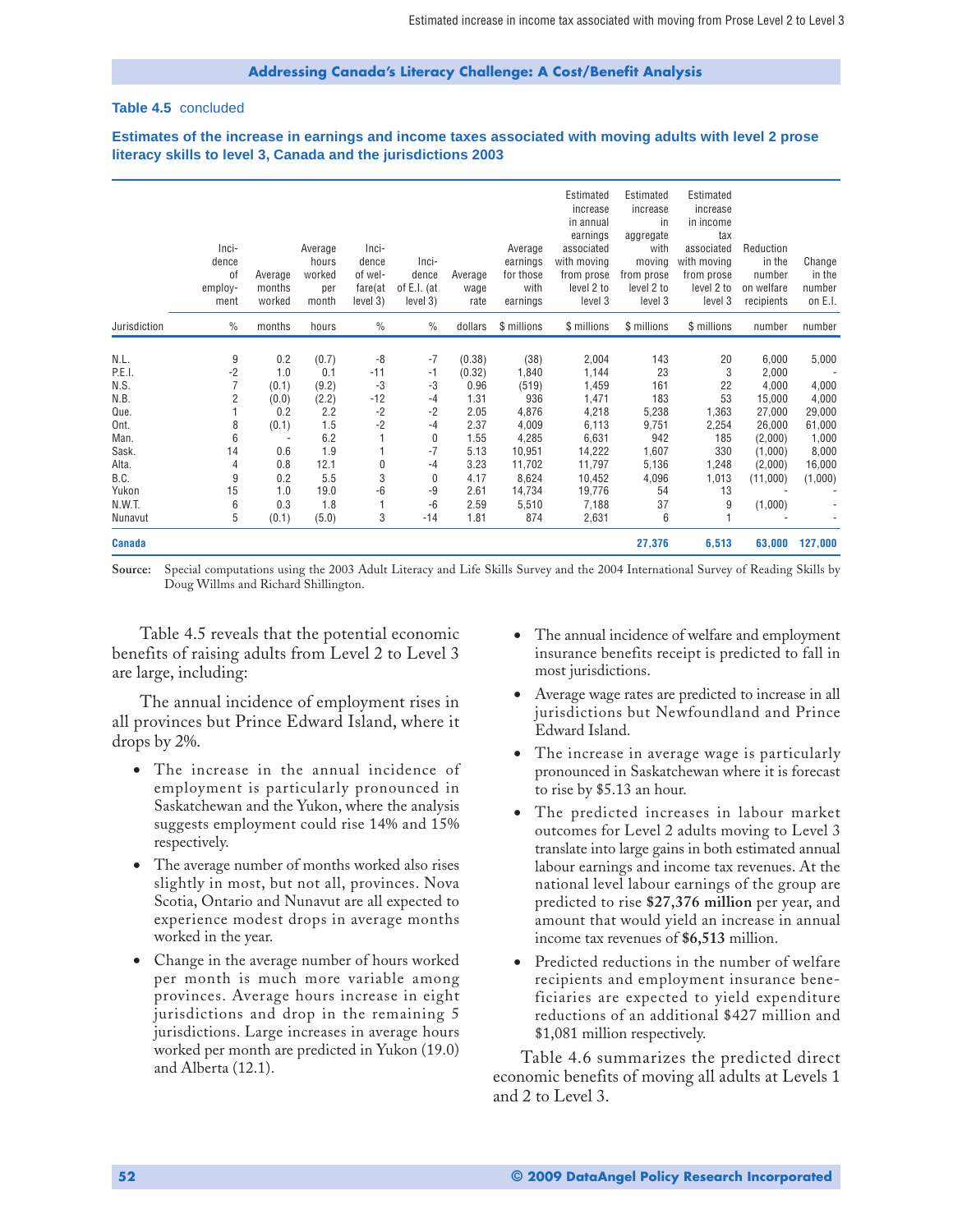#### <span id="page-54-0"></span>**Table 4.6**

**Estimated aggregate economic benefits and associated rate of return of raising literacy skill levels to Level 3 for all adults aged 16 and over, Canada, 2003**

|                                                                           | <b>Impact of taking level 1's</b><br>and 2's to level 3 |                                    |                         |  |  |  |
|---------------------------------------------------------------------------|---------------------------------------------------------|------------------------------------|-------------------------|--|--|--|
|                                                                           |                                                         | Level 1 to 3 Level 2 to 3 Combined |                         |  |  |  |
|                                                                           |                                                         | \$ million                         |                         |  |  |  |
| Return in public taxes/savings<br>Income tax revenue<br>Social assistance | 8.062<br>4.677<br>115                                   | 8.021<br>6.513<br>427              | 16.083<br>11,190<br>542 |  |  |  |
| Total cost of raising skill to level 3                                    | 6.401                                                   |                                    |                         |  |  |  |
| <b>Estimated rate of return</b>                                           |                                                         | 251%                               |                         |  |  |  |

The table documents that an investment that raised all Canadian adults to prose literacy level 3 could potentially yield remarkable economic benefits. The estimated rate of return is 251%, suggesting that the investment could pay for itself in as little as 4.8 months and yield a steady stream of economic benefits thereafter.

Readers should take these estimates with the proverbial "grain of salt".

On the one hand the estimates might represent the minimum expected direct economic effect as they do not reflect the expected increases in consumption taxes, such as PST and GST, that would be associated with higher incomes, nor do they assign any value to the health, education and social benefits that would undoubtedly be precipitated by the investment.

On the other hand the estimates might overestimate the expected direct economic benefits if the level of skill demand is insufficient to ensure that all of the newly created skill can be absorbed by the Canadian economy. The fact that analyses have documented the presence of significant amounts of skill loss in some groups of Canadian adults suggests that this may well be the case (Willms and Murray, 2007). Skill loss can be interpreted as a sign of inadequate skill demand in some Canadian industries and occupations.

It is also possible that it might take some time for the Canadian labour market to absorb the newly created skills and to establish a new, higher skills equilibrium, so it would take some time for the expected benefits to be realized. It is also likely that it would take a full decade for Canada's adult education system to train the roughly 9,000,000 adults who need literacy upgrading.

With these caveats in mind the analyses leave little doubt that investment in literacy could potentially yield impressive economic benefits.

#### **Macro-estimates of economic benefits**

The second approach to estimating the likely economic benefits of raising all Canadian adults to prose literacy level 3 involves applying Coulombe and Tremblay's estimates of the long-term relationship between average literacy scores and the growth of GDP per capita (Coulombe and Tremblay, 2005). This analysis identifies two significant economic effects of literacy:

- A level effect in which a 1% increase in average literacy scores results in a 1.5% permanent increase in GDP per capita.
- A distributional effect in which higher proportions of Level 1 adults appear to limit growth to a considerable extent.

One strength of this approach is that it captures the actual net economic benefits realized in the Canadian economy from all sources, including the positive health benefits and the negative impact of any inadequacy in the level of skill demand in the Canadian economy.

On the other hand, assuming the long-term relationship between literacy and economic growth may underestimate the true impact of literacy on economic performance in the emerging knowledgebased economy. The evidence summarized in Chapter 1 of this volume suggests that the influence of literacy on macro-economic performance may actually rise as the skill and knowledge content of jobs increases.

 McCracken and Murray (McCracken and Murray, 2008) estimate the cost and benefits of moving all adults to prose level 3.

As revealed in Table 4.7 the estimated rates of return, while lower than the estimated direct benefits, are still strongly positive. Estimated rates of return range from 36% over 5 years, 80% over 10 years and 83% over 25 years.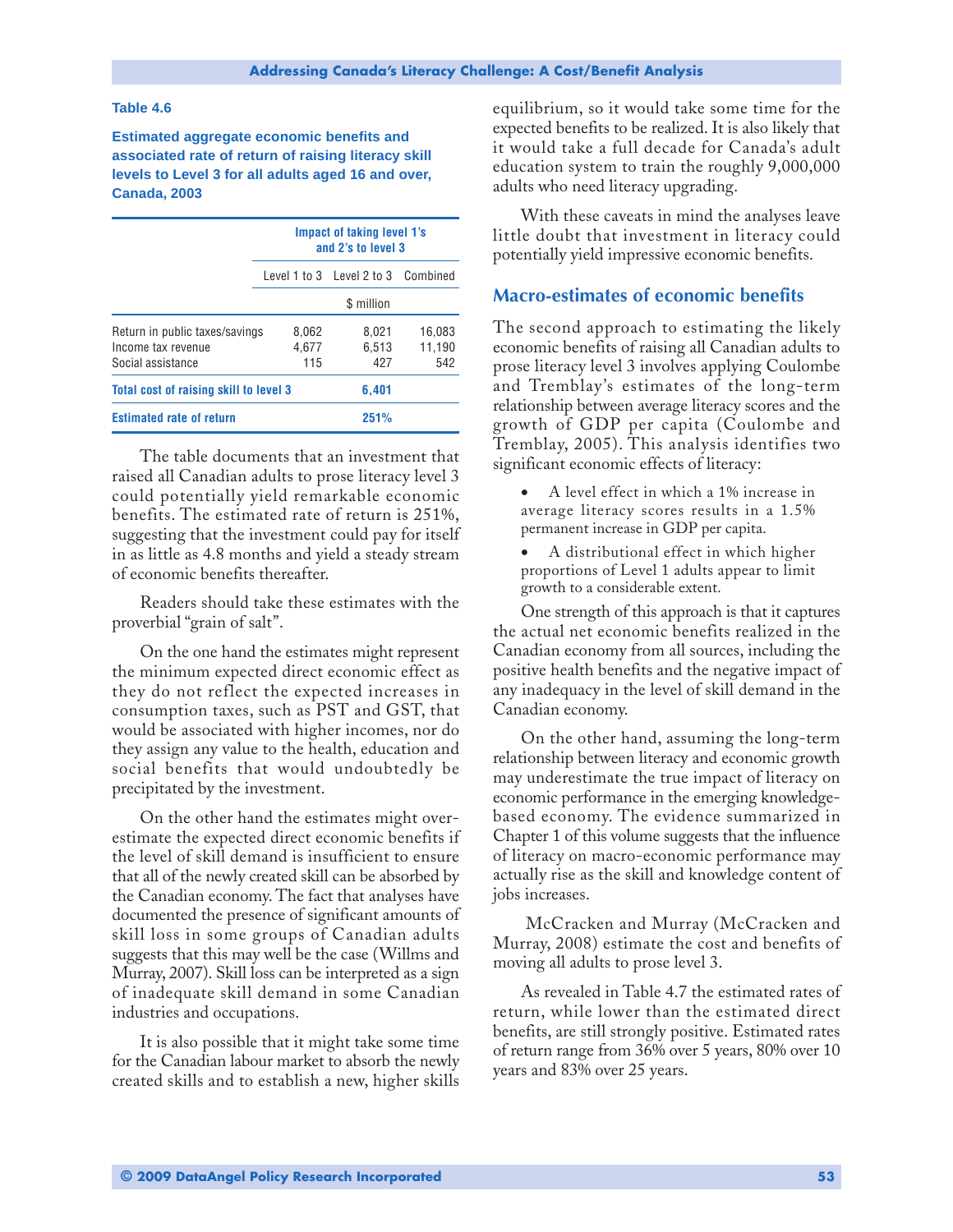#### <span id="page-55-0"></span>**Table 4.7**

**Estimated Costs, Benefits and Rates of Return assuming historical rate of return to literacy skill, Canada**

|                                                                                                | Discount<br>rate | <b>Estimated internal</b><br>rate of return $(\% )$ |
|------------------------------------------------------------------------------------------------|------------------|-----------------------------------------------------|
| Net Benefit (25 year horizon)<br>\$1.949.871.628.673<br>\$825.264.279.156<br>\$385.563.050.106 | U<br>0.05<br>0.1 | 83                                                  |
| Net Benefit (10 year horizon)<br>\$164.333.771.476<br>\$109.067.514.464<br>\$73.940.546.975    | N<br>0.05<br>0.1 | 80                                                  |
| Net Benefit (5 year horizon)<br>\$8.890.902.805<br>\$6.380.331.391<br>\$4.506.380.138          | N<br>0.05<br>0.1 | 36                                                  |

**Source:** Murray and MaCracken, 2008.

While still rough approximations, the estimated benefits reflect the long term relationships observed between literacy levels and economic growth and so should be more realistic than the propensity matched approximations of employment and wage benefits.

The fact that these estimates are lower than the estimated direct benefits suggests that the Canadian economy will have difficulty absorbing the additional supply of literacy skill. This reinforces the need for measures to increase the demand for literacy skill to complement the supply-side investments.

### **4.4 Who should pay**

The issue of who should pay for the suggested literacy investment is a complex one as the answer depends on whether individuals and the firms they work for have the means to finance the upgrading themselves, whether there is a failure in the Canadian literacy market induced by a lack of information or the presence of large externalities, whether private finance would yield rapid enough improvement in literacy skill to attenuate the negative economic consequences of having inadequate skills and if the Canadian literacy industry is capable of delivering training of the required quality.

Individual citizens, employers and Canada's governments have been investing in increasing adult literacy levels but nowhere near the level indicated above.

Thus, the question remains – who should pay and how can they be induced to pay?

As noted above, our analysis suggests a failure of magnificent proportions in the Canadian literacy market, a fact that suggests a role for government in the fix.

#### **... the Federal government**

A strong case can be made that the federal government must assume the responsibility for financing programs for Latent Classes A2 and B2, the two classes that are largely defined by immigration status.

These immigrant-dominated classes have considerably higher levels of educational attainment than Canadian-born adults. Thus, a rapid social and economic integration will allow immigrants to take full advantage of their education, knowledge and skills. The size of the economic benefits that would flow to Level 3 literacy skills are large by any measure and suggest that the investment could be re-couped through increased tax revenue in as little as a few years. The Federal government also has a moral obligation to reduce the gap in economic performance between immigrants and nonimmigrants, and differences in literacy would appear to underlie much of this gap.

The majority of Canada's low literate adult aboriginals fall into these two classes reinforcing the case for federal responsibility.

The federal government should also take steps to ensure that the level of skill demand is adequate to ensure that the economy will be able to absorb the newly created skills.

#### **…the provincial governments**

The fact that Classes A1 and B1 are largely made up of native-born Canadians who either left the education system with low literacy levels, or who have since lost sufficient literacy skill to fall below level 3 levels, suggests that provincial governments should assume responsibility for this investment. This conclusion is buttressed by the fact that many of these adults have relatively low income levels and much higher probabilities of receiving social assistance benefits.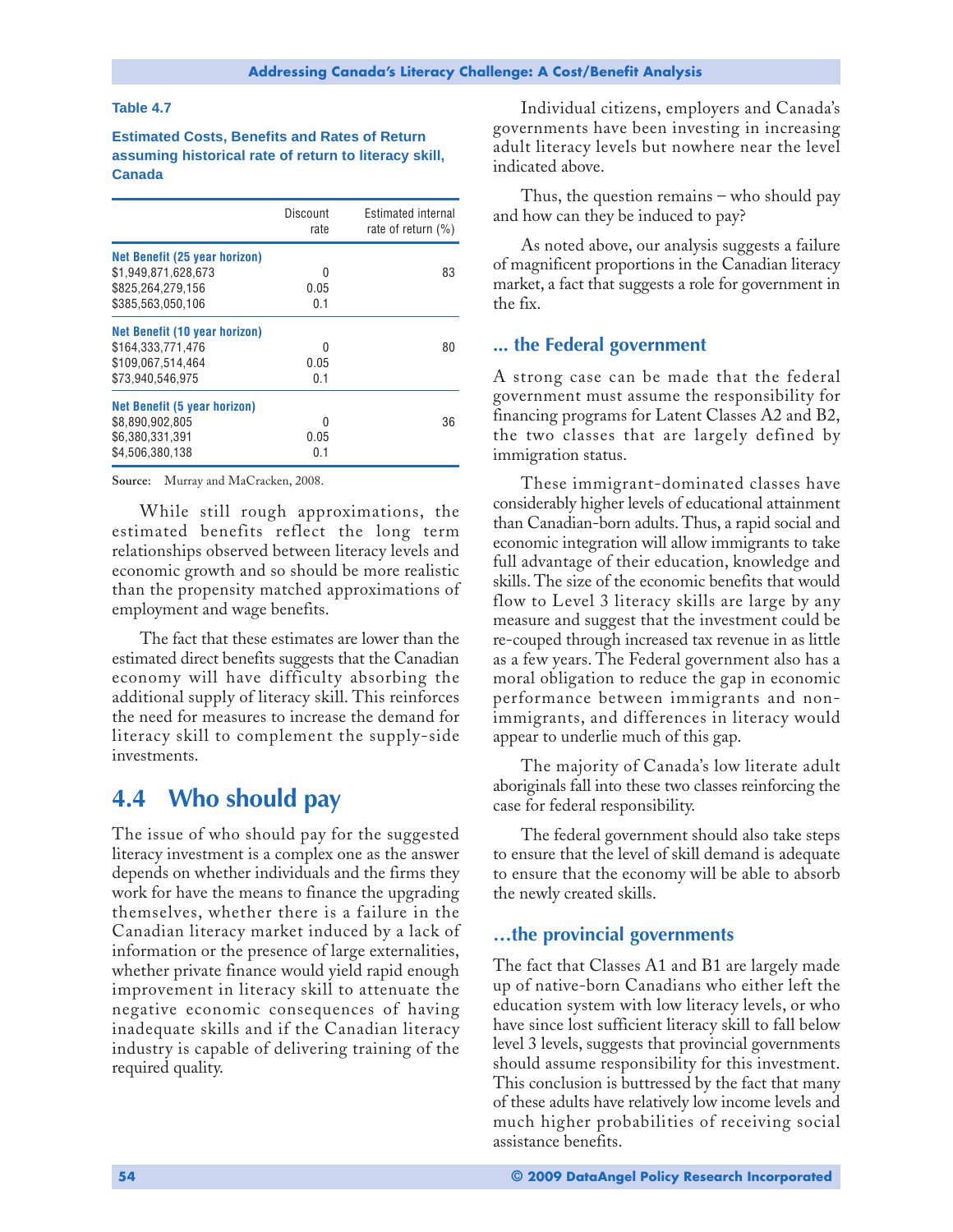### **…individuals and firms**

The fact that adults in Class C are almost all employed and earning reasonably high wages suggests that they could self-finance their skill increase.

The same argument can be made for adults in Class D. While the investments are modest in size, few employers will subsidize such training unless government offers inducements to do so.

Doing so would only make sense for these individuals if they could be sure that employers would pass on at least some of the expected productivity gains in the form of higher wages. If this is not the case then it would be reasonable for governments to induce firms to offer this training by offering them tax incentives.

The fact that so few of those adults with skills below Level 3 recognize the fact that their skills may limit their opportunity in the future can be taken as a sign of a market failure of magnificent proportion. At a minimum this suggests the need for a massive social marketing campaign to raise awareness of the issue. The cost/benefit results suggest a more active role for government in financing the required training as the estimated rates of return are strongly positive and the payback periods short even under the most conservative of assumptions.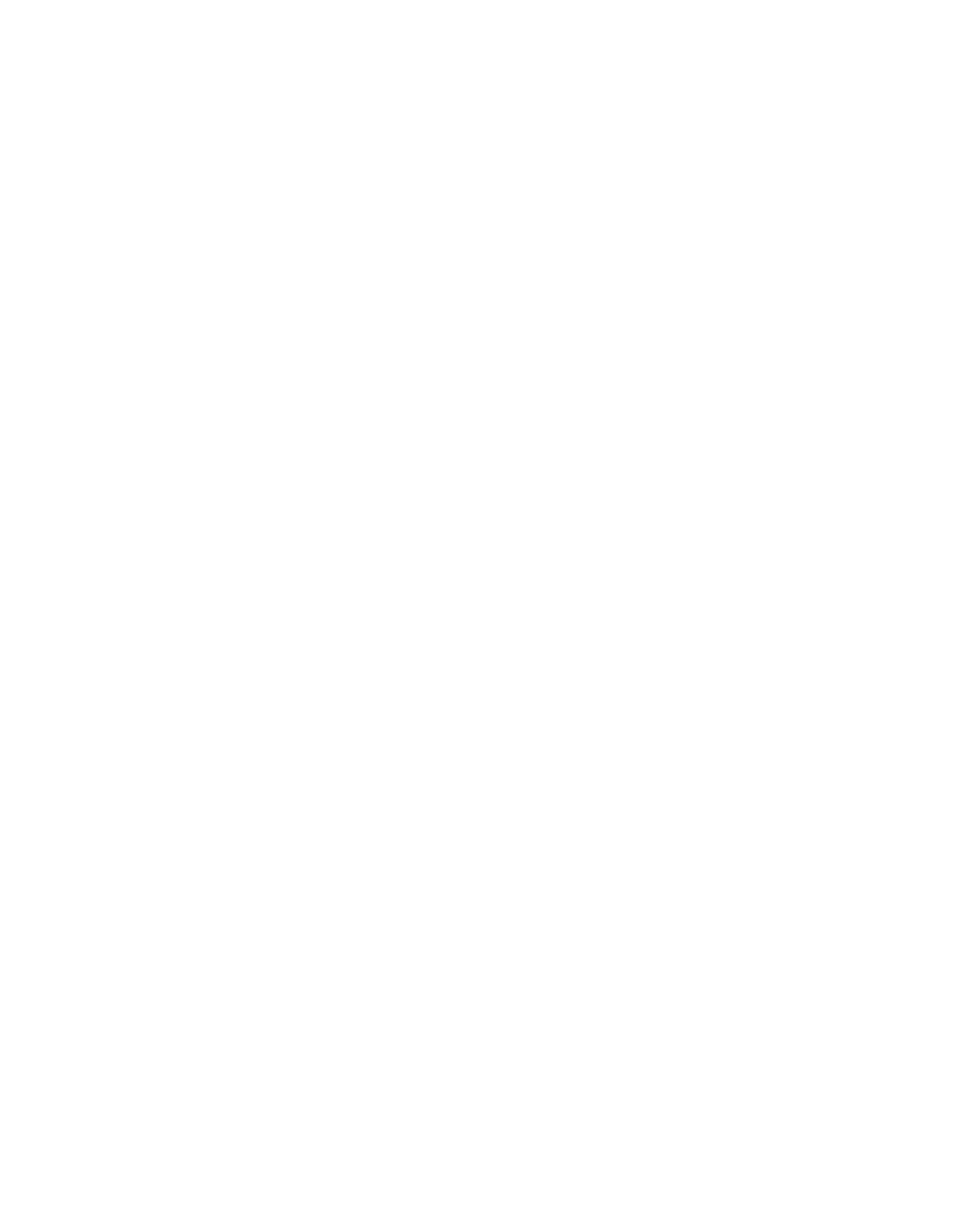# <span id="page-58-0"></span>**Chapter 5**

# **Summary and conclusions**

The initial chapter of this report makes the case for an urgent investment to solve Canada's putative literacy "problem".

Among other things the analyses presented establish that:

- literacy is economically and socially important to individuals, with differences in literacy score explaining a significant proportion of social inequality in a range of outcomes.
- literacy is economically important to macro-economic performance, with differences in the average level of literacy explaining 55% of differences in long term growth rates of GDP per capita and labour productivity in OECD economies. The distribution of literacy skill has also been shown to have an impact, with higher levels of low skilled adults inhibiting GDP growth.
- literacy is likely to become more, rather than less, important as the global knowledge economy continues to grow.

It is possible to conceive of Canada's literacy "problem" as an opportunity.

Canada's workforce possesses one of the highest levels of education, skill and experience in the world, a fact that represents an enormous economic potential.

Releasing this potential depends on Canadians having access to the tools they need to compete in a fiercely competitive global economy.

Simply put, literacy is the single most important tool that Canadians need to realize their full economic potential.

Providing all Canadians with adequate literacy skill depends upon three things:

- Adults with low literacy skill agreeing to participate in instructional programs,
- educators matching their program offerings to the diverse needs of learners, and,
- sufficient investment to support program delivery.

A case can be made that the Canadian literacy market is seriously inefficient. This inefficiency can be traced to several things including the possibility that:

- many adults have no way to judge the adequacy of their skill, a fact that causes them to under-invest.
- many of the benefits that would accrue to an increase in literacy are indirect. Such externalities lead potential learners and the firms they work for tend to under-invest.
- the product offering in the literacy market may not be well matched to the implicit demand.
- tthe product offering in the literacy market may not be well matched to the implicit demand.

The analyses presented in this report represent an attempt to improve the efficiency of the literacy market through the provision of hitherto unavailable market intelligence.

The segmentation analyses presented in the CCL report provide market players with a clear picture of the overall size of the basic literacy market and of key segments within the market.

The Canadian literacy market is made up of 12 distinct market segments, each defined by a unique set of learning needs and demographic characteristics.

The sizes of the segments vary dramatically from a high of 3,161,000 to a low of 16,000.

This information provides adult educators with sufficient insight to specify the characteristics of "best practice' programs for each class of adult learner. The indicative program responses differ dramatically for each segment in reflection of their distinct learning needs and characteristics.

The number of instructional contact hours varies from a high of 375 to a low of 40 and average class sizes vary from 5 to 20.

The differences in program duration and design thus translate into dramatically different unit costs for each class, ranging from a high of \$4441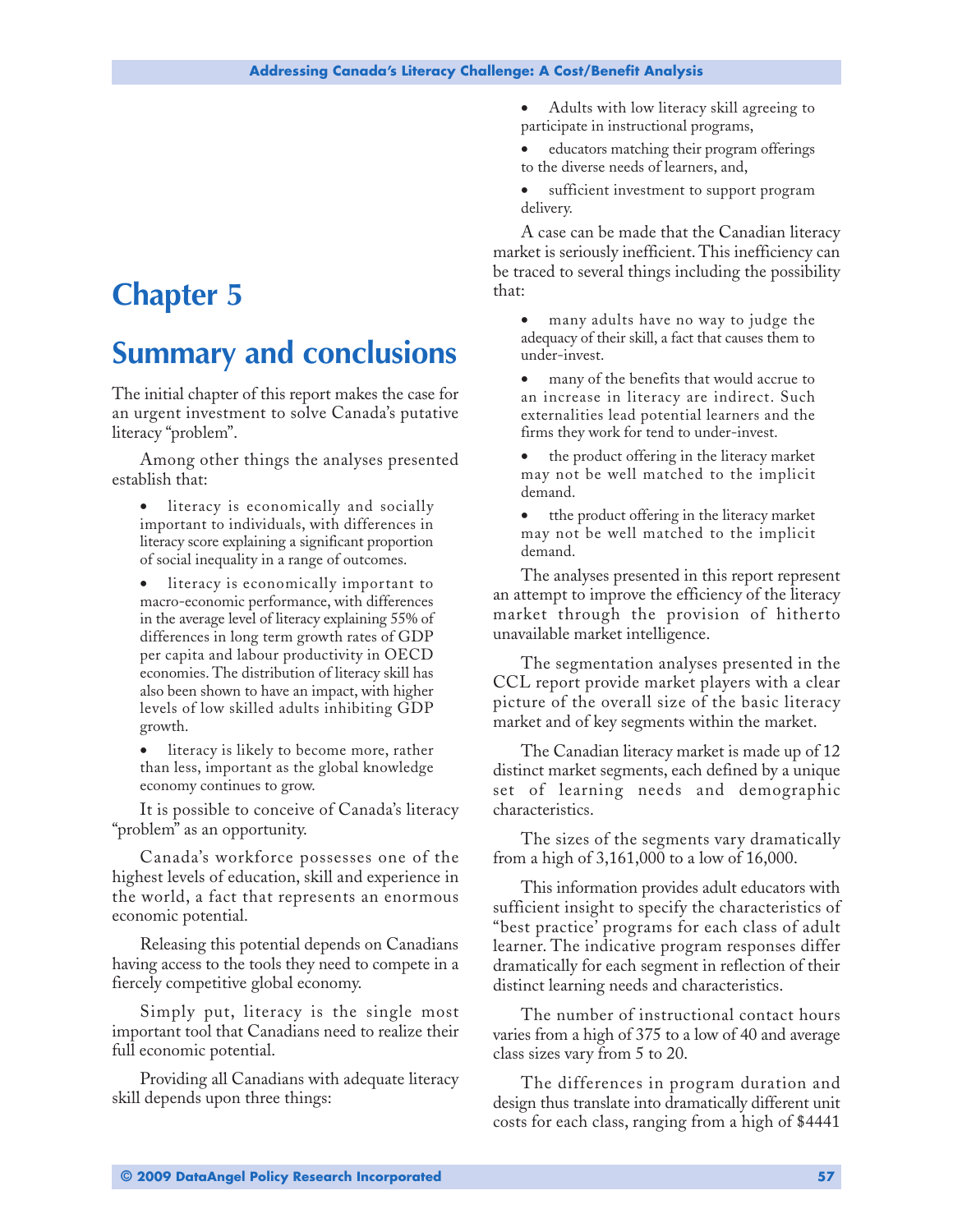for members of French Class A1 to a low of \$229 for members of English Class D.

Combined, the size of each segment and the unit cost of instruction provides a first order approximation of the cost of raising all adults to the desired proficiency level.

At **\$6,400,975,510** the total estimated cost of delivering the requisite literacy programs seems large but is a relatively low amount compared to a range of government programs, such as the Employment Insurance and Social Assistance programs, programs that only deal with the symptoms of inadequate literacy rather than treating the "disease" itself.

Assuming Canada's economy could absorb all of the newly created literacy skill, the estimated direct economic benefits of solving Canada's literacy problem are large.

The estimated cost of raising the literacy proficiency of all adult Canadians to Level 3 is offset by an annual increase in aggregate income tax revenue at the national level of **\$11,140 million** due to predicted increases in the incidence of employment, months worked, hours worked and wage rates.

To this amount an additional **\$27,376 million** and **\$4,351 million** need to be added to account for savings realized through the anticipated decreases in Employment Insurance and Social Assistance benefits.

Subtracting total costs from total benefits yields an estimated total net benefit of **\$16,083 million** per annum.

Thus, national estimates of costs and benefits imply a rate of return of roughly 251% in the first year. In fact, were all of these benefits realized, the investment would yield an approximate pay back period of 4.8 months.

As noted above it is important to remember that these estimates **exclude** a range of indirect economic benefits associated with lower health, social and educational costs and increases in consumption taxes. Adding in these additional benefits would strengthen the case for investment.

The estimated economic benefits vary considerably by province and territory as a result of differences in their industrial, occupational and wage structures. In a few cases, moving adults to Level 3 precipitates a slight drop in earnings. This reinforces the need for government policies to stimulate the level of skill demand in the economy, policies that would ensure that the Canadian economy is able to absorb and apply the newly created skills.

This report does not include estimates of rates of return by province and territory because the sample sizes available in the ISRS study were not large enough to provide reliable estimates of the size of the market segments at this level.

As noted above, a literacy investment of the proposed magnitude would generate additional benefits, such as reduced health and social costs. Assuming the historical relationship between literacy skill and the rate of overall economic growth an investment spread over 10 years would yield estimated rates of return of 36% over 5 years, 80% over 10 years and 83% over 25 years. The fact that these estimates are lower than the estimated direct benefits suggests that the Canadian economy will have difficulty absorbing the additional supply of literacy skill. This reinforces the need for measures to increase the demand for literacy skill to complement the supply-side investments. Were the government to institute measures to increase the social and economic demand for literacy skill then the estimated direct economic benefits would fall somewhere between 86% and 251%.

 A case can be made that different institutions should assume responsibility for different groups of learners.

A strong case can be made for the federal government to assume responsibility for the two immigrant-dominated classes. Higher levels of Federal investment in immigrant literacy and language training would permit these highly educated new Canadians to achieve their full economic potential.

The fact that these classes also contain most of Canada's aboriginal adults with low literacy skills also argues for a strong Federal role.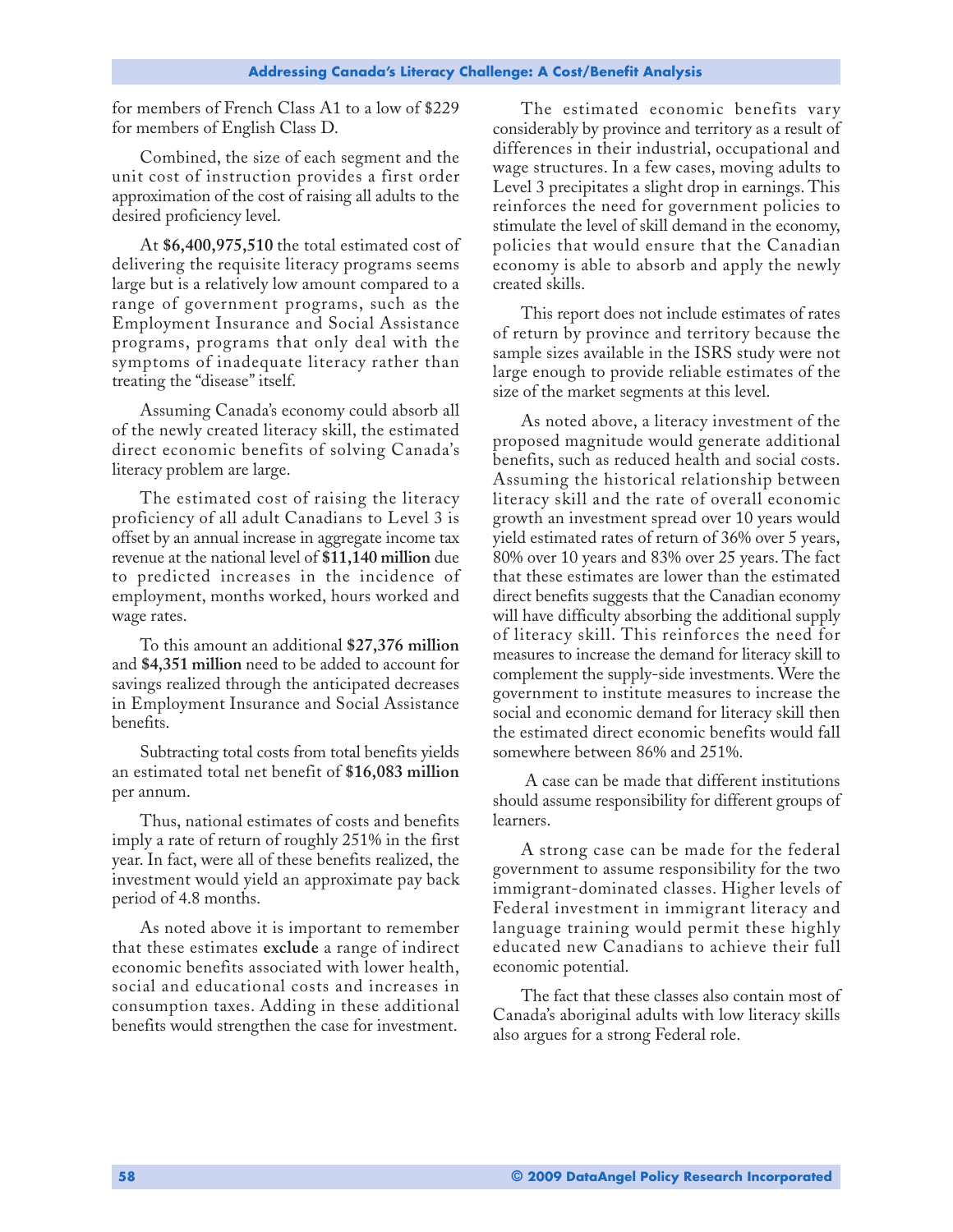An equally strong case can be made that provincial governments should assume responsibility for their Canadian-born peers in the two lowest skilled classes. Adults in these classes either left the education system without the requisite skills or were not equipped with durable skills.

It is not clear who should assume financial responsibility for the two highest classes. While a case can be made that individuals and their employers should assume the cost of remediation, governments may have to offer tax incentives to induce them to do so. There is strong prima facie evidence of market failure in the literacy market of the sort only governments have the tools to fix.

At one extreme governments might choose to invest in social marketing to increase the awareness of and demand for literacy programs. At the other extreme, governments might choose to finance the cost of the full literacy investment.

While the optimal mix of policy remedies is a matter for public discussion and debate, there can be little question that action is needed if Canadians are to realize their full economic potential in a fiercely competitive global economy.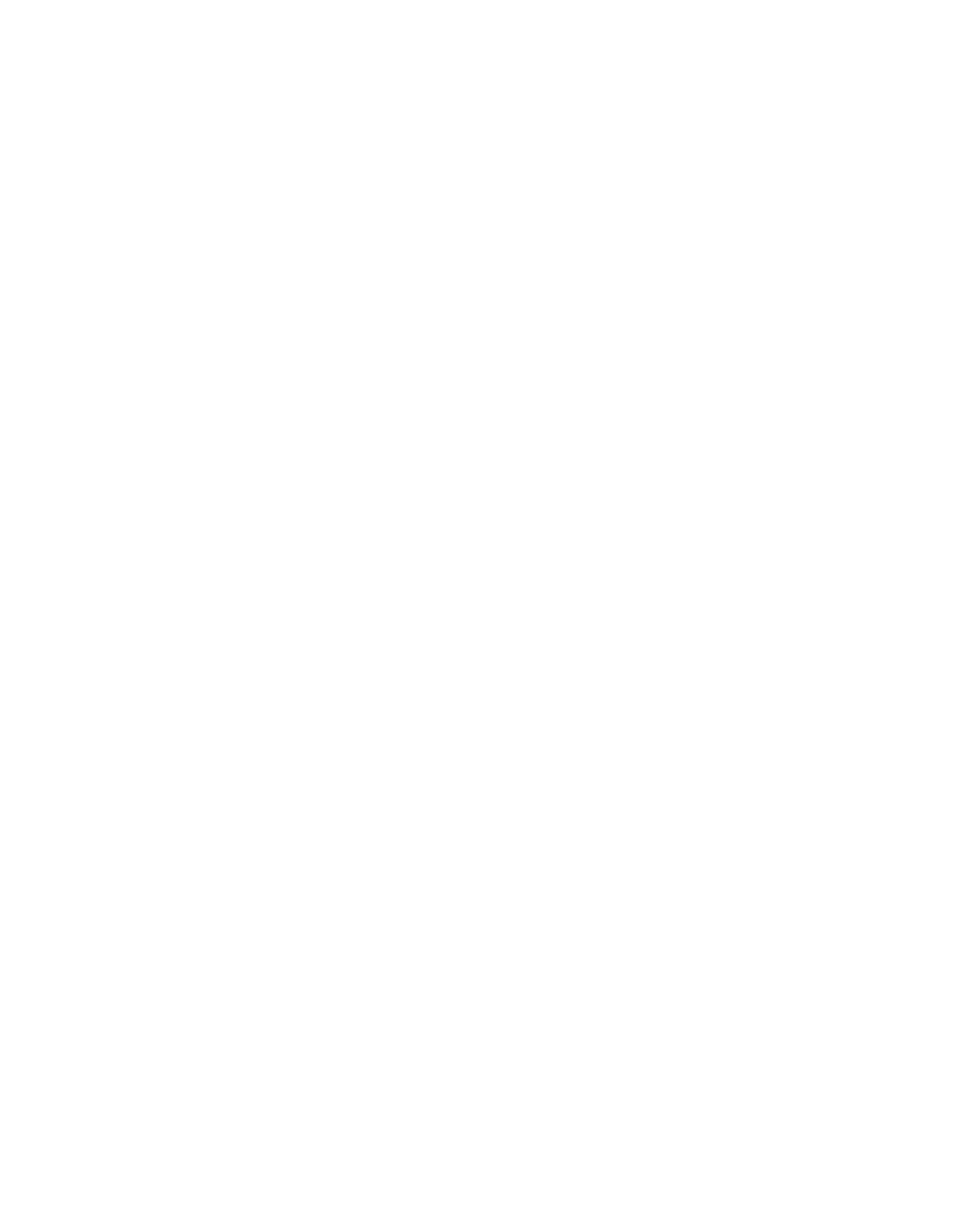# <span id="page-62-0"></span>**Annex A**

# **References**

- Abadzi, H. (2003). *Improving adult literacy outcomes: Lessons from cognitive research for developing countries.* Washington, DC: The World Bank.
- Birnbaum, A. (1968) *Some latent trait models and their use in inferring an examinee's ability.* In F.M. Lord and M.R. Novick (eds), Statistical theories of mental test scores, Reading, MA., Addison-Wesley Publishing.
- Canadian Council on Learning (2007) *The State of Learning in Canada: No Time for Complacency,* Ottawa.
- Canadian Council on Learning (2008) *Reading the Future: Planning to meet Canada's Future Literacy Needs*, Ottawa.
- Coulombe, S., Tremblay, J.F. and Marchand S. (2004). *Literacy Scores, Human Capital and Growth across Fourteen OECD Countries.* Ottawa: Statistics Canada. Cat. No. 89-552- MIE, no. 11.
- Coulombe, S. and Tremblay**,** J.F. (2006) *Human Capital and Canadian Provincial Standards of Living.*
- Coulombe, S. and Tremblay**,** J.F. (2006) *Migration, Human Capital, and Skills Redistribution across the Canadian Provinces*, Working Paper 2006 D-07.
- Council of Ministers of Education Canada (1988) *Adult Literacy in Canada*, Toronto.
- Cunningham, A.E., Stanovich, K.E., and Wilson, M.R. (1990). *Cognitive variation in adult students differing in reading ability: Associations with vocabulary, general knowledge, and spelling.* Journal of Educational Psychology, *83*, 264-274.
- Educational Testing Service (2003) *Digital Transformation: A Framework for ICT Literacy,* Princeton.
- Educational Testing Service (2004), *Literacy and Health in America*, Rudd, Kirsch and Yamamoto, Princeton**.**
- Educational Testing Service (2007) *The Perfect Storm: Three forces changing our Nation's Future,* Princeton.
- Educational Testing Service (2007) *Adult Education in America: A First Look at Results from the Adult Education Program and Learners Surveys*, Princeton, NJ.
- Green, D.A. and Riddell, W.C. (2001). *Literacy, Numeracy and Labour Market Outcomes in Canada*. Ottawa and Hull: Statistics Canada and Human Resource Development Canada.
- Green, D.A. and Riddell, W.C. (2002). *Literacy and Earnings: An Investigation of the Interaction of Cognitive and Unobserved Skills in Earnings Generation*, Statistics Canada and HRSDC, Ottawa.
- Green, D.A. and Riddell, C. (2007) *Literacy and the Labour Market: The Generation of Literacy and its Impact on Earnings,* Statistics Canada and HRSDC, Ottawa.
- Gough and Walsh (1991). *Chinese, Phoenecians, and the orthographic cipher of English*. In S. Brady and D. Shankweiler (Eds.), *Phonological processes in literacy* (pp. 199-209). Hillsdale, NJ: Erlbaum.
- Hoover, W.A. and Tunmer, W.E. (1993). *The components of reading*. In G.G. Thompson, W.E. Tunmer, and T. Nicholson (Eds.), *Reading acquisition processes* (pp. 1-19). Philadelphia: Multilingual Matters.
- HRSDC and OECD (2000) *Literacy skills for the Knowledge Society: Further results of the International Adult Literacy Survey*, Paris and Ottawa.
- HRSDC (2006) *Essential Skills Research Program* Website http://srv108.services.gc.ca/english/ general/home\_e.shtml
- Knighton and Bussière (2006) *Educational Outcomes at Age 19 Associated with Reading Ability at Age 15*, Statistics Canada and HRSDC, Ottawa.
- Lazarfeld P.F. and Henry, N.W. (1968) *Latent Structure Analysis*, Houghton, Miflin, Boston.
- Lord, F.M. (1980) *Applications of item response theory to practical testing problems*, Hillsdale, NJ, Erlbaum Associates.
- McCormick, S. (1994). *A nonreader becomes a reader: A case study of literacy acquisition by a severely disabled reader*. Reading Research Quarterly, 29, 156-177.